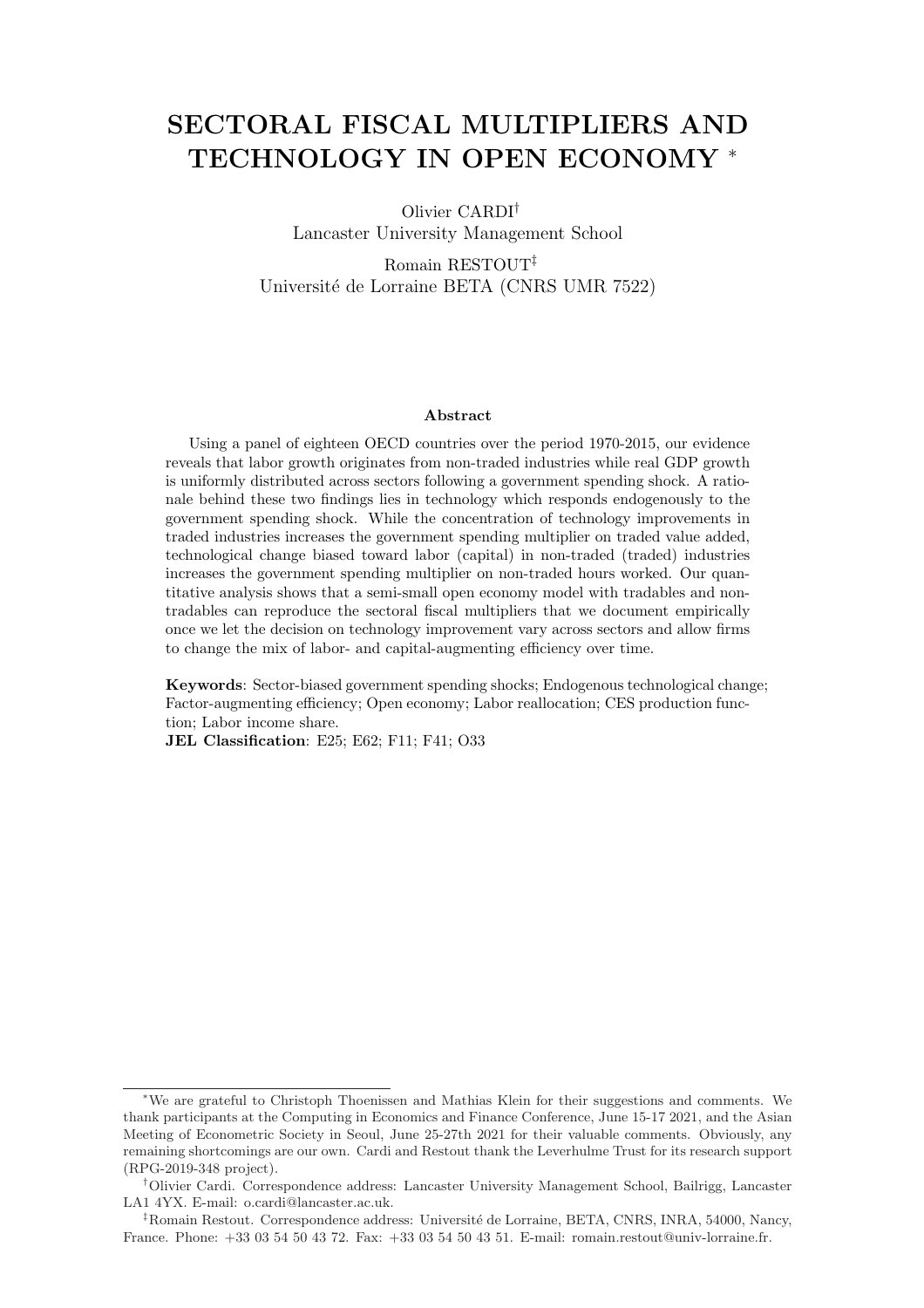## 1 Introduction

In an environment of low interest rates, the limitations of monetary policy have sparked renewed interest in the role of government spending. In their article, Delong and Summers [2012] set out the possibility of a persistent increase in productivity following a rise in government spending. The evidence recently documented by D'Alessandro et al. [2019] and Jørgensen and Ravn [2022] on quarterly U.S. data reveals that an exogenous and temporary shock to government consumption significantly increases aggregate total factor productivity (TFP), lending credence to Delong and Summers's hypothesis. If TFP increases, the aggregate fiscal multiplier is higher than initially thought. Because the ability of firms to increase efficiency in the use of capital and labor may vary across sectors, we address the following questions: Are aggregate TFP gains further to a rise in government consumption uniformly distributed across sectors? If not, how large is the discrepancy in sectoral fiscal multipliers caused by sector differences in technology improvement? We find that shocks to government consumption significantly increase traded TFP relative to non-traded TFP, thus pushing up the government spending multiplier on traded relative to non-traded value added. While technology improvements are concentrated in the traded sector, non-traded industries bias technological change toward labor, which increases the government spending multiplier on non-traded relative to traded hours worked.

Investigating the link between technology and fiscal policy at a sectoral level is important since recent evidence suggests that during downturns, non-traded firms experience the largest drop in labor, see e.g., Mian and Sufi [2014] for the U.S. (2007-2009) and De Ferra [2018] for Italy (2011-2013). Fig. 1(a) plots the cyclical components of (logged) real GDP (displayed by the red line) and the (logged) ratio of traded to non-traded hours worked (displayed by the blue line) for (the market sector of) the United States. Over the period 1970-2015, the two series are uncorrelated, suggesting that the traded and the non-traded sectors are symmetrically affected during expansions and recessions. According to the evidence documented by Garin et al. [2018] on U.S. data, the responses of sectors display more asymmetry along the business cycle in the post-1984 period, i.e., during the great moderation. When we split the whole period into two sub-samples, we find that the correlation between the cyclical components of real GDP and traded relative to nontraded hours worked moves from positive (at 0.43) in 1970-1984 to negative (at -0.30) in the post-1984 period. The negative correlation suggests that during recessions, non-traded industries have experienced a larger decline in hours worked than traded industries over the last thirty years.

This finding is not limited to the United States. Fig. 1(b) plots the cyclical components of real GDP and the ratio of traded to non-traded hours worked for the eighteen OECD countries in our sample. Choosing 1992 as the cutoff year for the whole sample, we find a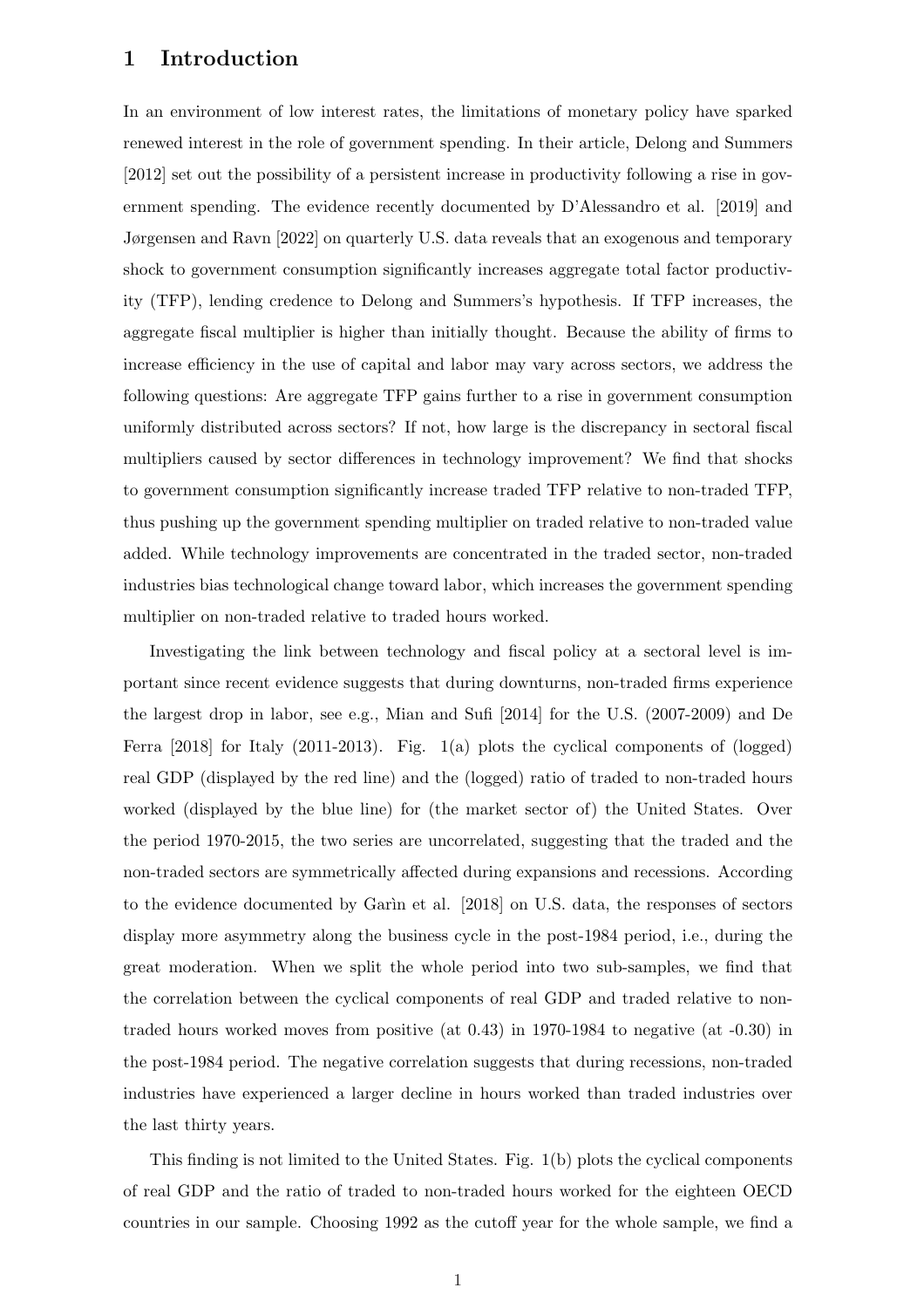

Figure 1: Real GDP and Traded relative to Non-Traded Hours Worked. Notes: Detrended (logged) real GDP and the detrended ratio of traded to non-traded hours worked are calculated as the difference between the actual series and the trend of time series. The trend is obtained by applying a Hodrick-Prescott filter with a smoothing parameter of  $\lambda = 100$  (as we use annual data) to the (logged) time series. Since we seek to investigate how market sectors are relatively affected by the stage of the business cycle, we abstract from the public sector and thus removed 'Community social and personal services' (which includes public services, health and education) from real GDP and non-traded hours worked. Sample: 18 OECD countries, 1970-2015, annual data.

correlation of 0.11 over 1970-1992 and a correlation of  $-0.44$  in the post-1992 period.<sup>1</sup> Data on OECD countries thus further corroborates the finding that non-traded labor is more vulnerable to downturns than traded labor (during the great moderation). The conclusion is reversed when we focus on the cyclical component of traded to non-traded value added (at constant prices).<sup>2</sup> We find empirically that that traded value added declines more than non-traded value added during recessions in OECD countries.<sup>3</sup> The fact that sectors are not symmetrically affected by recessions raises the question of the capacity of fiscal policy to mitigate such a differential response of non-tradable versus tradable industries. Our VAR evidence shows that the technology channel of fiscal policy can mitigate sector asymmetry along the business cycle by encouraging traded firms to improve their technology (which increases traded value added) and by leading non-traded firms to bias technological change toward labor (which increases non-traded hours worked).

To guide our quantitative analysis, we estimate the sectoral value added and sectoral labor effects of a shock to government consumption for eighteen OECD countries over the period running from 1970 to 2015, using Jordà's [2005] projection method. We find empirically that the aggregate fiscal multiplier is 1.2 on impact and averages 1.4 during the first six years after the shock. The rise in aggregate TFP contributes 39% of real GDP growth on average. While shocks to government consumption are strongly biased toward non-tradables, our estimates reveal that real GDP growth is uniformly distributed across sectors, i.e., in accordance with the sectoral value added share. The unresponsiveness of the value added share of non-tradables to the government spending shock is puzzling since

<sup>1</sup>Two-thirds of our sample is made up of European countries for which the great moderation occurs in the post-1992 period, see e.g., Benati [2008] for the U.K., González Cabanillas and Ruscher [2008] for the euro area.

<sup>2</sup>Our empirical findings echo evidence by Hlatshwayo and Spence [2014] on U.S. data which reveals that tradable industries are the drivers of value added growth while employment growth originates from non-traded industries.

<sup>&</sup>lt;sup>3</sup>In the Online Appendix A, we document evidence for the eighteen OECD countries and the United States which shows that the cyclical component of real GDP is (strongly) positively correlated with the ratio of traded to non-traded value added.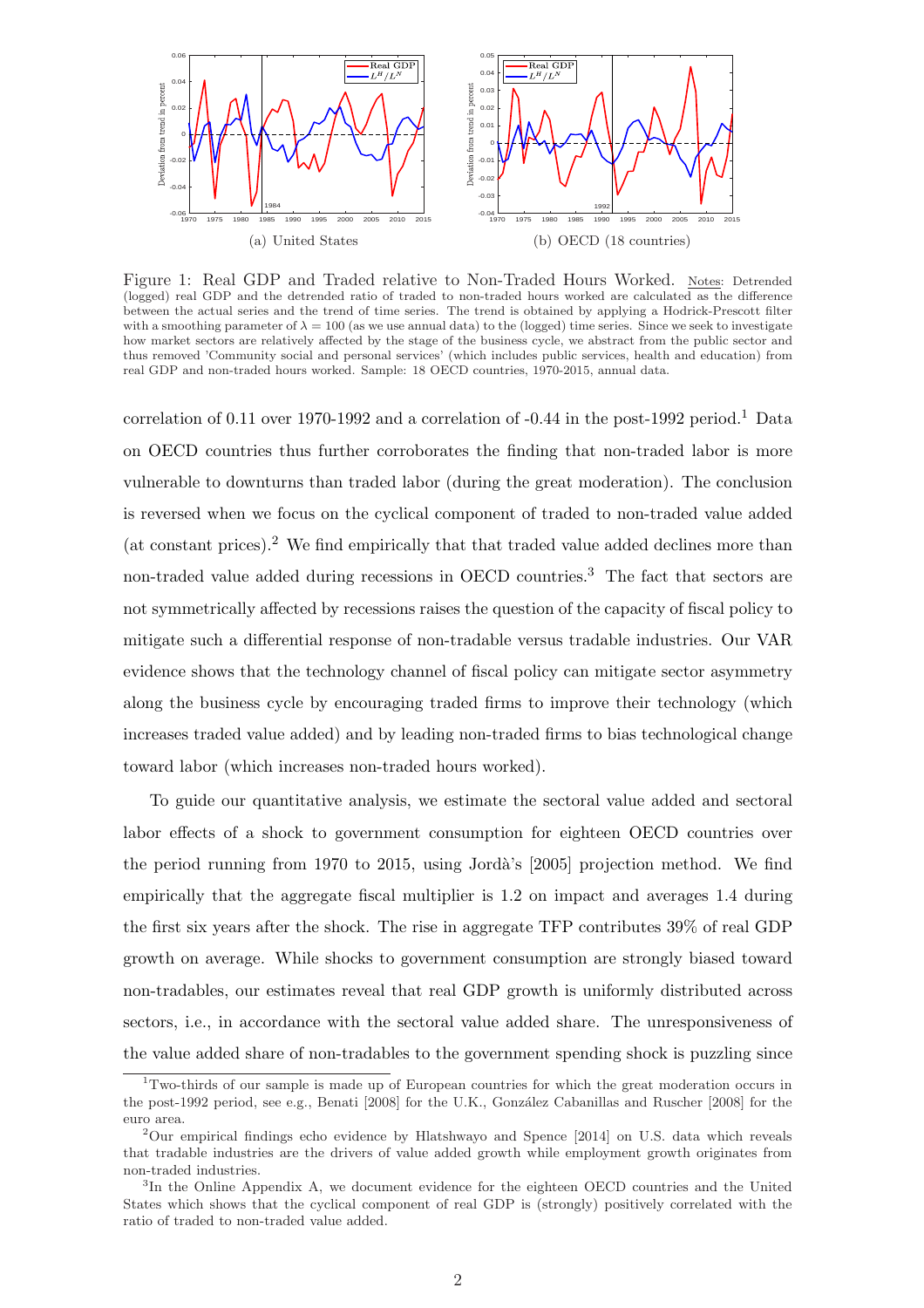according to the data taken from the World Input-Output Database, non-traded industries receive a share of the rise in government spending which is higher than their share in GDP. The rationale behind this finding lies in the technology channel of fiscal transmission. We find that the concentration of technology improvements in the traded sector offsets the impact of the biasedness of the government spending shock on the value added share of non-tradables which thus remains unaffected at any horizon.

The allocation of labor across sectors is quite distinct from the sectoral distribution of value added. The government spending multiplier on total hours worked averages 1.15 during the first six years after the shock. A sufficient statistic to capture the distribution of labor growth across sectors is the change in the non-tradable share of total hours worked. Our estimates show that the labor share of non-tradables increases by 0.3 percentage point of total hours worked, which leads the non-traded sector to account for 88% of the rise in total hours worked at a six year-horizon. The concentration of labor growth in the non-traded sector is the result of the combined effect of the biasedness of the demand shock toward non-tradables and the biasedness of technological change toward labor in non-traded industries. Our estimates show that non-traded firms bias (utilization-adjusted-) technological change toward labor, while traded firms bias (utilization-adjusted-) technological change toward capital, thus increasing the government spending multiplier on non-traded labor.

To account for the role of technology in determining the magnitude of government spending multipliers, we put forward a two-sector semi-small open economy model with tradables and non-tradables which contains the specific elements detailed below. Given that the non-traded sector is highly intensive in the government spending shock which provides strong incentives to shift resources toward this sector, the first set of factors determining the magnitude of sectoral fiscal multipliers are barriers to factor mobility. To allow for frictions in the movement of capital and labor between the traded sector and the non-traded sector, we assume capital adjustment costs and imperfect substitutability between sectoral hours worked. The adjustment in the terms of trade also hampers the reallocation of productive resources across sectors. More specifically, like Kehoe and Ruhl [2009], we assume that the economy is small in world capital markets so that the world interest rate is given, but large enough in the world goods market to influence the relative price of its export good so that terms of trade are endogenous. By raising the marginal revenue product of inputs, the appreciation in the terms of trade following a government spending shock stimulates the demand for labor and capital in the traded sector, which in turn mitigates the shift of productive resources toward the non-traded sector.

The second set of factors which influence the size of sectoral fiscal multipliers is related to technology. Building on Bianchi et al. [2019], we endogenize technological change at a sectoral level by allowing for endogenous utilization of existing technologies. To be con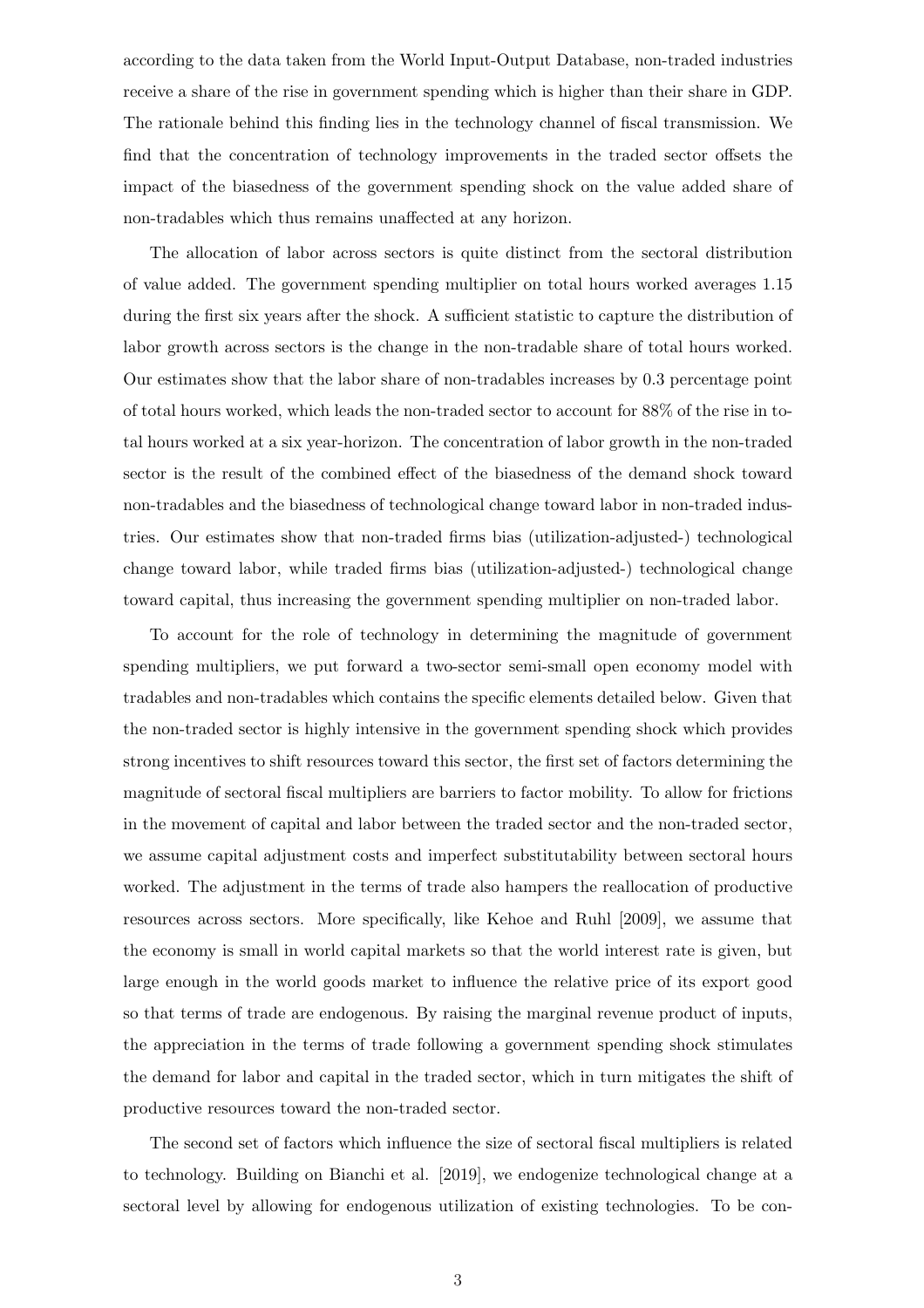sistent with the measure of technological change that we use in the empirical analysis, we also allow for endogenous capital utilization. Although higher government spending provides an incentive to improve technology, the extent of the rise in technology utilization depends on the cost of adjusting technology. While the government spending shock moves the technology frontier upward, we let the mix of labor- and capital-augmenting efficiency vary along the technology frontier, along the lines of Caselli [2016]. Because we assume that sectoral goods are produced from CES production functions, factor-biased technological change (FBTC henceforth) generates time-varying sectoral LISs. Technological change biased toward labor in the non-traded sector increases the non-traded LIS and technological change biased toward capital reduces the traded LIS.

To assess quantitatively the contribution of technology in determining the magnitude of sectoral fiscal multipliers, we start with a simplified version of our model which collapses to the semi-small open economy model developed by Kehoe and Ruhl [2009] with capital adjustment costs and imperfect mobility of labor across sectors. In this restricted version, we shut down endogenous capital and technology utilization in both sectors and assume that sectoral goods are produced from Cobb-Douglas production functions. Under these assumptions, the restricted model considerably understates the government spending multipliers on real GDP and on the total hours worked that we estimate empirically. By assuming fixed sectoral TFPs, the model also predicts a fall in traded value added and a disproportionate increase in non-traded value added, in contradiction with our evidence. Because the intensity in factors of production is constant, the model cannot generate the government spending multiplier on non-traded labor that we find in the data.

Once we let capital-utilization-adjusted-technology respond endogenously to the rise in government spending and allow firms to change the mix of labor- and capital-augmenting efficiency over time, the model can account for both the aggregate and sectoral effects that we estimate empirically. By increasing real GDP directly and also indirectly through higher wages, which provide more incentives to increase labor supply, the rise in aggregate TFP allows the model to generate government spending multipliers on real GDP (and total hours worked) in line with our evidence. Although the government spending shock is biased toward non-tradables and technology utilization rates are pro-cyclical, traded TFP increases relative to non-traded TFP because the cost of adjusting technology is lower in the traded than in the non-traded sector. The TFP differential leads the government spending multiplier on real GDP to be symmetrically distributed across sectors. Conversely, the bulk of the rise in total hours worked is concentrated in the non-traded sector which biases technological change toward labor.

One additional key contribution of our work is to explore the role of technology in driving international differences in sectoral government spending multipliers. We calibrate both the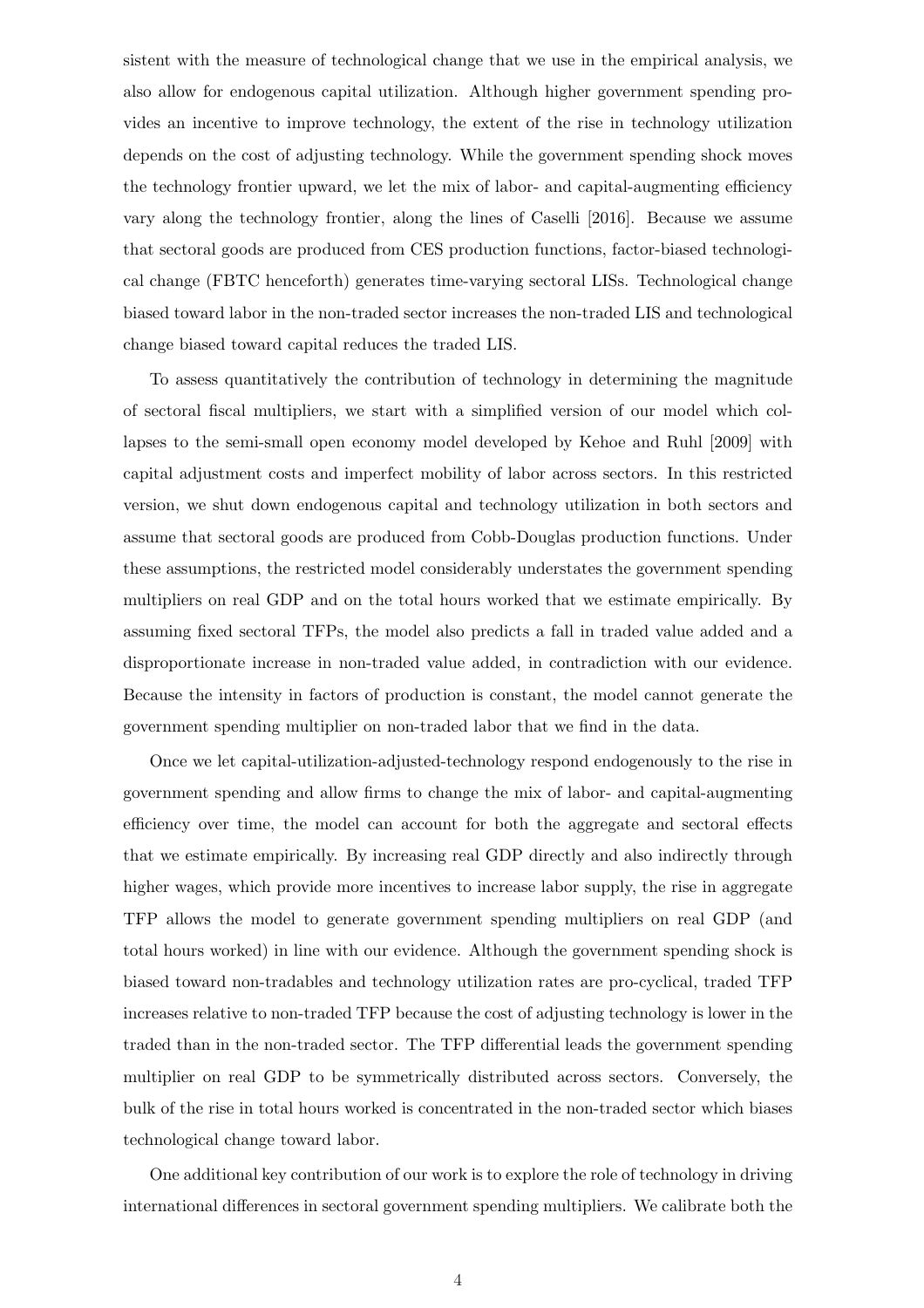baseline model and the restricted version of the model, where technology is shut down to country-specific data, by assuming that the biasedness of the demand shock toward nontradables is symmetric across countries. We isolate the pure contribution of technology by calculating the difference in the government spending multipliers between the former (with technology) and the latter (without technology) setup. We find that the technology channel alone increases the government spending multiplier on real GDP by 0.64 percentage point on average. This finding masks a wide cross-country dispersion however. In twothirds of OECD countries where traded relative to non-traded TFP rises, the technology channel increases the government spending multiplier by 1.5 percentage point. In the remaining economies where traded relative to non-traded TFP declines, the technology channel lowers real GDP growth by 1 percentage point.<sup>4</sup> Interestingly, technological change amplifies the magnitude of the government spending multiplier on non-traded value added by 0.18 percentage point of GDP on average and this amplification is symmetric between the two groups of countries. While on average, technological change increases the government spending multiplier on traded value added by 0.46 percentage point of GDP, the fiscal multiplier for tradables varies greatly across countries, exceeding one in economies where technology improvement is concentrated in traded industries, or taking negative values otherwise.

In contrast to government spending multipliers on sectoral value added, which depend on the TFP differential, the response of hours worked is driven by FBTC. For the first group of nine OECD countries where technological change is biased toward labor in the non-traded sector, the government spending multiplier on non-traded hours worked is increased by 0.36 percentage point of total hours worked. Conversely, the government spending multiplier on traded hours worked is reduced by 0.12 percentage point because technological change is biased toward capital in the traded sector. Since the non-traded sector accounts for two-third of labor, FBTC increases the government spending multiplier on total hours worked by 0.24 percentage point for these OECD economies. Conversely, for the second group of OECD countries where technological change is biased toward capital in the nontraded sector and toward labor in the traded sector, FBTC lowers the government spending multiplier on total hours worked by 0.19 percentage point. Because non-traded production becomes more capital intensive, the government spending multiplier on non-traded hours worked is reduced by 0.27 percentage point of total hours worked.

The article is structured as follows. In section 2, we document a set of evidence which sheds some light on the role of technology in determining the size of sectoral government spending multipliers. In section 3, we develop a semi-small open economy model with tradables and non-tradables, endogenous technology choices and factor-biased technological

<sup>&</sup>lt;sup>4</sup>We find that in countries where technological change is concentrated in traded industries, aggregate TFP increases while in the remaining economies, aggregate TFP declines, thus explaining why the government spending multiplier is reduced by 1 percentage point relative to a model keeping sectoral TFPs fixed.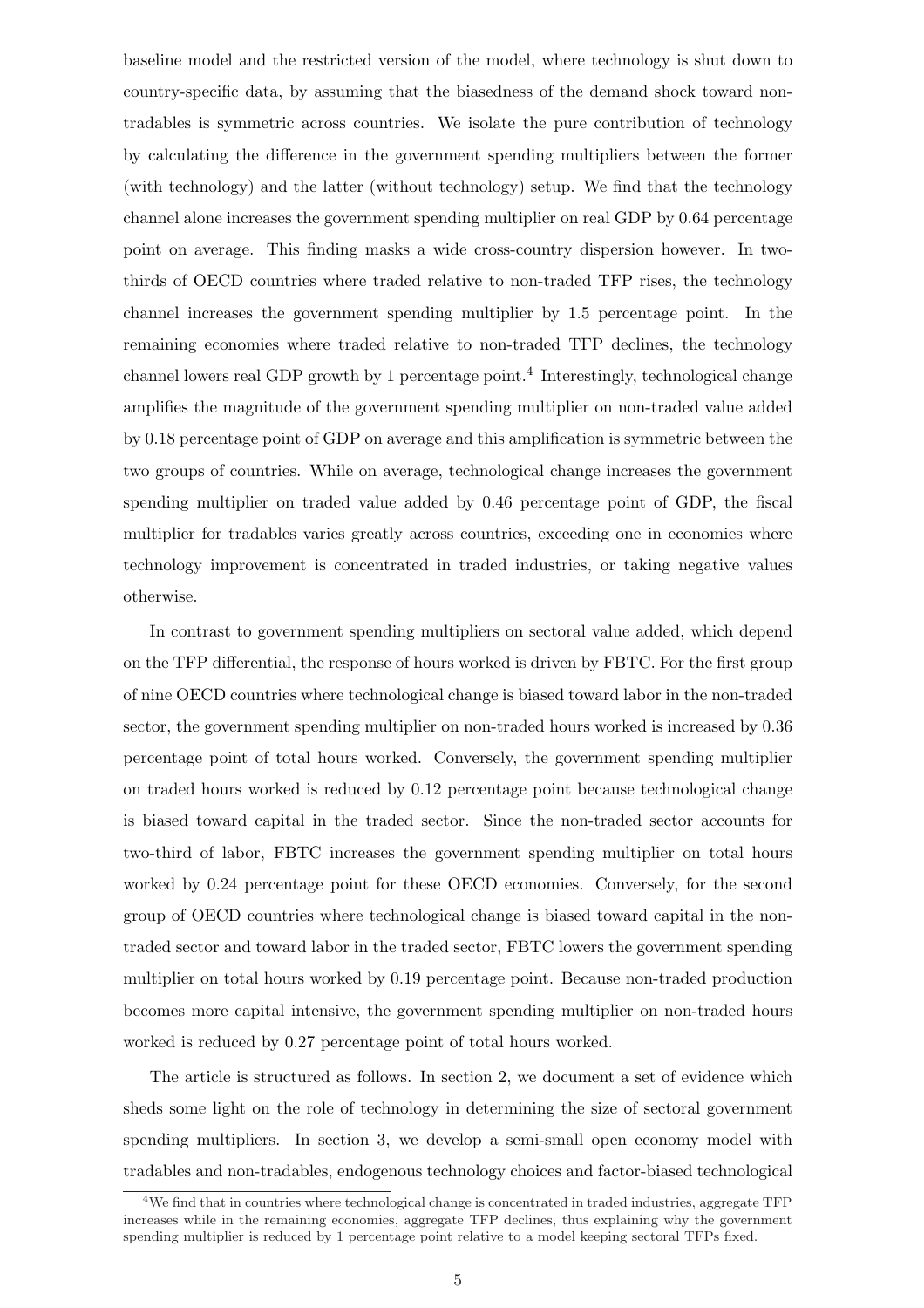change. In section 4, we compare the performance of the baseline model with endogenous technological change with the predictions of the same model shutting down the technology channel. Next, we calibrate the model to country-specific data to quantity the role of technology in driving international differences in government spending multipliers. The Online Appendix contains more empirical results, conducts robustness checks, details the solution method, and shows extensions of the baseline model.

Related Literature. Our paper fits into several different literature strands, as we bring several distinct threads in the existing literature together.

First, the literature investigating fiscal as well as monetary policy transmission has recently documented evidence pointing at the presence of a technology channel brought about by stabilization policies. Jordà et al. [2020] find empirically that a temporary contractionary monetary policy shock leads to a decline in TFP, thus amplifying the fall in economic activity. While the authors rationalize their evidence by assuming that the endogenous response of TFP growth depends on deviations of output from its flexible-price counterpart, Baqaee et al. [2021] show that the shifts in the allocation of resources across firms can generate a rise in aggregate TFP following an expansionary monetary policy. In contrast to these authors, in our paper, variations in TFP are the result of changes in endogenous utilization of existing technologies, along the lines of Bianchi et al. [2019]. This modelling strategy has been already introduced in a New Keynesian model by Jørgensen and Ravn [2022]. As shown by the authors, by increasing TFP and lowering prices, a shock to government consumption generates an increase in private consumption as the central bank lowers the interest rate.<sup>5</sup> Differently, in our paper, we attempt to answer the following question: when are sectoral government spending multipliers large? Besides the biasedness of the government spending shock toward non-traded goods, we find that the ability of sectors to improve technology and to increase the labor intensity of production are key determinants of the distribution of real GDP and labor growth across sectors, respectively.

In this regard, we also contribute to a growing literature investigating fiscal transmission at a sectoral level, both empirically and theoretically. Ramey and Shapiro [1998] find that a rise in military expenditure (which are intensive in traded goods) reallocates labor toward traded industries. Benetrix and Lane [2010] document evidence which reveals that a government spending shock disproportionately increases non-traded value added. Cardi et al. [2020] find empirically that government spending shocks are strongly biased toward non-traded goods and cause a significant reallocation of labor toward the non-traded sector, which is larger in countries where workers' costs of switching sectors are lower. As shown by Cardi et al. [2020] and Lambertini and Proebsting [2022], to account for the fiscal

 $5T\sigma$  generate the rise in aggregate TFP following a government spending shock, D'Alessandro et al. [2019] endogenize technological progress by assuming skill accumulation through past work experience, echoing the learning-by-doing mechanism.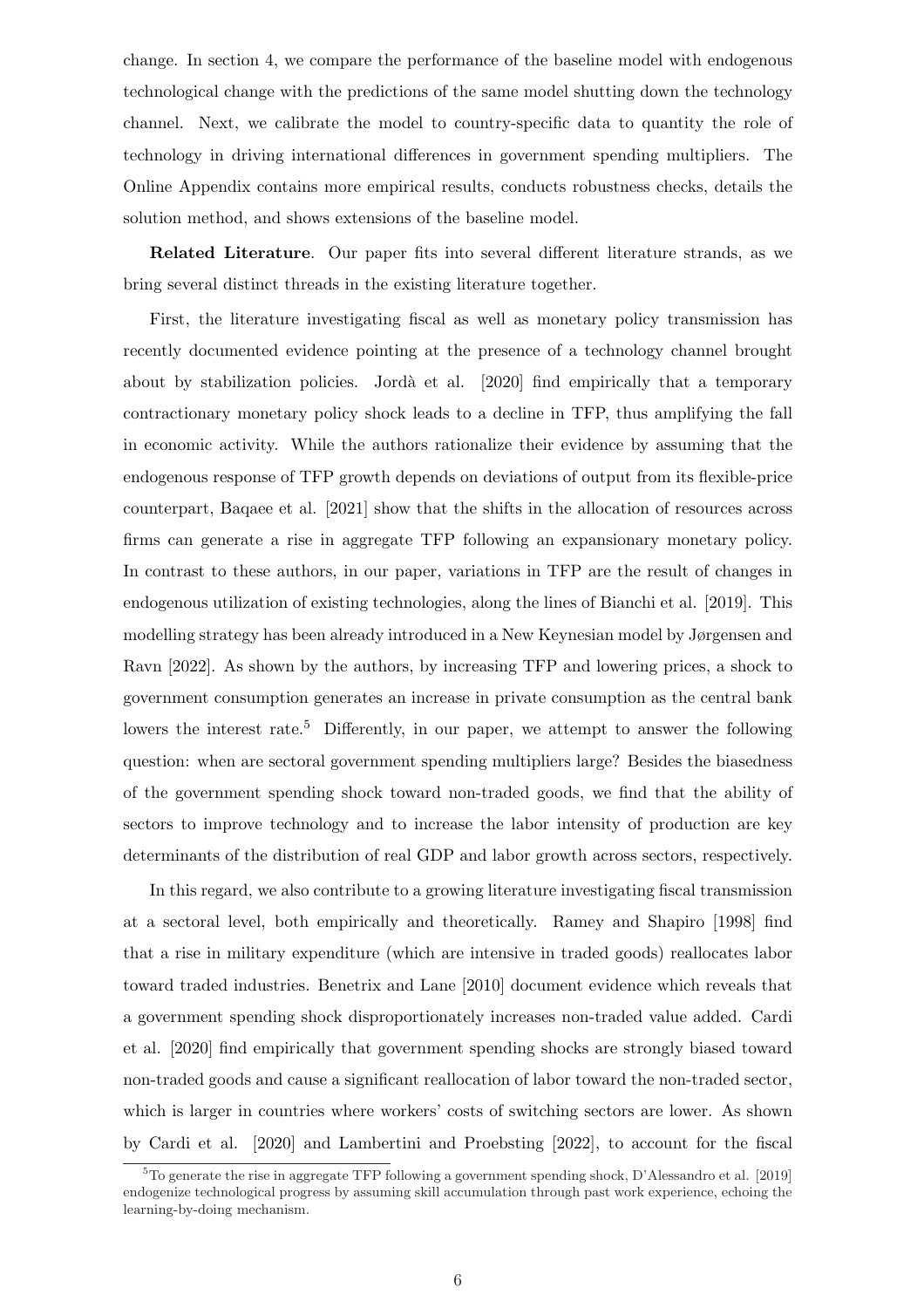transmission mechanism, the open economy model with tradables and non-tradables must allow for both a non-traded bias in government spending and imperfect mobility of labor across sectors. In contrast to both these aforementioned works, we highlight empirically the technology channel of government spending shocks and quantify its role in determining the size of sectoral government spending multipliers.

Third, our paper also relates to a growing literature which highlights the role of subcategories of aggregate government spending. Like Boehm [2020], we consider a two-sector model with imperfect mobility of labor across sectors and place the emphasis on the composition of government spending. In contrast to Boehm, who estimates the fiscal multipliers by making a distinction between government consumption and government investment shocks, we restrict our attention to government consumption and disentangle the sectoral value added and sectoral labor effects into a reallocation channel caused by the biasedness of the government spending shock toward sectoral goods and a technology channel. Like Cox et al. [2020], we find that government spending shocks are strongly biased towards a few industries and do not purely mimic consumer spending. In our model, the reallocation of productive resources toward the non-traded sector is caused by the discrepancy between the non-tradable content of government spending and the share of non-tradables in GDP. Bouakez et al. [2022] provide a decomposition of the contribution of sectors to the aggregate fiscal multiplier by evaluating the role of production networks. Their research highlights the key role of both the sectoral composition of government purchases and sectoral labor intensity in determining employment effects, like ours, but the mechanism is very different. In our paper, a government spending shock produces larger employment effects by targeting the sector that has the highest labor compensation share and biases technological change toward labor.

## 2 Sectoral Fiscal Multipliers and Technology: Evidence

In this section, we document evidence for eighteen OECD countries about the role of technology in determining sectoral government spending multipliers on value added and labor. Below, we denote the percentage deviation from initial steady-state (or the rate of change) with a hat.

#### 2.1 Preliminaries

To discipline our empirical investigation, we derive some key relationships which allow us to develop intuition about how technology affects government spending multipliers at a sectoral level. Because exporting firms have more scope for productivity improvements than non-exporting firms, see e.g., Benigno et al. [2020], we make a distinction between a traded (indexed by the superscript  $H$ ) vs. a non-traded sector (indexed by the superscript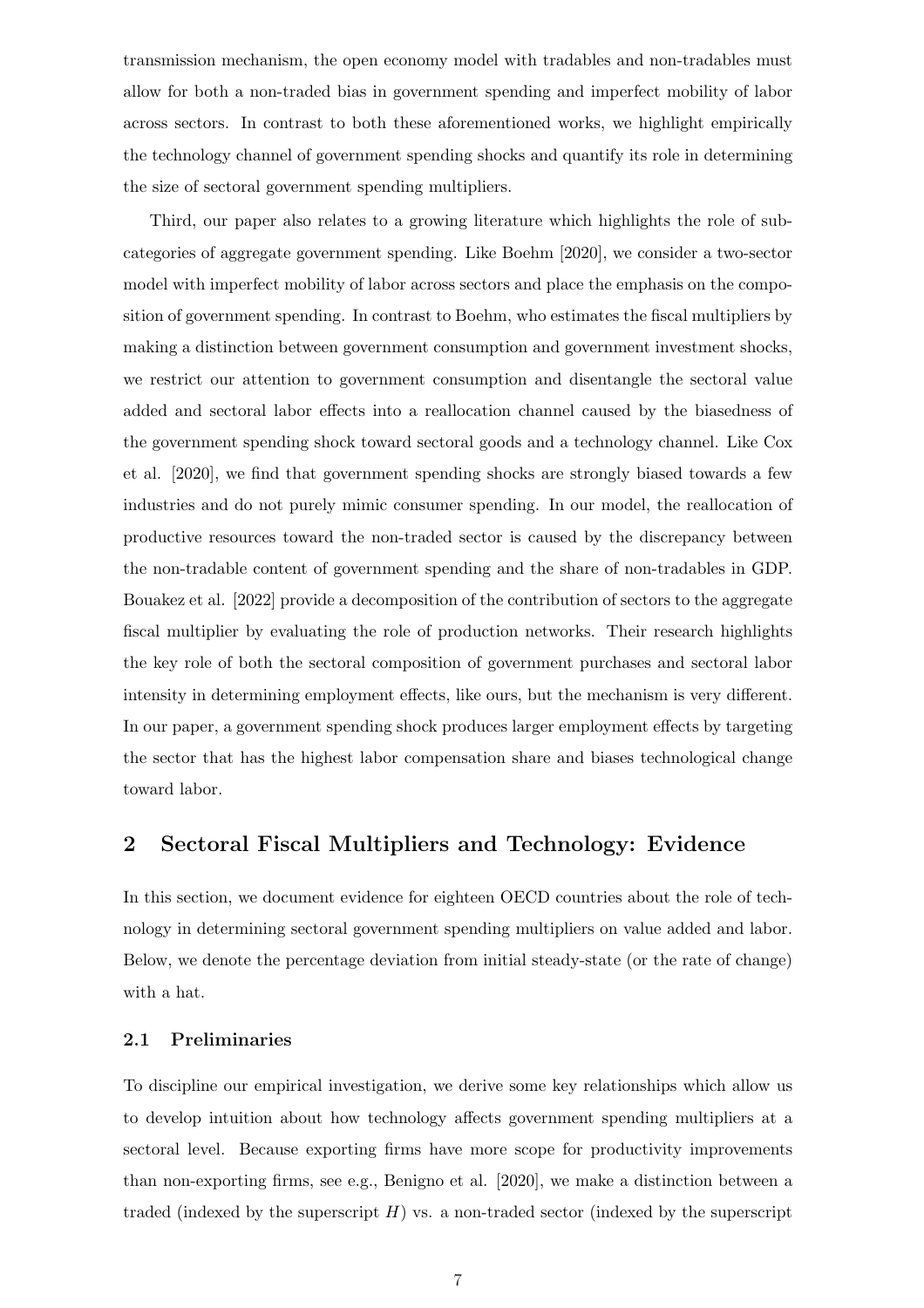$N$ ).

Sectoral decomposition of the aggregate fiscal multiplier. Real GDP denoted by  $Y_R$  is the sum of value added at constant prices, i.e.,  $Y_{R,t} = P^H Y_t^H + P^N Y_t^N$  where  $Y^j$  is the real value added of sector  $j = H, N$  evaluated at the base year price  $P^j$ . Loglinearizing in the neighborhood of the initial steady-state shows that the aggregate fiscal multiplier  $\hat{Y}_{R,t}$  is the sum of sectoral fiscal multipliers:

$$
\hat{Y}_{R,t} = \nu^{Y,H}\hat{Y}_t^H + \nu^{Y,N}\hat{Y}_t^N,\tag{1}
$$

where we denote the value added share of sector j by  $\nu^{Y,j}$  and  $\hat{Y}_t^j = \frac{Y_t^j - Y^j}{Y^j}$  measures the percentage deviation of value added (at constant prices) relative to its initial steady-state. Note that  $\nu^{Y,H} + \nu^{Y,N} = 1$ .

Distribution of real GDP across sectors. A sufficient statistic determining the degree of asymmetry in the distribution of real GDP growth across sectors is the change in the value added share of sector  $j = H, N$ . More specifically, the change in the value added share of sector  $j$  at constant prices is defined as the excess (measured in ppt of GDP) of real value added growth in sector j over real GDP growth, i.e.,  $d\nu_t^{Y,j} = \nu^{Y,j} (\hat{Y}_t^j - \hat{Y}_{R,t}).$ Rearranging the latter equality as follows  $\nu^{Y,j} \hat{Y}_t^j = \nu^{Y,j} \hat{Y}_{R,t} + d\nu_t^{Y,j}$  reveals that  $d\nu_t^{Y,j}$ captures the extent of the asymmetry in the distribution of real GDP growth. When  $d\nu_t^{Y,j} = 0$ , we have  $\nu^{Y,j} \hat{Y}_t^j = \nu^{Y,j} \hat{Y}_{R,t}$ , which implies that the rise in real GDP is distributed uniformly across sectors, i.e., in accordance with their value added share. Conversely, if  $d\nu_t^{Y,j} > 0$ , real GDP growth is not uniformly distributed across sectors because the value added (at constant prices) of sector  $j$  increases disproportionately relative to the value added of the other sector.

Determinants of the change in the value added share of non-tradables. As shown in Online Appendix B,  $d\nu_t^{Y,N}$  is determined by the reallocation of productive resources across sectors and the TFP growth differential caused by a government spending shock. Keeping technological change fixed, a rise in the value added share of non-tradables (at constant prices) can be brought about by a labor and/or a capital inflow. Incentives for reallocating production factors toward the non-traded sector come from the biasedness of the demand shock toward non-tradables. Using data from the World Input-Output Database (WIOD) [2013], [2016], we constructed time series for sectoral government consumption and find empirically that the non-traded sector receives on average 80% of government consumption (see column 4 of Table  $6$ ).<sup>7</sup> As shown by Cardi et al. [2020], when the intensity of the non-traded sector in the government spending shock, denoted by  $\omega_{\mathbb{C}^N}$ , is

<sup>&</sup>lt;sup>6</sup>We consider an initial steady-state where prices are those at the base year so that real GDP,  $Y_R$ , collapses to nominal GDP, Y, initially. To facilitate the discussion in this subsection, we refer to  $\hat{Y}_{R,t}$  as the aggregate spending multiplier and  $\nu^{Y,j} \hat{Y}_t^j$  as the sectoral fiscal multiplier although this is a misnomer as both are computed (empirically and numerically) later as the ratio of the present value of cumulative change in value added to the present value of cumulative change in government consumption over a t-year horizon.

 $7B$ ussière et al. [2013] also find that government spending mostly includes nontradables.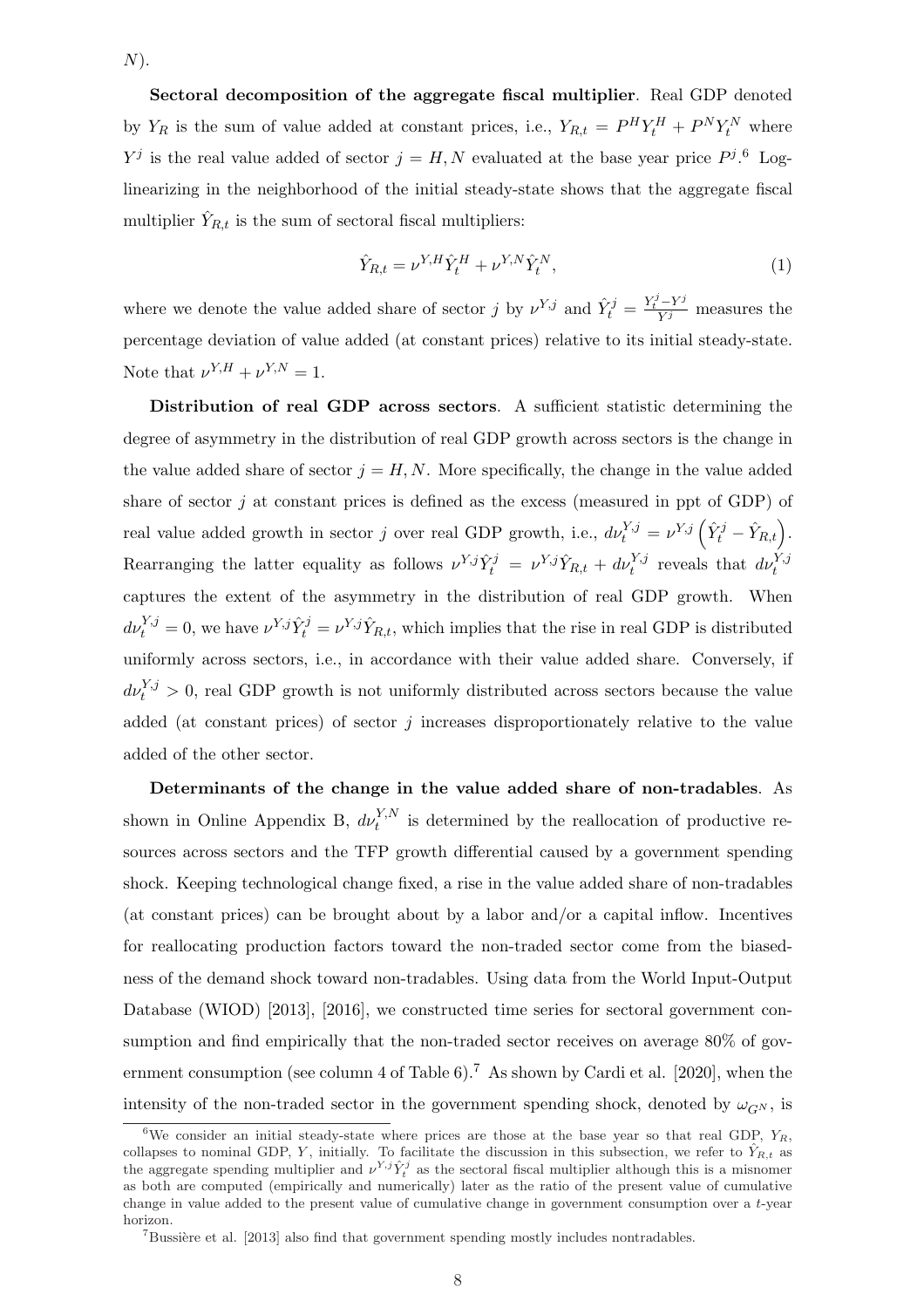higher than the share of non-tradables in GDP (which averages  $64\%$ , see column 1 of Table 6), the demand shock moves productive resources toward the non-traded sector, and thus increases  $\nu_t^{Y,N}$  $t^{Y,N}$ , keeping technology constant. If government consumption induces exporting firms to increase their efficiency in the use of labor and capital, the rise in traded relative to non-traded TFP may neutralize the impact of the biasedness of the demand shock toward non-tradables on  $\nu_t^{Y,N}$  $t^{Y,N}$  .

Sectoral decomposition of the government spending multiplier on labor. While changes in sectoral TFPs influence the distribution of real GDP growth across sectors, technology adjustment also shapes the responses of sectoral hours worked as a result of factor-biased technological change (FBTC henceforth). To shed some light on the impact of factor-biased technological adjustment on the responses of sectoral hours worked, we start with the sectoral decomposition of the percentage deviation of total hours worked relative to its initial steady-state:

$$
\hat{L}_t = \alpha_L^H \hat{L}_t^H + \alpha_L^N \hat{L}_t^N,\tag{2}
$$

where L and  $L^j$  are total and sectoral hours worked, respectively,  $\alpha_I^j$  $\frac{\partial}{\partial L}$  is the labor compensation share in sector j and  $\alpha_L^H + \alpha_L^N = 1$ . Note that  $\alpha_I^j$  $\frac{j}{L}$  collapses to  $L^j/L$  when we impose perfect mobility of labor across sectors.

Determinants of the change in the labor share of non-tradables. Like the value added share, the change in the labor share of sector  $i$  indicates whether the rise in total hours worked is uniformly distributed across sectors. The change in the labor share of non-tradables is computed as  $d\nu_t^{L,N} = \alpha_L^N$  $\ddot{\phantom{0}}$  $\hat{L}_t^N - \hat{L}_t$ ´ , see Online Appendix C. When the government spending shock is biased toward non-tradables, as evidence suggests, labor shifts toward the non-traded sector, i.e.,  $d\nu_t^{L,N} > 0$ , which increases the fiscal multiplier on non-traded labor measured by  $\alpha_L^N \hat{L}_t^N = \alpha_L^N \hat{L}_t + d\nu_t^{L,N}$ . Both barriers to mobility and factor-augmenting technology influence the magnitude of  $d\nu_t^{L,N} > 0$ .

Frictions in the movement of labor between sectors, caused by labor mobility costs and endogenous terms of trade, mitigate the rise in  $\nu_t^{L,N}$  $t_t^{L,N}$ . Labor mobility costs amount to assuming that sectoral hours worked are imperfect substitutes (from the worker point of view). Denoting the elasticity of labor supply across sectors by  $\epsilon$ , the share of hours worked supplied to sector j is increasing in the wage differential, i.e.,  $\frac{L_t^j}{L_t} = \vartheta^j \left( \frac{W_t^j}{W_t} \right)$  $\left\{ \begin{matrix} 5 & 1 \\ 1 & 1 \end{matrix} \right\}$ where  $\vartheta^j$  stands for the weight attached to labor supply in sector  $j = H, N, W_t^j$  $t^j$  and  $W_t$  are sectoral and aggregate wage rates, respectively. We assume perfectly competitive markets and constant returns to scale in production. Under these assumptions, labor is paid its marginal product. Denoting the labor income share by  $s_I^j$  $L<sup>J</sup>$ , the marginal revenue product of labor,  $s_I^j$  $L,t$  $\frac{P_t^j Y_t^j}{L_t^j}$  , must equate the wage rate  $W_t^j$  $t_t^j$ . The same logic applies at an aggregate level, i.e.,  $s_{L,t} \frac{Y_t}{I_t}$  $\frac{Y_t}{L_t} = W_t$  where  $s_{L,t}$  is the aggregate LIS and  $Y_t$  is GDP at current prices. Dividing  $W_t^N$  by  $W_t$  and making use of the labor supply schedule to eliminate the relative wage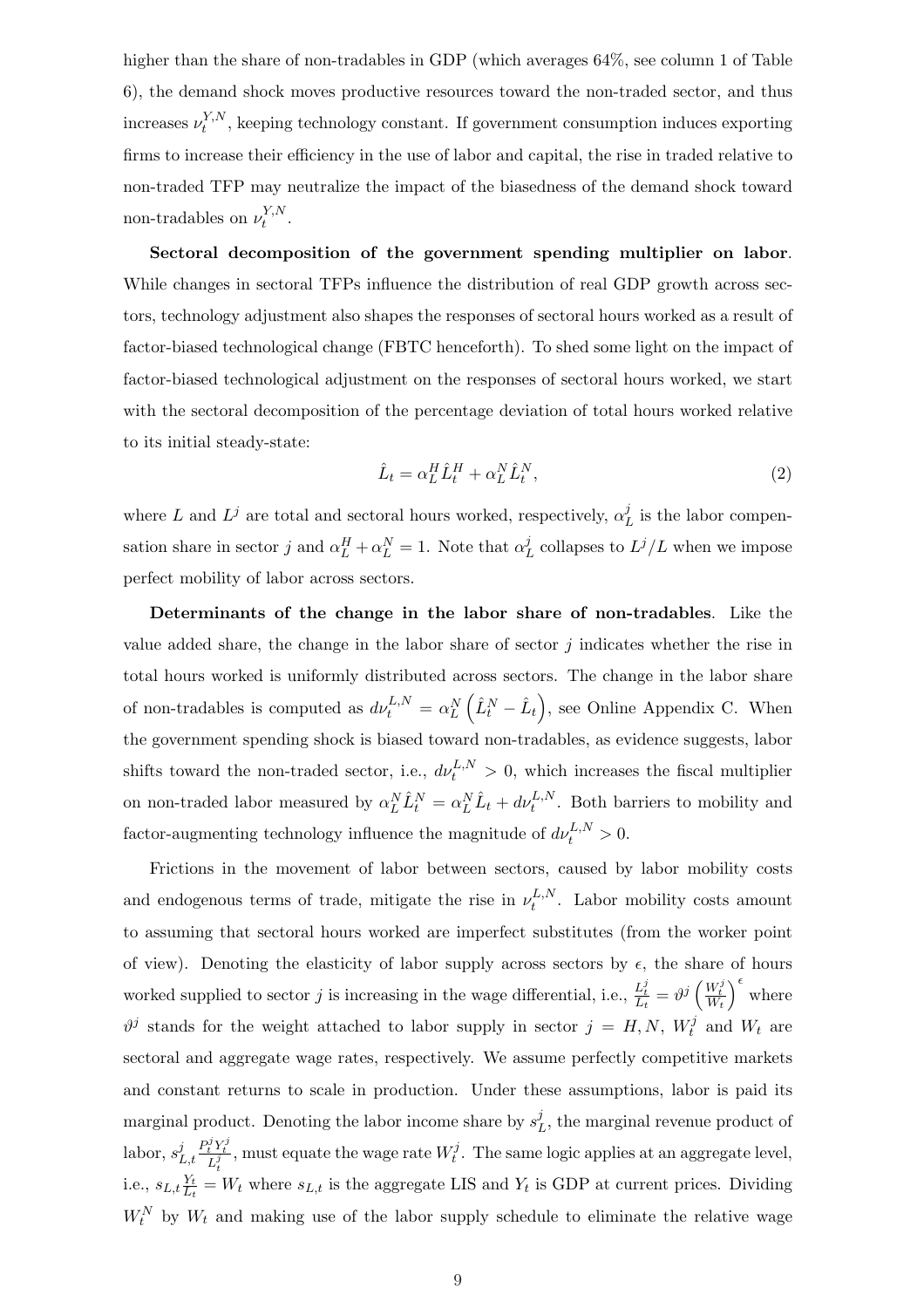$W_t^N/W_t$  leads to the non-traded-goods-share of total hours worked (see Online Appendix C):

$$
\frac{L_t^N}{L_t} = (1 - \vartheta)^{\frac{1}{1+\epsilon}} \left(\frac{s_{L,t}^N}{s_{L,t}}\right)^{\frac{\epsilon}{1+\epsilon}} \left(\omega_t^{Y,N}\right)^{\frac{\epsilon}{1+\epsilon}},\tag{3}
$$

where  $\omega_t^{Y,N}$  $t^{Y,N}$  is the value added share of non-tradables at current prices. In a model where production functions are Cobb-Douglas, LISs remain fixed. Under this assumption, (3) says that the labor share of non-tradables,  $L_t^N/L_t$ , increases if the demand shock raises the value added share of non-tradables at current prices. For  $\omega^{Y,N}$  to increase, the demand shock must be biased toward non-tradables. Because the traded sector also receives a share of the rise in government spending and experiences an increase in its relative price, by mitigating the rise in  $\omega_t^{Y,N}$  $t^{Y,N}$ , the appreciation in the terms of trade acts as a barrier to mobility. In addition, labor mobility costs further hamper the rise in  $L_t^N/L_t$  for a given change in  $\omega_t^{Y,N}$  $_t^{I,N}$ , and all the more so as  $\epsilon$  takes lower values. If sectoral goods are produced by means of CES production functions, the technology of production can become more labor (capital) intensive if technological change is biased toward labor (capital). If non-traded firms decide to bias technological change toward labor and traded firms to bias technological change toward capital, the non-traded LIS,  $s_{L,t}^N$ , increases relative to the aggregate LIS,  $s_{L,t}$ . By tilting the demand for labor toward the non-traded sector and amplifying the shift of labor toward this sector, a rise in  $s_{L,t}^N/s_{L,t}$  further increases the government spending multiplier on non-traded hours.

#### 2.2 VAR Model and Identification

To conduct our empirical study, we compute the responses of selected variables by using a two-step estimation procedure. We first identify shocks to government consumption by considering a baseline VAR model where government spending is ordered before the other variables. In the second step, we trace out the dynamic effects of the identified shock to government consumption by using Jordà's [2005] single-equation method.

The first step amounts to adopting the standard Cholesky decomposition pioneered by Blanchard and Perotti [2002]. Denoting the vector of endogenous variables by  $Z_{i,t}$ , we estimate the reduced-form VAR model in panel format on annual data:

$$
Z_{i,t} = \alpha_i + \alpha_t + \beta_i t + \sum_{k=1}^{2} A^{-1} B_k Z_{i,t-k} + A^{-1} \epsilon_{i,t},
$$
\n(4)

where subscripts  $i$  and  $t$  denote the country and the year,  $k$  is the number of lags; the specification includes country fixed effects,  $\alpha_i$ , time dummies,  $\alpha_t$ , and country-specific linear time trends; A is a matrix that describes the contemporaneous relation among the variables collected in vector  $Z_{i,t}$ ,  $B_k$  is a matrix of lag-specific own- and cross-effects of variables on current observations, and the vector  $\epsilon_{i,t}$  contains the structural disturbances which are uncorrelated with each other. In line with current practice, we include two lags in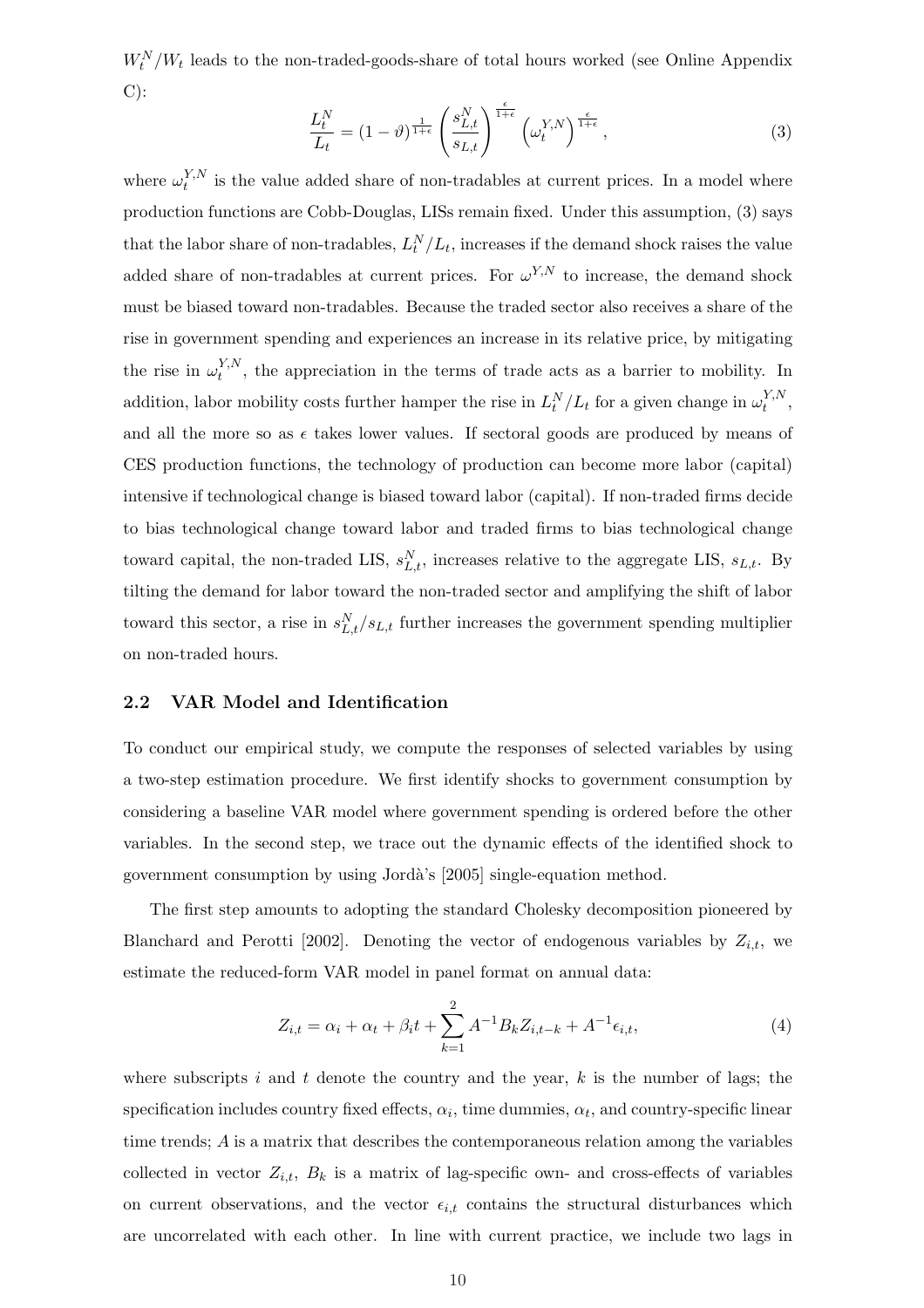the regression model and use a panel OLS regression to estimate the coefficients  $A^{-1}B_k$ and the reduced-form innovations  $A^{-1} \epsilon_{i,t}$ . The VAR model we estimate in the first step includes government final consumption expenditure, real GDP, total hours worked, private investment, the real consumption wage, and aggregate total factor productivity, where all variables are logged, while all quantities are expressed in real terms and scaled by the working-age population.

Like Blanchard and Perotti [2002], we base the identification scheme on the assumption that there are some delays inherent to the legislative system which prevents government spending from responding endogenously to contemporaneous output developments. Once we have identified government spending shocks, in the second step, we estimate the effects on selected variables (detailed later) by using Jord`a's [2005] single-equation method. The local projection method amounts to running a series of regressions of each variable of interest on a structural identified shock for each horizon  $h = 0, 1, 2, ...$ :

$$
x_{i,t+h} = \alpha_{i,h} + \alpha_{t,h} + \beta_{i,h}t + \psi_h(L) z_{i,t-1} + \gamma_h \epsilon_{i,t}^G + \eta_{i,t+h},
$$
\n(5)

where  $\alpha_{i,h}$  are country fixed effects,  $\alpha_{t,h}$  are time dummies, and we include country-specific linear time trends;  $x$  is the logarithm of the variable of interest,  $z$  is a vector of control variables (i.e., past values of government spending and of the variable of interest),  $\psi_h(L)$ is a polynomial (of order two) in the lag operator and  $\epsilon_{i,t}^G$  is the identified government spending shock.

The Blanchard-Perotti identification scheme may raise two potential concerns related to endogeneity and anticipation issues. While using annual data makes the assumption that government spending is unresponsive to current output developments due to decision and implementation lags in the legislative process less relevant, the test performed by Born and Müller [2012] reveals that the assumption that government spending is predetermined within the year cannot be rejected. As Ramey [2011] argued, Blanchard and Perotti's [2002] approach to identifying government spending shocks in VAR models may also lead to incorrect timing of the identified fiscal shocks. To address the concern that shocks constructed from the Blanchard-Perotti identification scheme could be anticipated, we adopt the approach pioneered by Auerbach and Gorodnichenko [2004] who compute government spending forecast errors as the difference between forecast series and actual series of the government consumption growth rate. We use the OECD Economic Outlook's Statistics and Projections Database which allows us to construct one-year-ahead forecasts of government consumption growth. In Online Appendix Q.2, we find that the responses of the variables of interest to forecast errors lie within the same confidence interval as the responses obtained after a shock to government consumption constructed from the Blanchard-Perotti identification scheme.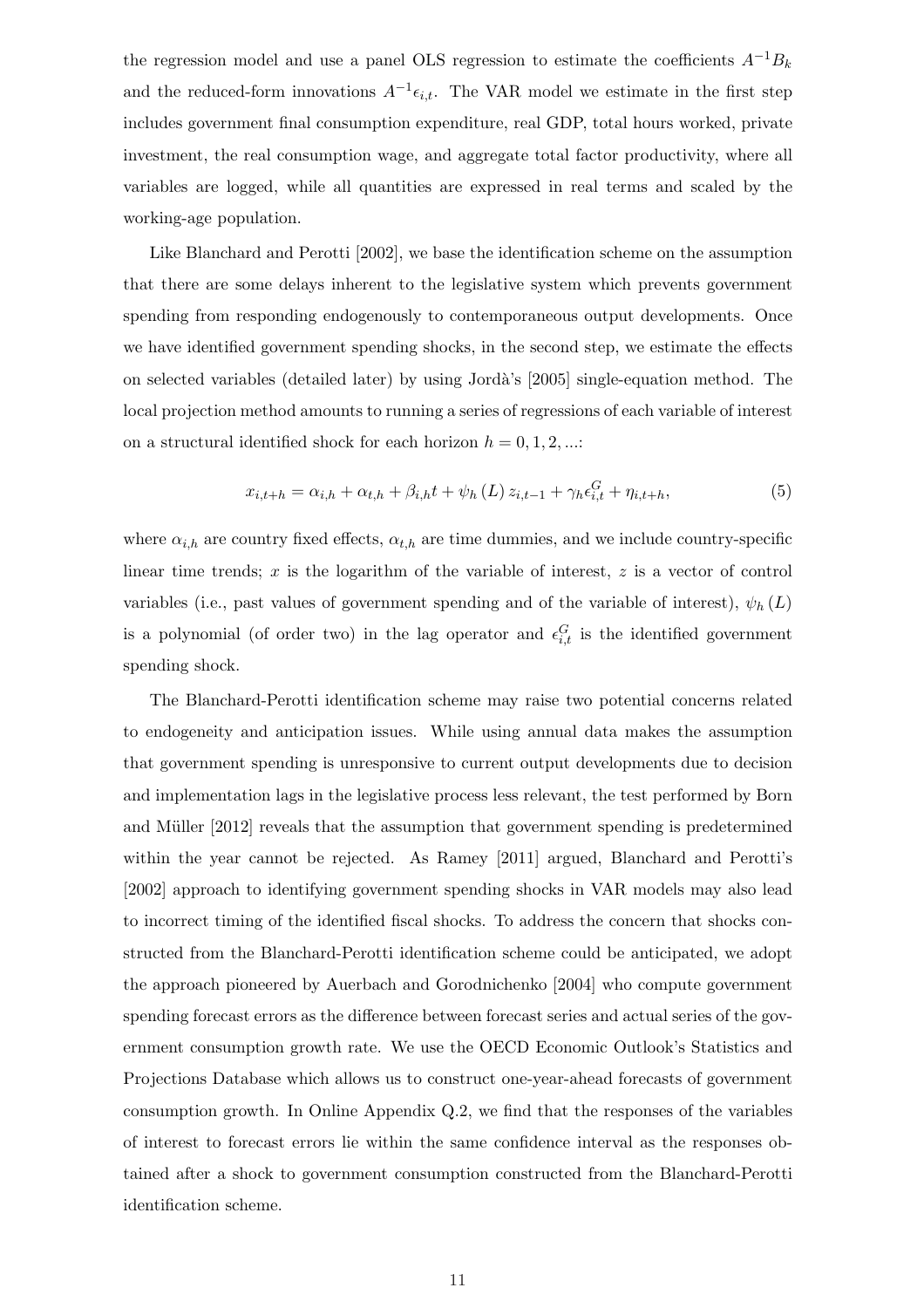Before presenting evidence on fiscal transmission across sectors, we briefly discuss the dataset we use. Our sample contains annual observations and consists of a panel of 18 OECD countries. The period runs from 1970 to 2015.

Classification of industries as tradables or non-tradables. Since our primary objective is to quantify the role of the technology channel in determining the sectoral effects of a government spending shock, we describe below how we construct time series at a sectoral level. Our sample covers eleven 1-digit ISIC-rev.3 industries. Following De Gregorio et al. [1994], we define the tradability of an industry by constructing its openness to international trade given by the ratio of total trade (imports plus exports) to gross output, see Online Appendix Q.1 for more details. Data for trade and output are taken from WIOD [2013], [2016]. "Agriculture, Hunting, Forestry and Fishing", "Mining and Quarrying", "Total Manufacturing" and "Transport, Storage and Communication" exhibit high openness ratios and are thus classified as tradables. At the other end of the scale, "Electricity, Gas and Water Supply", "Construction", "Wholesale and Retail Trade" and "Community Social and Personal Services" are considered as non-tradables since the openness ratio in this group of industries is low (0.07 in average). For the three remaining industries "Hotels and Restaurants", "Financial Intermediation", "Real Estate, Renting and Business Services" the results are less clearcut since the average openness ratio comes to 0.18. In the benchmark classification, we adopt the standard classification of De Gregorio et al. [1994] by treating "Real Estate, Renting and Business Services" and "Hotels and Restaurants" as non-traded industries. Given the dramatic increase in financial openness that OECD countries have experienced since the end of the eighties, we allocate "Financial Intermediation" to the traded sector. This choice is also consistent with the classification of Jensen and Kletzer  $[2006]$  who categorize "Finance and Insurance" as tradable.  $^8$ 

In Online Appendix E, we detail the source and the construction of time series for sectoral value added at constant prices,  $Y_{it}^j$ , sectoral hours worked,  $L_{it}^j$ , the relative wage in sector *j* constructed as the ratio of the sectoral wage to the aggregate wage,  $W_{it}^{j}/W_{it}$ , the labor share of sector j,  $\nu_{it}^{L,j}$ , the value added share at constant prices,  $\nu_{it}^{Y,j}$ , the relative price of non-tradables constructed as the ratio of the non-traded value added deflator to the traded value added deflator,  $P_{it} = P_t^N / P_{it}^H$ , and the terms of trade constructed as the ratio of the traded value added deflator of the home country  $i$  to the geometric average of the traded value added deflator of the seventeen trade partners of the corresponding country  $i$ ,

<sup>8</sup>Because "Financial Intermediation" and "Real Estate, Renting and Business Services" are made up of sub-sectors which display a high heterogeneity in terms of tradability, and "Hotels and Restaurants" has experienced a large increase in tradability over the last fifty years, we perform a sensitivity analysis with respect to the classification for the three aforementioned sectors in Online Appendix Q.1. Treating "Financial Intermediation" as non-tradables or classifying "Hotels and Restaurants" or "Real Estate, Renting and Business Services" as tradables does not affect our main results.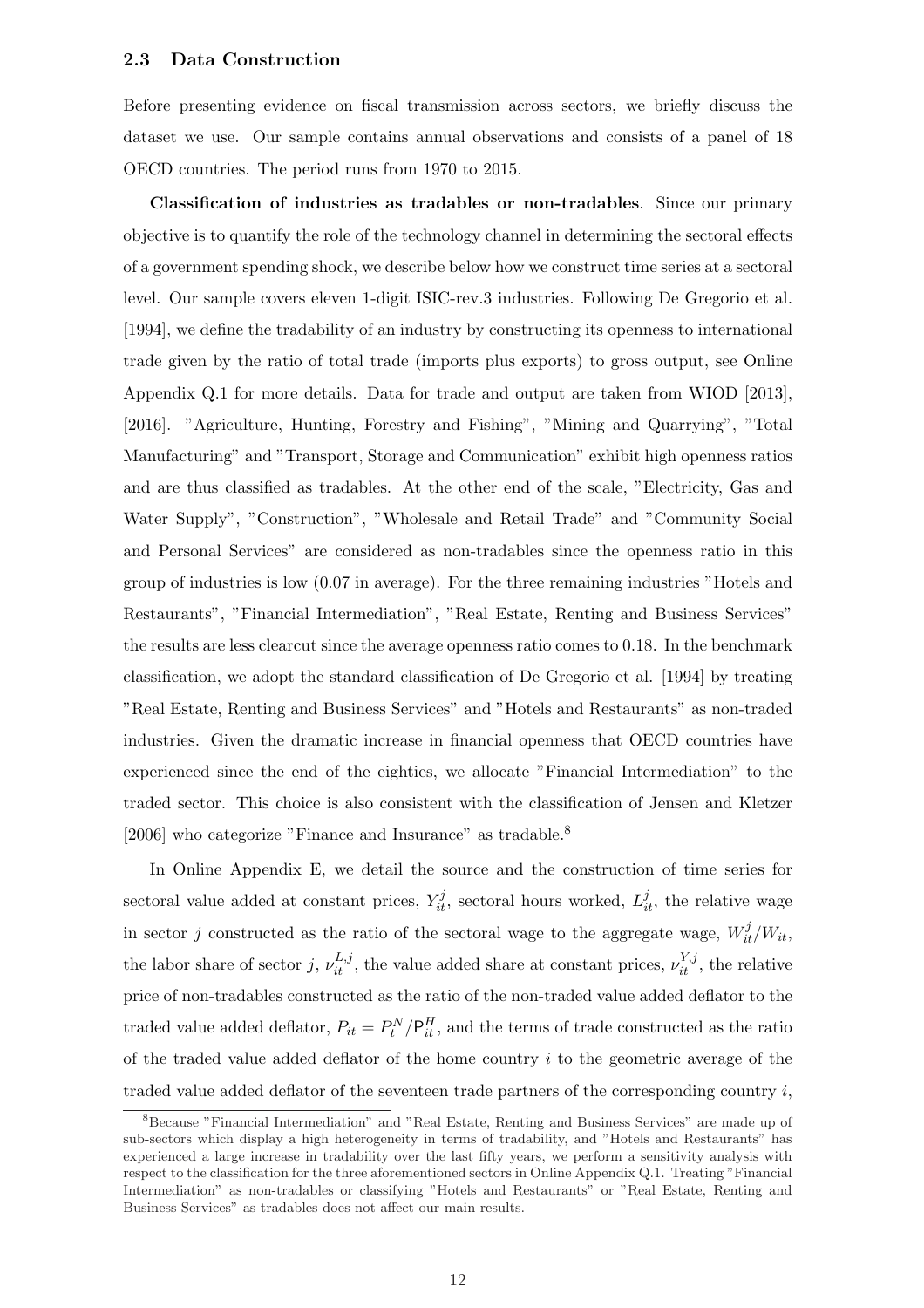the weight being equal to the share  $\alpha_i^{M,k}$  $i^{M,k}$  of imports from the trade partner k (averaged over 1970-2015), i.e,  $\text{TOT}_{it} = P_{it}^H / P_{it}^{H,\star}$  where  $P_{it}^{H,\star} = \Pi_{k \neq i}$  $\overline{a}$  $P_t^{H,k}$ t  $\int_{0}^{\alpha_i} \alpha_i^{M,k}$ . The share of imports  $\alpha^{M,k}_i$  $i^{M,k}$  of country i by trade partner k is taken from the Direction of Trade Statistics [2017].

Utilization-adjusted sectoral TFPs. Sectoral TFPs are Solow residuals calculated from constant-price (domestic currency) series of value added,  $Y_{it}^j$ , capital stock,  $K_{it}^j$ , and hours worked,  $L_{it}^j$ , i.e.,  $\text{T\hat{F}} \text{P}_{it}^j = \hat{Y}_{it}^j - s_{L,i}^j \hat{L}_{it}^j - \left(1 - s_{L,i}^j \hat{L}_{it}^j\right)$  $\begin{pmatrix} i & j \ L_i \end{pmatrix} \hat{K}_{it}^j$  where  $s_{L,i}^j$  is the LIS in sector j averaged over the period 1970-2015. To obtain series for the capital stock in sector  $j$ , we first compute the overall capital stock by adopting the perpetual inventory approach, using constant-price investment series taken from the OECD's Annual National Accounts. Following Garofalo and Yamarik [2002], we split the gross capital stock into traded and non-traded industries by using sectoral valued added shares. Once we have constructed the Solow residual for the traded and the non-traded sectors, we construct a measure for technological change by adjusting the Solow residual with the capital utilization rate, denoted by  $u_{it}^{K,j}$ :

$$
\hat{Z}_{it}^{j} = \text{T}\hat{\text{F}}\text{P}_{it}^{j} - \left(1 - s_{L,i}^{j}\right)\hat{u}_{it}^{K,j},\tag{6}
$$

where we follow Imbs [1999] in constructing time series for  $u_{it}^{K,j}$ , see Online Appendix F.

#### 2.4 Sectoral Effects of Government Spending Shocks: VAR Evidence

We generated impulse response functions by means of local projections. The dynamic adjustment of variables to an exogenous increase in government spending by 1% of GDP is displayed by the solid blue line in Fig. 2. The shaded areas indicate 90% confidence bounds. The horizontal axis of each panel measures the time after the shock in years and the vertical axis measures deviations from trend. Responses of sectoral value added and sectoral hours worked are re-scaled by the sample average of sectoral value added to GDP and sectoral labor compensation share, respectively. As such, on impact, the responses of sectoral value added at constant prices and sectoral hours worked can be interpreted as government spending multipliers on value added and labor, as they are expressed in percentage points of GDP and total hours worked, respectively. We also compute the government spending multipliers over a six-year horizon by calculating the ratio of the present value of the cumulative change in value added/labor to the present value of the cumulative change in government consumption, setting the world interest rate to 3% in line with our estimates summarized in Table  $5.^9$ 

Aggregate effects. The first row of Fig. 2 displays the aggregate effects of a shock to government consumption. As shown in Fig.  $2(a)$ , government consumption,  $G_t$ , follows a hump-shaped response and displays a high level of persistence. Fig.  $2(b)$  and  $2(c)$  reveal that a rise in  $G_t$  has a strong expansionary effect on total hours worked and real GDP.

<sup>&</sup>lt;sup>9</sup>We choose a six-year horizon because the responses of aggregate variables (real GDP, total hours worked, aggregate TFP) are statistically significant over this period only.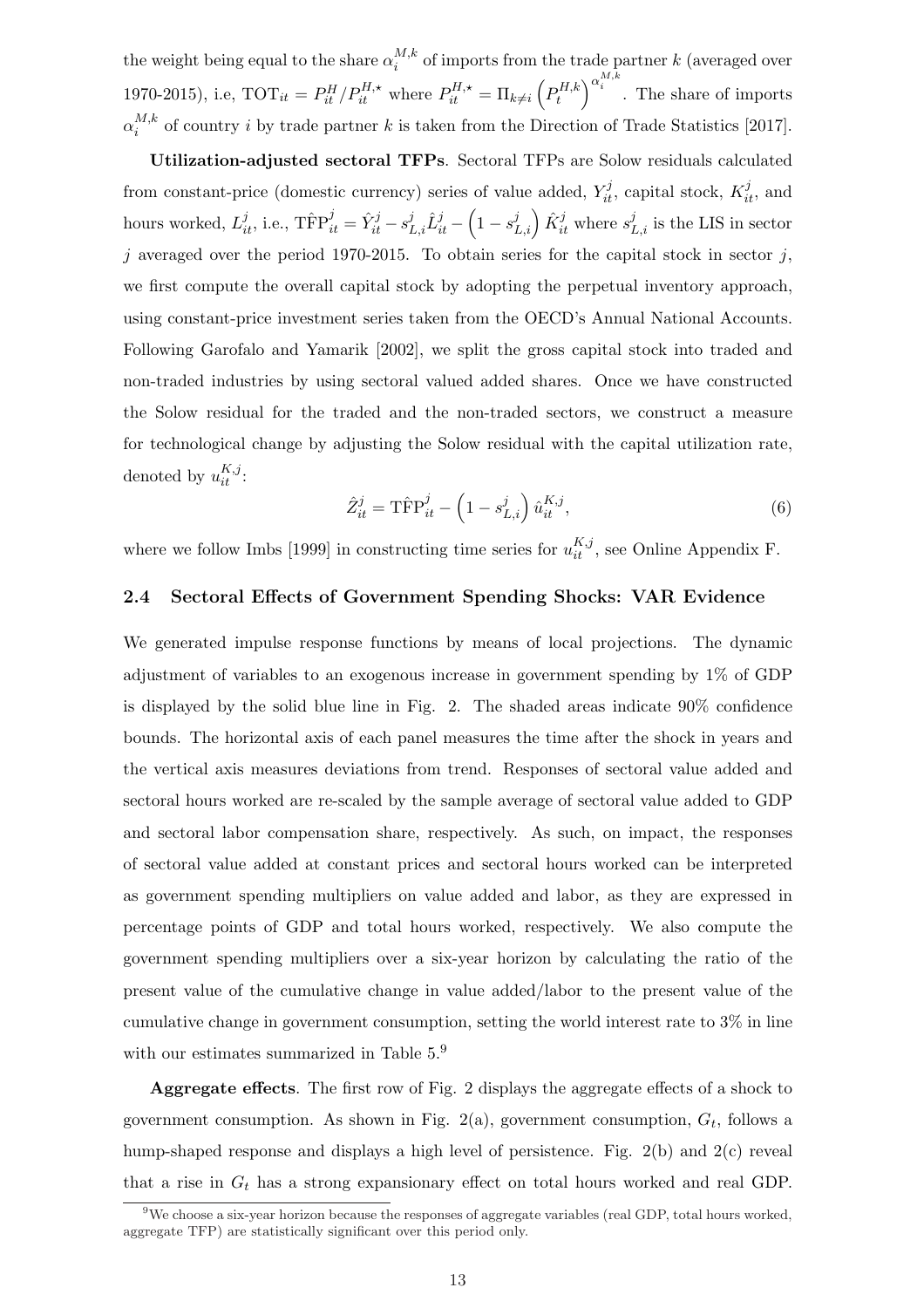Total hours worked increase by 0.9% on impact, while real GDP increases by 1.2%. The government spending multiplier on real GDP and total hours worked at a 6-year-horizon averages 1.4 and 1.15, respectively, both responses being statistically significant over this period. One key factor that generates a multiplier on real GDP larger than one is technology, since 39% of real GDP growth is driven by aggregate TFP growth (displayed by Fig.  $2(d)$ ) over a six-year horizon. To further check the importance of technology improvement in driving real GDP growth, we have adapted the methodology proposed by Sims and Zha [2006] in order to estimate empirically the government spending multiplier if the technology channel were shut down. As detailed in Online Appendix K, we find that the fiscal multiplier is reduced by 42% when the response of TFP to a shock to government consumption is shut down.<sup>10</sup>

Government spending multiplier on sectoral labor. The second row of Fig. 2 displays the dynamic adjustment of sectoral hours worked. Fig. 2(e) and 2(f) reveal that a shock to government consumption by  $1\%$  of GDP increases both traded and nontraded hours worked but only the latter is statistically significant. More specifically, the government spending multiplier on non-traded hours worked averages 1.02 ppt of total hours worked, while the government spending multiplier on traded hours worked averages 0.13 ppt of total hours worked. Therefore, the rise in non-traded hours worked contributes 88% to the increase in total hours worked. Fig.  $2(g)$  shows the response of the labor share of non-tradables, i.e.,  $L^N/L$ . On average, over the first six years, the non-traded goodssector-share of total hours worked increases by 0.3 ppt of total hours worked, which implies that the reallocation of labor toward the non-traded sector contributes 29% to the rise in  $L^N$ . As mentioned previously, the reallocation of labor toward the non-traded sector is driven by the biasedness of the demand shock toward-non-tradables.<sup>11</sup> The reallocation of labor toward the non-traded sector is amplified when non-traded production becomes more labor intensive, as reflected in a non-traded LIS which builds up relative to the traded LIS, see Fig. 2(h). Our evidence shown below reveals that the rise in  $s_L^N/s_L^H$  is brought about by technological change biased toward labor.<sup>12</sup>

Government spending multiplier on sectoral value added and technology. The third row of Fig. 2 shows that a rise in  $G_t$  increases both traded and non-traded value added at constant prices. Both responses are statistically significant. Over the first six years, the government spending multiplier on traded value added averages 0.52 ppt of GDP while the government spending multiplier on non-traded value added averages 0.89

<sup>10</sup>We estimate a VAR model with three variables, government consumption, aggregate TFP and real GDP. We find a six-year-horizon-government spending multiplier on real GDP of 1.25. When we shut down technological change, the government spending multiplier averages 0.73 over the first six years.

<sup>&</sup>lt;sup>11</sup>Fig. 8 relegated to the Online Appendix G shows that a shock to government consumption by  $1\%$  of GDP is associated with a rise in  $G^N$  by 0.8% of GDP on impact.

<sup>&</sup>lt;sup>12</sup>We compute the LIS like Gollin [2002], i.e., labor compensation is defined as the sum of compensation of employees plus compensation of the self-employed. We find that our results are robust to alternative constructions of the LIS, see Online Appendix Q.3.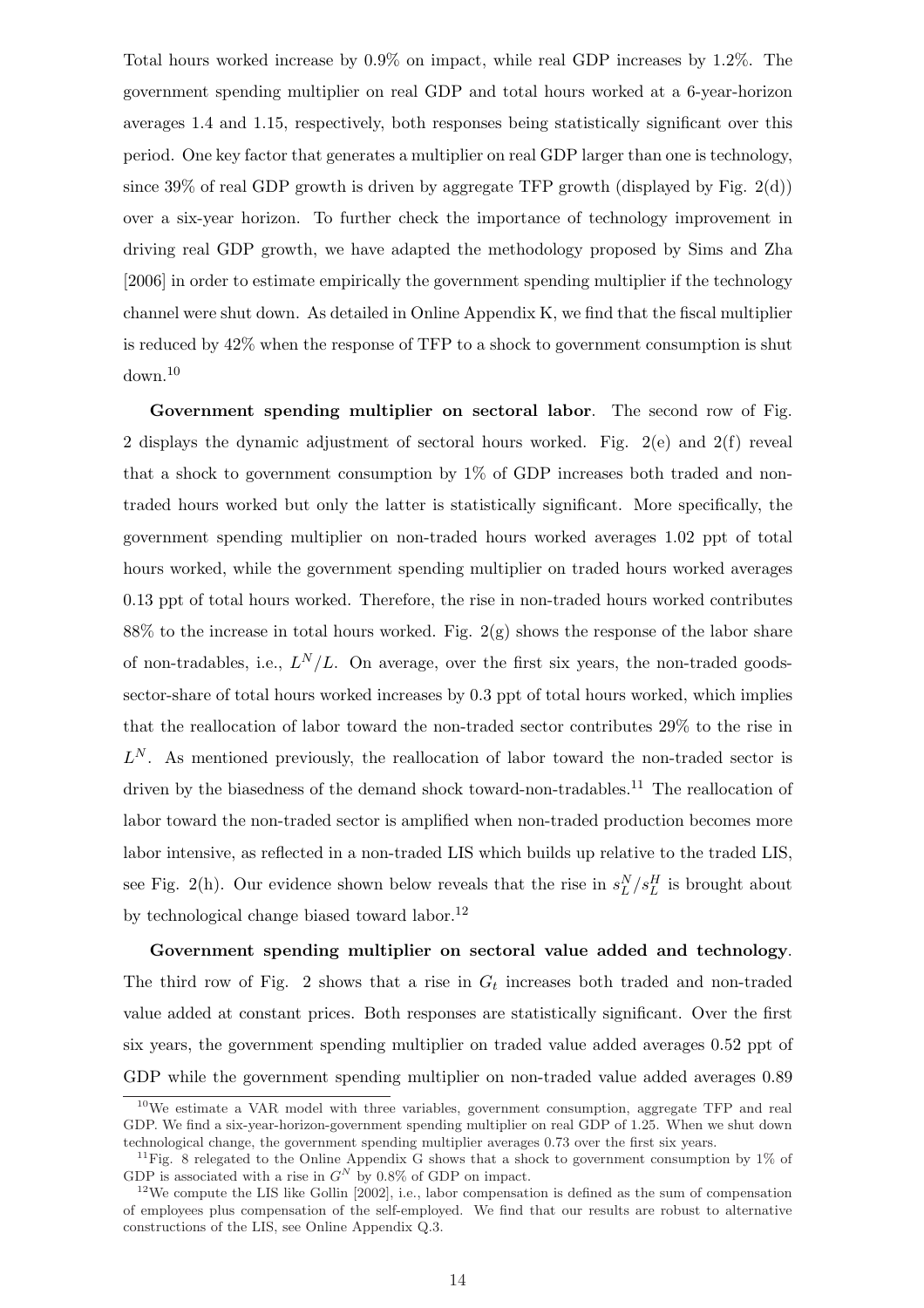ppt. In contrast to labor, the non-traded sector contributes 64% only to real GDP growth, a value which collapses to the share of non-tradables in GDP. In accordance with this observation, Fig.  $2(k)$  reveals that the value added share of non-tradables (at constant prices) remains unresponsive to the shock, thus confirming that the government spending multiplier on real GDP is uniformly distributed across sectors, i.e., in accordance with their value added share.<sup>13</sup> This result is puzzling because the government spending shock is strongly biased toward non-tradables and triggers a reallocation of productive resources toward the non-traded sector. As shown in Fig. 2(l), the solution to this puzzle lies in the technology channel. On average, over the first six years, the TFP differential between tradables and non-tradables amounts to 1.5% per year. The technology gap between sectors is large enough to neutralize the impact of the reallocation of productive resources toward the non-traded sector, thus leaving  $\nu_t^{Y,N}$  unaffected.

Fiscal policy and utilization-adjusted TFP. The last row of Fig. 2 displays the dynamic adjustment of TFP and FBTC for tradables and non-tradables, which are both adjusted with capital utilization to reflect the true variations of technological change, see Basu et al. [2006]. Fig.  $2(m)$  and  $2(n)$  show the responses of traded and non-traded TFP once we control for varying utilization of capital at a sectoral level. See Online Appendix F, where we detail the adaptation of the approach proposed by Imbs [1999] to measure the capital utilization rate in the traded and non-traded sector by considering CES production functions. After correcting for capital utilization, Fig.  $2(m)$  and Fig.  $2(n)$  confirm that technology improves in the traded sector and is essentially unchanged in the non-traded sector. Because the capital utilization rate increases in the traded relative to the non-traded sector, these findings indicate that the rise in the relative TFP of tradables shown in Fig. 2(l) is driven by both a higher utilization of capital and a technology improvement in the traded sector.

Fiscal policy and utilization-adjusted FBTC. While the rise in traded relative to non-traded TFP leads real GDP growth to be uniformly distributed across sectors, the last two panels of the last row of Fig. 2 show that the differential in FBTC between non-tradables and tradables can rationalize the concentration of labor growth in the nontraded sector. To measure capital-utilization-adjusted-FBTC in the traded and non-traded sectors, we draw on Caselli and Coleman [2006] and Caselli [2016]. Denoting the elasticity of substitution between capital and labor by  $\sigma^j$ , capital- and labor-augmenting efficiency

<sup>&</sup>lt;sup>13</sup>In contrast to Benetrix and Lane [2010] and Cardi et al. [2020], we do not find a disproportionate increase in non-traded value added, although our estimates confirm that the non-traded sector is highly intensive in the government spending shock. As shown in Online Appendix Q.5, the reason is twofold. Our dataset runs from 1970-2015 instead of ending in 2005 or 2007 and includes 18 OECD countries. Importantly, we adopt a two-step estimation method where we first identify the shock by adopting the Blanchard and Perotti [2002] approach and estimate the dynamic effects by using Jordà's [2005] projection method, which does not impose the dynamic restrictions implicitly embedded in VARs and can accommodate non-linearities in the response function. Our two-step approach also ensures that all variables respond to the same identified spending shock.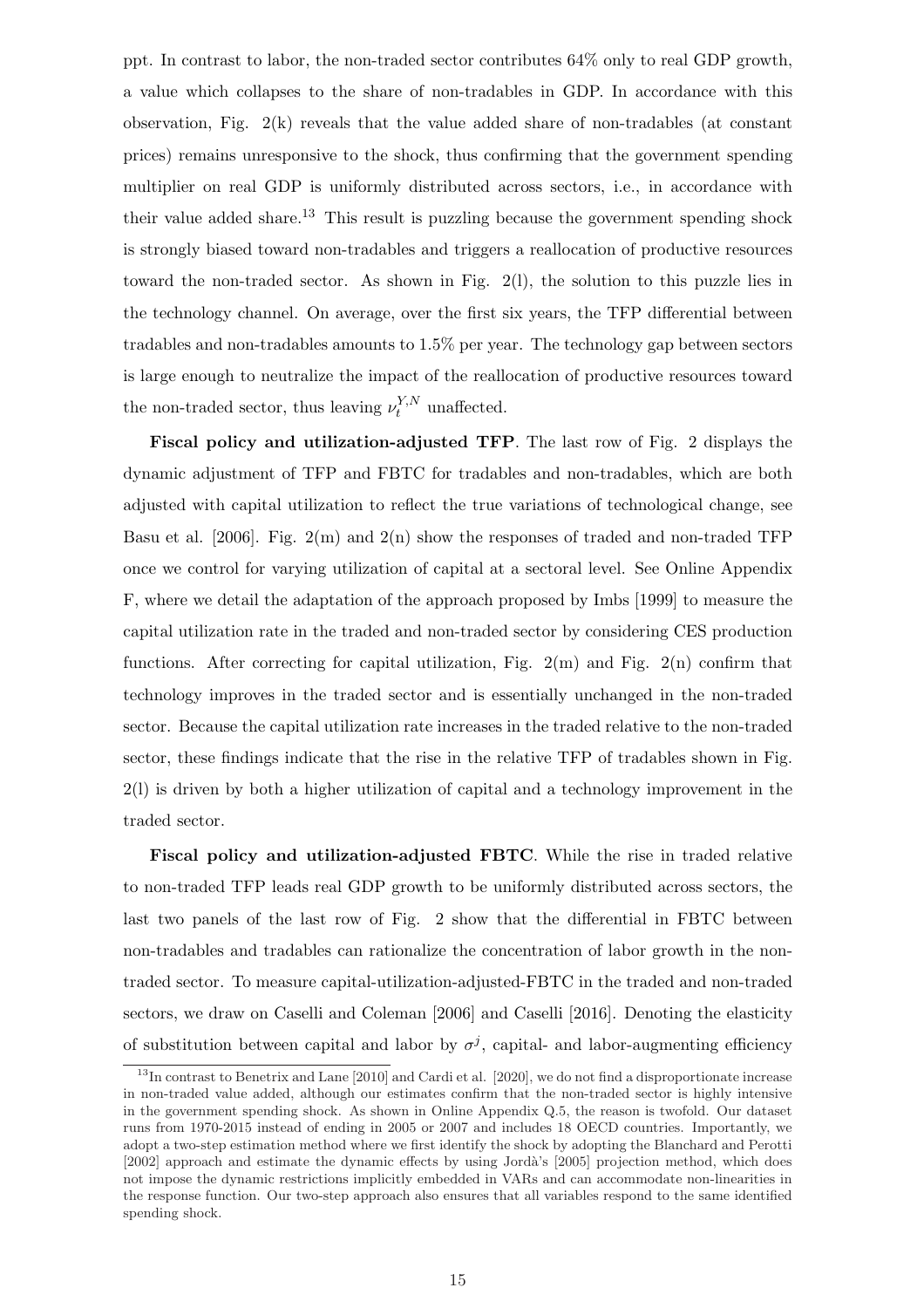

Figure 2: Sectoral Effects of a Shock to Government Consumption. Notes: The solid blue line shows the response of aggregate and sectoral variables to an exogenous increase in government final consumption expenditure by 1% of GDP. Shaded areas indicate the 90 percent confidence bounds. To estimate the dynamic responses to a shock to government consumption, we adopt a two-step method. In the first step, the government spending shock is identified by estimating a VAR model that includes real government final consumption expenditure, real GDP, total hours worked, the real consumption wage, and aggregate TFP. In the second step, we estimate the effects by using Jordà's [2005] single-equation method. Horizontal axes indicate years. Vertical axes measure percentage deviation from trend in GDP units (sectoral value added, sectoral value added share, labor income share), percentage deviation from trend in total hours worked units (sectoral hours worked, labor share), percentage deviation from trend (sectoral TFPs, sectoral FBTC). Sample: 18 OECD countries, 1970-2015, annual data.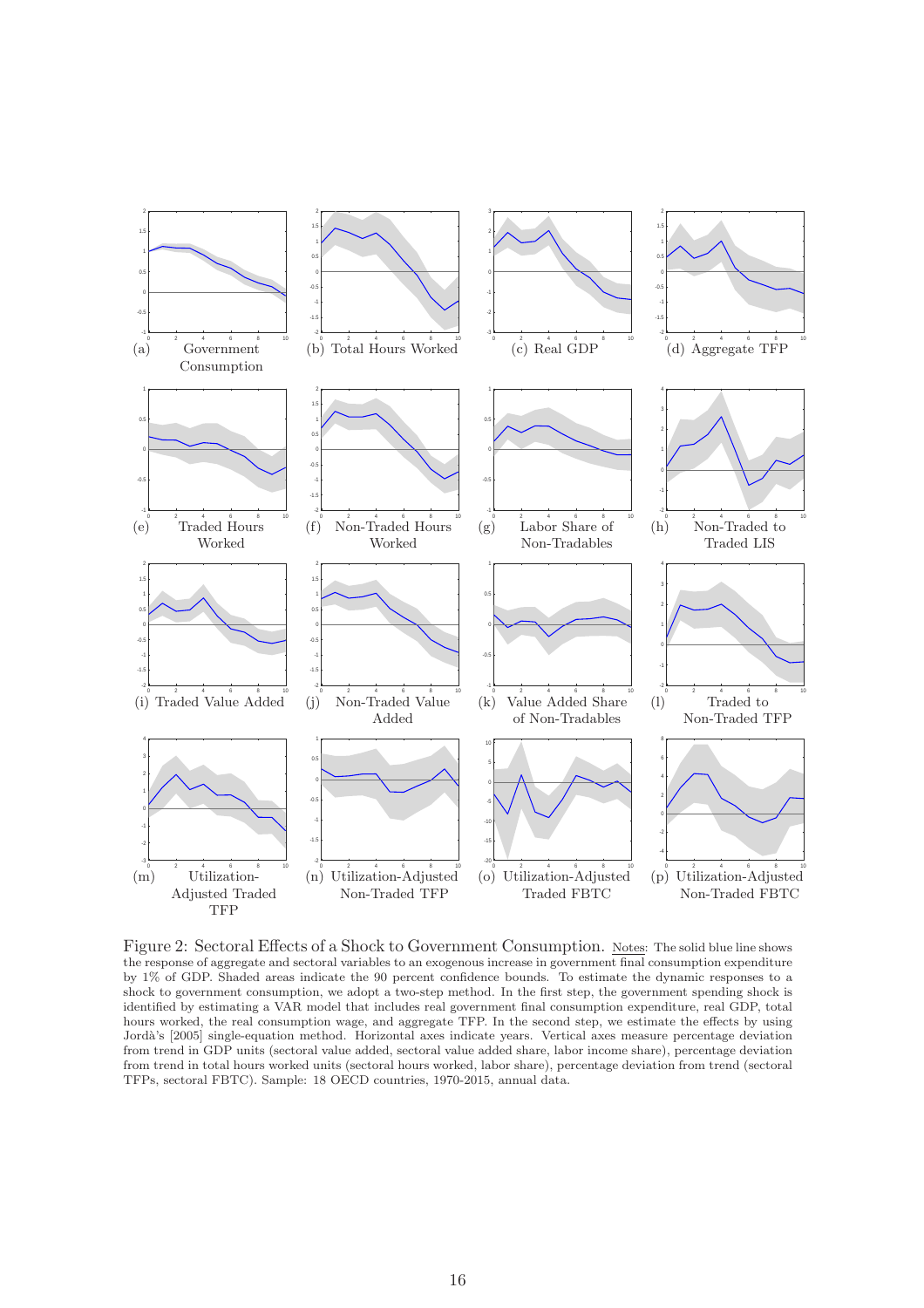by  $B_t^j$  $i_t^j$  and  $A_t^j$  $_{t}^{j}$ , respectively, our measure of capital-utilization-adjusted-FBTC, denoted by  $\text{FTBC}_{t,adjK}^j$ , reads (see Online Appendix H):

$$
\text{FTBC}_{t,adjK}^j = \left(\frac{B_t^j/\bar{B}^j}{A_t^j/\bar{A}^j}\right)^{\frac{1-\sigma^j}{\sigma^j}} = \frac{S_t^j}{\bar{S}^j} \left(\frac{k_t^j}{\bar{k}^j}\right)^{-\frac{1-\sigma^j}{\sigma^j}} \left(\frac{u_t^{K,j}}{\bar{u}^{K,j}}\right)^{-\frac{1-\sigma^j}{\sigma^j}},\tag{7}
$$

where a bar refers to averaged values of the corresponding variable over 1970-2015. To construct time series for  $\text{FTBC}_{t,adjK}^j$ , we plug estimates for the elasticity of substitution between capital and labor,  $\sigma^j$ , and time series for the ratio of labor to capital income share,  $S_t^j = \frac{s_{L,t}^j}{1-s^j}$  $\frac{s'_{L,t}}{1-s_{L,t}^j}$ , the capital-labor ratio,  $k_t^j$  $t_t^j$ , and the capital utilization rate,  $u_t^{K,j}$  $_{t}^{\mathbf{A},j}$ , in sector  $j = H, N$ . An increase in our measure  $\text{FTBC}_{t,adjK}^j$  described by (7) means that technological change is biased toward labor. Since this measure crucially depends on  $\sigma^j$ , we have estimated this parameter for both sectors, see Online Appendix M.3. We find empirically that  $\sigma^H = 0.64$  for the traded sector and  $\sigma^N = 0.80$  for the non-traded sector for the whole sample, as summarized in columns 18 and 19 of Table 6. Evidence displayed by Fig.  $2(\circ)$  and  $2(p)$  suggests that technological change is biased toward capital in the traded sector while technological change is biased toward labor in the non-traded sector. These findings are consistent with the rise in non-traded LIS relative to the traded LIS shown in Fig.  $2(h)$ .

Because capital and labor are gross complements in production (i.e., both  $\sigma^H$ ,  $\sigma^N$  are smaller than one), our evidence indicates that traded firms tend to lower  $B^H/A^H$  and non-traded firms to increase  $B^N/A^N$ . In Online Appendix J, we document evidence which rationalizes the decision to bias technological change toward one specific factor. Because the non-traded sector must pay higher wages to encourage workers to shift, non-traded firms increase labor-augmenting productivity to mitigate the rise in the labor cost. Since laborand capital-augmenting productivity are strong complements along the technology frontier, capital productivity disproportionately increases, thus generating a rise in  $B^N/A^N$ . The other way around is true in the traded sector.

Technology channel at a disaggregated level. We are aware that the traded and non-traded sectors are made-up of several industries, and that variations in TFP in broad sectors could be the result of changes in the value added share of sub-sectors (betweeneffect) rather than a technology improvement within the industry (within-effect). Our dataset covers eleven industries and in Online Appendix Q.4, we conduct the same empirical analysis as in the main text, but at a disaggregated industry level. We find that all industries classified as tradables increase their TFP, which confirms that the rise in traded TFP is driven by a technology improvement within each industry. Conversely, the responses of TFP in non-traded industries are more heterogenous and clustered around the horizontal axis.

#### Cross-country differences in the technology channel. The evidence documented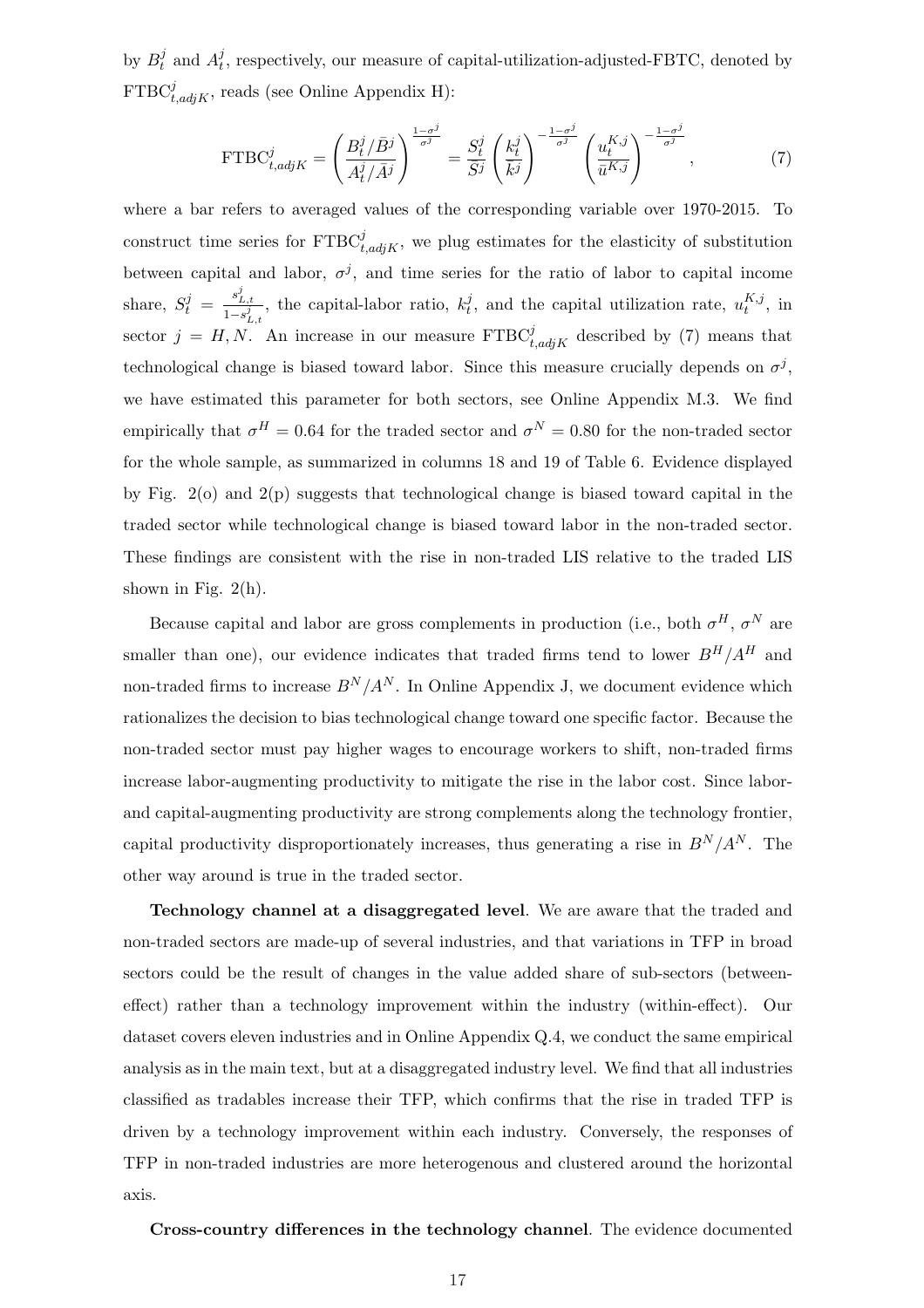above raises two important questions: does the technology channel vary across countries and which factor causes these international differences? In Online Appendix L, we take advantage of the panel data dimension of our sample and estimate the effects of a government spending shock for one country at a time. We detect a negative cross-country relationship between the response of the value added share of non-tradables and the TFP differential between tradables and non-tradables, both computed as the present value of the cumulative change over a six-year horizon and divided by the present value of the cumulative change in government consumption. Further, we find empirically that technology improvements are driven by a cost-minimization strategy, as sector  $j = H, N$  increases utilization-adjusted-TFP in countries where the unit cost for producing rises following a government spending shock. In accordance with our estimates and as detailed in the next section, we model the decision to increase the utilization of available technology as a trade-off between the rise in output generated by enhanced productivity and the cost associated with a higher utilization rate of technology within each sector  $j = H, N$ . Our second set of empirical findings sheds some light on international differences in FBTC. We find that a government spending shock increases (lowers) the sectoral LISs in countries where firms bias technological change toward labor (capital). Our estimates also show that the differential in FBTC between non-tradables and tradable influences the change in the labor share of non-tradables caused by a government spending shock. More specifically, we find that the rise in the non-traded-goods-share of total hours worked caused by the biasedness of the government spending shock toward non-tradables is amplified in countries where technological change is more biased toward labor in the non-traded than in the traded sector. Conversely, our estimates reveal that labor can shift toward the traded sector when traded firms strongly bias technological change toward labor. In section 4.4, we calibrate our model to countryspecific data and quantify the role of the technology channel in determining international differences in government spending multipliers at both an aggregate and a sectoral level.

Isolating the technology channel. In Online Appendix K, we adapt the Sims and Zha [2006] methodology to our case to answer one key question: what would the sectoral government spending multiplier be if the technology channel were shut down? If traded relative to non-traded TFP were kept fixed, our estimates reveal that the biasedness of the government spending shock would disproportionately benefit the non-traded sector as we find that  $\nu_t^{Y,N}$  $t^{Y,N}$  increases by 0.26 ppt per year over a six-year horizon. Once we let the TFP differential respond to the government shock, the rise in  $\nu_t^{Y,N}$  $t^{Y,N}$  is lowered at 0.09 ppt because the technology channel significantly neutralizes the biasedness of the government spending shock toward non-tradables. When we turn to the labor share of non-tradables, we find empirically that labor reallocation almost doubles when we let the ratio of the non-traded to the traded LIS respond to the government spending shock. When we shut down capital-utilization-adjusted-FBTC, sectoral LISs remain unresponsive to the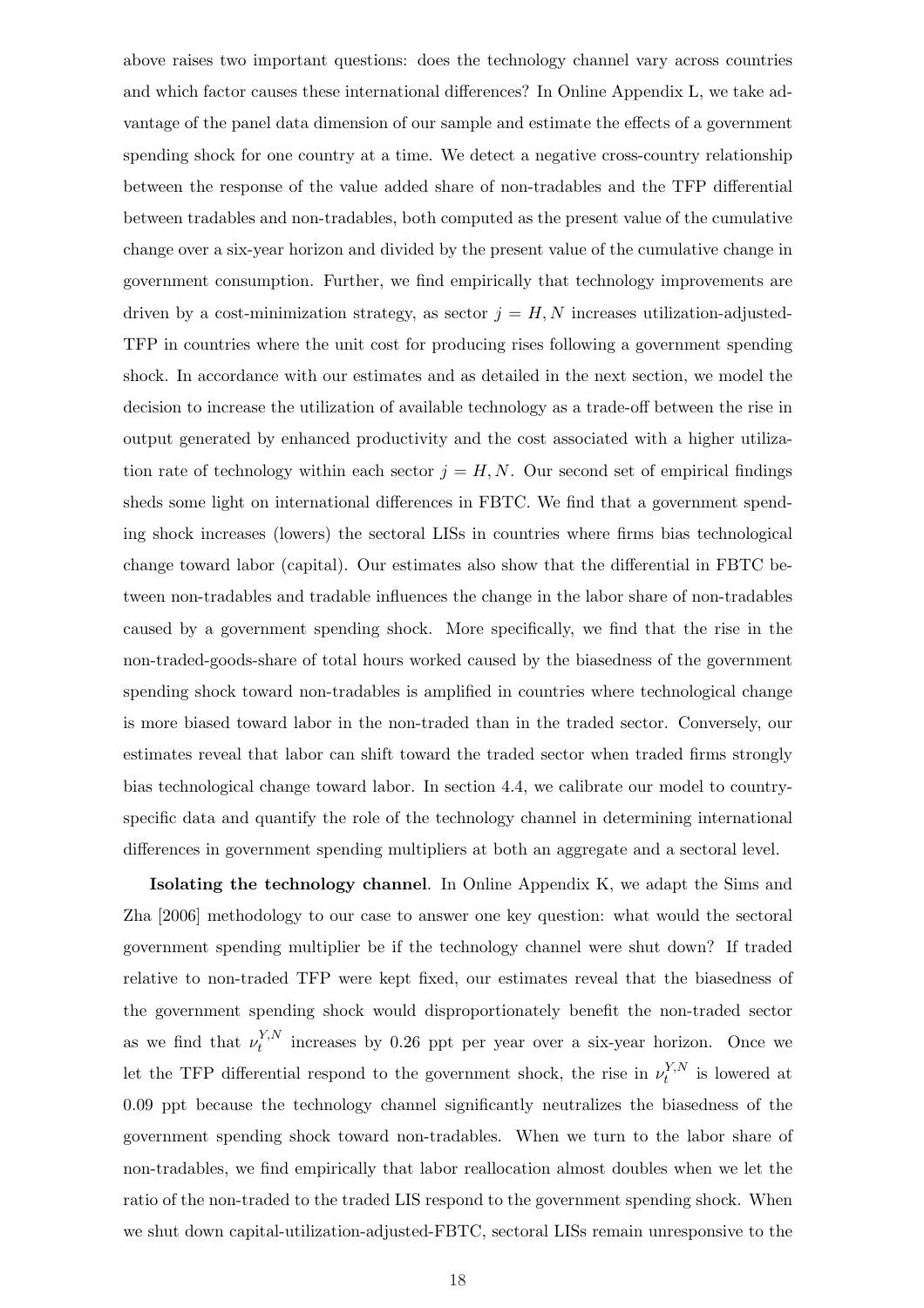government spending shock. These findings corroborate the evidence that we document above following a government spending shock: technology improvement concentrated in traded industries leads real GDP growth to be uniformly distributed across sectors, and non-traded production becomes more labor intensive as non-traded firms bias technological change toward labor which leads labor growth to be concentrated in non-traded industries.

## 3 A Semi-Small Open Economy Model with Tradables and Non-Tradables

We consider a semi-small open economy that is populated by a constant number of identical households and firms that have perfect foresight and live forever. The country is assumed to be semi-small in the sense that it is a price-taker in international capital markets, and thus faces a given world interest rate,  $r^*$ , but is large enough on world good markets to influence the price of its export goods. The open economy produces a traded good which can be exported, consumed or invested and imports consumption and investment goods. While the home-produced traded good, denoted by the superscript  $H$ , faces both a domestic and a foreign demand, a non-traded sector produces a good, denoted by the superscript  $N$ , for domestic absorption only. The foreign good is chosen as the numeraire. Time is continuous and indexed by t.

#### 3.1 Households

At each instant the representative household consumes traded and non-traded goods denoted by  $C^{T}(t)$  and  $C^{N}(t)$ , respectively, which are aggregated by means of a CES function:

$$
C(t) = \left[\varphi^{\frac{1}{\phi}}\left(C^{T}(t)\right)^{\frac{\phi-1}{\phi}} + (1-\varphi)^{\frac{1}{\phi}}\left(C^{N}(t)\right)^{\frac{\phi-1}{\phi}}\right]^{\frac{\phi}{\phi-1}},
$$
\n(8)

where  $0 < \varphi < 1$  is the weight of the traded good in the overall consumption bundle and  $\varphi$ corresponds to the elasticity of substitution between traded goods and non-traded goods. The traded consumption index  $C^{T}(t)$  is defined as a CES aggregator of home-produced traded goods,  $C^H(t)$ , and foreign-produced traded goods,  $C^F(t)$ :

$$
C^{T}(t) = \left[ \left( \varphi^{H} \right)^{\frac{1}{\rho}} \left( C^{H}(t) \right)^{\frac{\rho-1}{\rho}} + \left( 1 - \varphi^{H} \right)^{\frac{1}{\rho}} \left( C^{F}(t) \right)^{\frac{\rho-1}{\rho}} \right]^{\frac{\rho}{\rho-1}}, \tag{9}
$$

where  $0 < \varphi^H < 1$  is the weight of the home-produced traded good and  $\rho$  corresponds to the elasticity of substitution between home- and foreign-produced traded goods. The consumption-based price index  $P_C(t)$  is a function of traded and non-traded prices, denoted by  $P^{T}(t)$  and  $P^{N}(t)$ , respectively:

$$
P_C(t) = \left[\varphi\left(P^T(t)\right)^{1-\phi} + (1-\varphi)\left(P^N(t)\right)^{1-\phi}\right]^{\frac{1}{1-\phi}},\tag{10}
$$

where the price index for traded goods is a function of the terms of trade denoted by  $P^{H}(t)$ :

$$
P^{T}(t) = \left[\varphi^{H}\left(P^{H}(t)\right)^{1-\rho} + \left(1-\varphi^{H}\right)\right]^{\frac{1}{1-\rho}}.
$$
\n(11)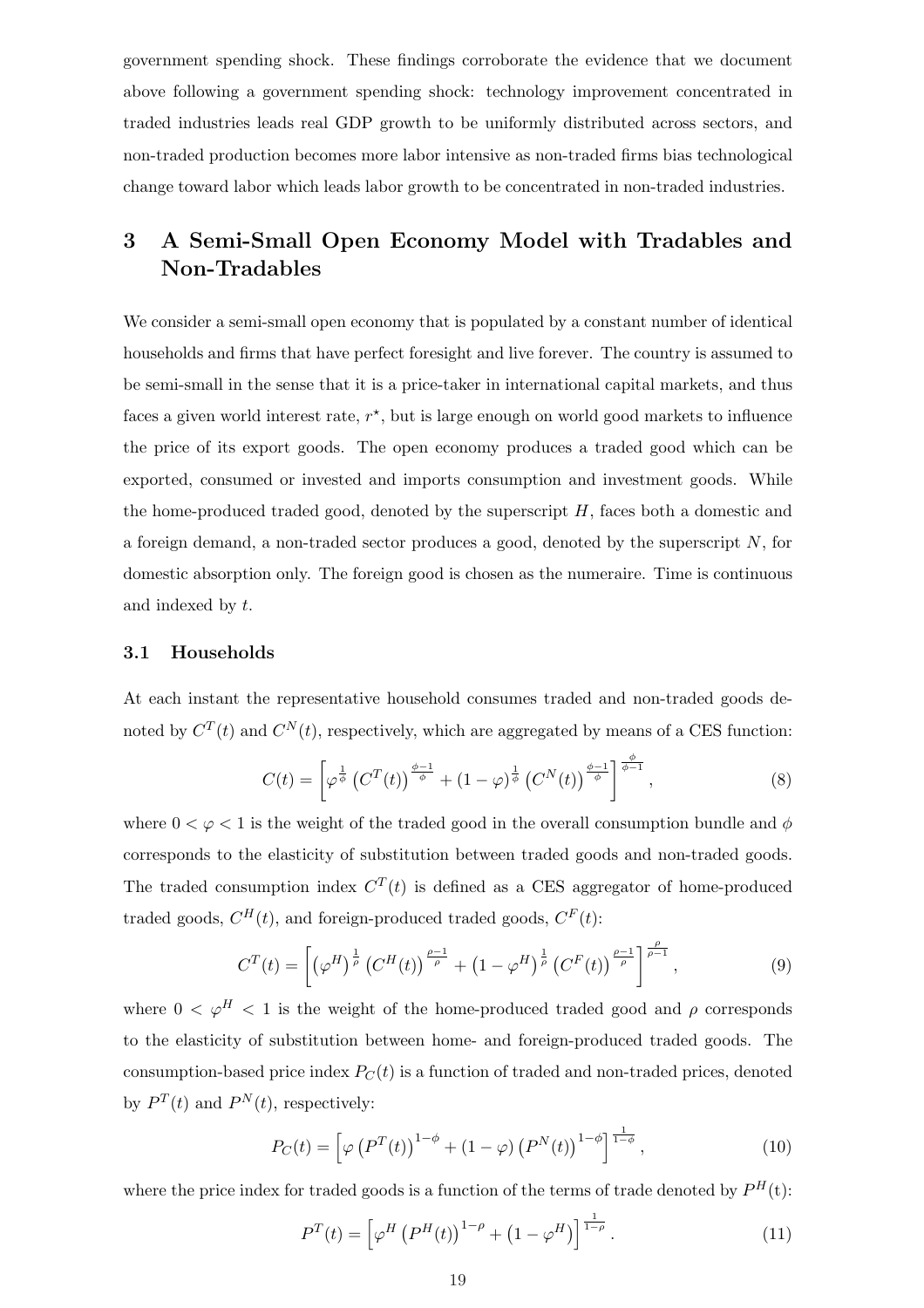As shall be useful later in the quantitative analysis, we denote the relative price of nontradables by  $P(t) = P^{N}(t)/P^{H}(t)$ .

The representative household supplies labor to the traded and non-traded sectors, denoted by  $L^H(t)$  and  $L^N(t)$ , respectively. To put frictions into the movement of labor between the traded sector and the non-traded sector, we assume that sectoral hours worked are imperfect substitutes, in lines with Horvath [2000]:

$$
L(t) = \left[\vartheta^{-1/\epsilon} \left(L^H(t)\right)^{\frac{\epsilon+1}{\epsilon}} + (1-\vartheta)^{-1/\epsilon} \left(L^N(t)\right)^{\frac{\epsilon+1}{\epsilon}}\right]^{\frac{\epsilon}{\epsilon+1}},\tag{12}
$$

where  $0 < \vartheta < 1$  parametrizes the weight attached to the supply of hours worked in the traded sector and  $\epsilon$  is the elasticity of substitution between sectoral hours worked. The aggregate wage index  $W(.)$  associated with the above defined labor index (12) is:

$$
W(t) = \left[\vartheta\left(W^H(t)\right)^{\epsilon+1} + (1-\vartheta)\left(W^N(t)\right)^{\epsilon+1}\right]^{\frac{1}{\epsilon+1}},\tag{13}
$$

where  $W^{j}(t)$  is the wage rate paid in sector  $j = H, N$ .

The representative agent is endowed with one unit of time, supplies a fraction  $L(t)$  as labor, and consumes the remainder  $1 - L(t)$  as leisure. At any instant of time, households derive utility from their consumption and experience disutility from working. Assuming that the felicity function is additively separable in consumption and labor, the representative household maximizes the following objective function:

$$
U = \int_0^\infty \left\{ \frac{1}{1 - \frac{1}{\sigma_C}} C(t)^{1 - \frac{1}{\sigma_C}} - \frac{1}{1 + \frac{1}{\sigma_L}} L(t)^{1 + \frac{1}{\sigma_L}} \right\} e^{-\beta t} dt,\tag{14}
$$

where  $\beta > 0$  is the discount rate,  $\sigma_C > 0$  the intertemporal elasticity of substitution for consumption, and  $\sigma_L > 0$  the Frisch elasticity of (aggregate) labor supply.

Households supply labor  $L(t)$  and capital services  $K(t)$  and, in exchange, receive a wage rate  $W(t)$  and a capital rental rate  $R(t)$ . We assume that households choose the level of capital utilization  $u^{K,j}(t)$  in sector j. They also own the stock of intangible capital  $\bar{Z}^j$  and decide about the level of utilization  $u^{Z,j}(t)$  of existing technology in sector j. In the sequel, we normalize the stock of knowledge,  $\bar{Z}^j$ , to one as we abstract from endogenous choices on the stock of knowledge.<sup>14</sup> Because households may decide to use more intensively the stock of knowledge in sector  $j$  which increases the efficiency in the use of inputs, the counterpart is a rise in factor prices, since factors are paid their marginal product. In accordance with the Euler Theorem, we have  $P^j(t)u^{Z,j}(t)Y^j(t) = \tilde{W}^j(t)L^j(t) + \tilde{R}^j(t)u^{K,j}(t)K^j(t)$  where  $\tilde{W}^{j}(t) = u^{Z,j}(t)W^{j}(t), \ \tilde{R}^{j}(t) = u^{Z,j}(t)R(t), P^{j}$  is the value added deflator and  $Y^{j}$  stands for technology-utilization-adjusted value added. Both the capital  $u^{K,j}(t)$  and the technology

<sup>&</sup>lt;sup>14</sup>Bianchi et al. [2019] assume that firms can choose both the technology utilization rate and the stock of knowledge. We assume that the stock of knowledge is constant over time since we are interested in fiscal policy effects at business cycle frequencies and find empirically that sectoral TFPs remain unaffected in the long run. More specifically, our estimates show that utilization-adjusted-sectoral TFP is restored back toward its initial steady-state level in both sectors, see Fig.  $2(m)$  and Fig.  $2(n)$ , which is consistent with a time-varying technology utilization rate at a sectoral level.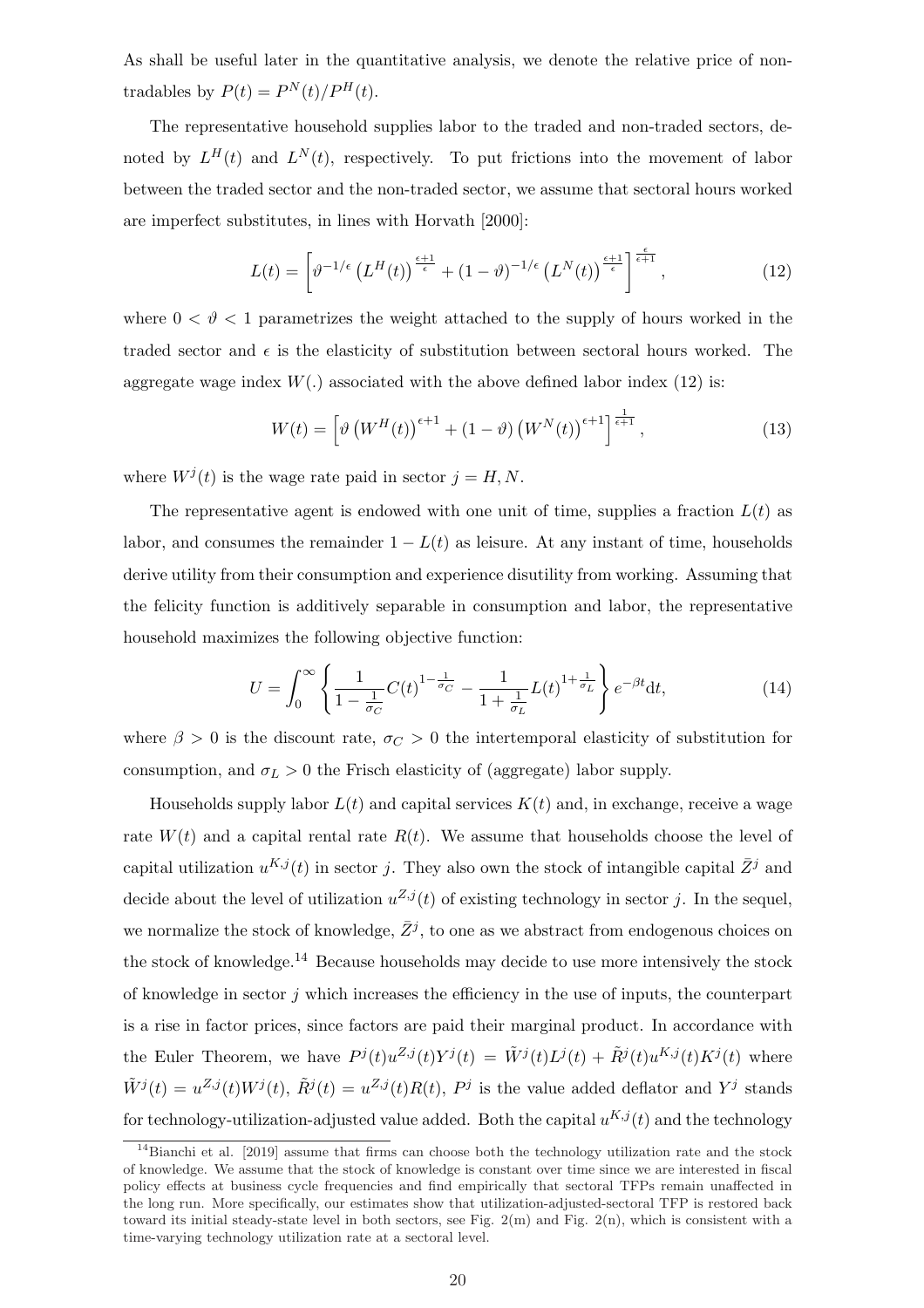utilization rate  $u^{Z,j}(t)$  collapse to one at the steady-state. We let the function  $C^{K,j}(t)$  and  $C^{Z,j}(t)$  denote the adjustment costs associated with the choice of capital and technology utilization rates, which are increasing and convex functions of utilization rates  $u^{K,j}(t)$  and  $u^{Z,j}(t)$ :

$$
C^{K,j}(t) = \xi_1^j \left( u^{K,j}(t) - 1 \right) + \frac{\xi_2^j}{2} \left( u^{K,j}(t) - 1 \right)^2, \tag{15a}
$$

$$
C^{Z,j}(t) = \chi_1^j \left( u^{Z,j}(t) - 1 \right) + \frac{\chi_2^j}{2} \left( u^{Z,j}(t) - 1 \right)^2, \tag{15b}
$$

where  $\xi_2^j > 0$ ,  $\chi_2^j > 0$  are free parameters; as  $\xi_2^j \to \infty$ ,  $\chi_2^j \to \infty$ , utilization is fixed at unity. It is worth mentioning that while the technology utilization rate is assumed to be Hicks-neutral and factor-biased technological change is recovered by using a wedge analysis as detailed later, we could alternatively assume that households choose the utilization rate of factor-augmenting technology. We have considered this possibility both theoretically and numerically in Online Appendix V. The model fails to reproduce our VAR evidence however as it can account for neither the technology improvement in the traded sector nor the magnitude of technological change biased toward labor which is necessary to generate a rise in the non-traded LIS.<sup>15</sup>

Households can accumulate internationally traded bonds (expressed in foreign good units),  $N(t)$ , that yield net interest rate earnings of  $r^*N(t)$ . Denoting lump-sum taxes by  $T(t)$ , the household's flow budget constraint states that real disposable income can be saved by accumulating traded bonds,  $\dot{N}(t)$ , can be consumed,  $P_C(t)C(t)$ , invested,  $P_J(t)J(t)$ , or cover utilization adjustment costs:

$$
\dot{N}(t) + P_C(t)C(t) + P_J(t)J(t) + P^H(t)C^{K,H}(t)\alpha_K(t)K(t) + P^N(t)C^{K,N}(t) (1 - \alpha_K(t))K(t) \n+ P^H(t)C^{Z,H}(t) + P^N(t)C^{Z,N}(t) = [\alpha_L(t)u^{Z,H}(t) + (1 - \alpha_L(t))u^{Z,N}(t)] W(t)L(t) \n+ [\alpha_K(t)u^{K,H}(t)u^{Z,H}(t) + (1 - \alpha_K(t))u^{K,N}(t)u^{Z,N}(t)] R(t)K(t) + r^*N(t) - T(t),
$$
\n(16)

where we denote the share of traded capital in the aggregate capital stock by  $\alpha_K(t)$  =  $K^H(t)/K(t)$  and the labor compensation share of tradables by  $\alpha_L(t) = \frac{W^H(t)L^H(t)}{W(t)L(t)}$ .

The investment good is (costlessly) produced using inputs of the traded good and the non-traded good by means of a CES technology:

$$
J(t) = \left[\varphi_J^{\frac{1}{\phi_J}} \left(J^T(t)\right)^{\frac{\phi_J - 1}{\phi_J}} + (1 - \varphi_J)^{\frac{1}{\phi_J}} \left(J^N(t)\right)^{\frac{\phi_J - 1}{\phi_J}}\right]^{\frac{\phi_J}{\phi_J - 1}},\tag{17}
$$

where  $0 < \varphi_J < 1$  is the weight of the investment traded input and  $\phi_J$  corresponds to the elasticity of substitution between investment traded goods and investment non-traded

<sup>&</sup>lt;sup>15</sup>While factor-biased technology utilization rates are pro-cyclical like Hicks-neutral technology utilization rates, they are also positively correlated with the factor income share. By reducing the return on labor-augmenting productivity, the fall in the traded LIS overturns the positive impact triggered by higher government spending consumption, thus leading to a fall in utilization-adjusted traded TFP. In addition, the model fails to account for the rise in the non-traded LIS because the change in the ratio of the capitalto the labor-augmenting technology utilization rate  $\frac{u^{B,j}(t)}{u^{A,j}(t)}$  is only driven by the change in the capital-labor ratio which is too small to produce the rise in  $s_L^N$  that we estimate empirically.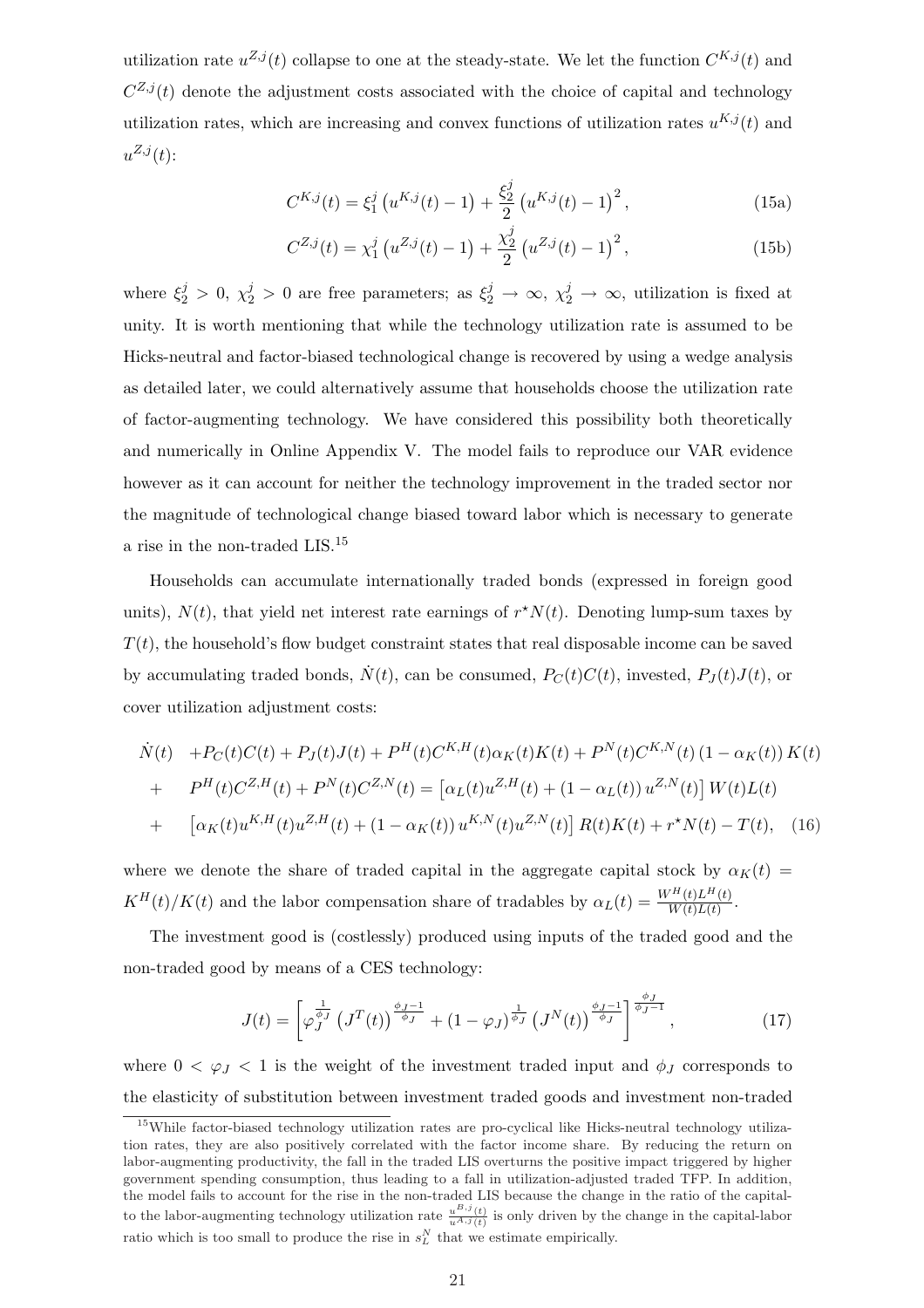goods. The index  $J<sup>T</sup>(t)$  is defined as a CES aggregator of home-produced traded inputs,  $J^H(t)$ , and foreign-produced traded inputs,  $J^F(t)$ :

$$
J^{T}(t) = \left[ \left( \iota^{H} \right)^{\frac{1}{\rho_{J}}} \left( J^{H}(t) \right)^{\frac{\rho_{J}-1}{\rho_{J}}} + \left( 1 - \iota^{H} \right)^{\frac{1}{\rho_{J}}} \left( J^{F}(t) \right)^{\frac{\rho_{J}-1}{\rho_{J}}} \right]^{\frac{\rho_{J}}{\rho_{J}-1}}, \tag{18}
$$

where  $0 < \iota^H < 1$  is the weight of the home-produced traded input and  $\rho_J$  corresponds to the elasticity of substitution between home- and foreign-produced traded inputs. The investment-based price index  $P_J(t)$  is a function of traded and non-traded prices:

$$
P_J(t) = \left[ \iota \left( P_J^T(t) \right)^{1 - \phi_J} + (1 - \iota) \left( P^N(t) \right)^{1 - \phi_J} \right]^{1 \over 1 - \phi_J}, \tag{19}
$$

where the price index for traded investment goods reads:

$$
P_J^T(t) = \left[ \iota^H \left( P^H(t) \right)^{1 - \rho_J} + \left( 1 - \iota^H \right) \right]^{\frac{1}{1 - \rho_J}}.
$$
 (20)

Installation of new investment goods involves convex costs, assumed to be quadratic. Thus, total investment  $J(t)$  differs from effectively installed new capital:

$$
J(t) = I(t) + \frac{\kappa}{2} \left( \frac{I(t)}{K(t)} - \delta_K \right)^2 K(t), \tag{21}
$$

where the parameter  $\kappa > 0$  governs the magnitude of adjustment costs to capital accumulation. Denoting the fixed capital depreciation rate by  $0 \le \delta_K < 1$ , aggregate investment,  $I(t)$ , gives rise to capital accumulation according to the dynamic equation:

$$
\dot{K}(t) = I(t) - \delta_K K(t). \tag{22}
$$

Households choose consumption, worked hours, capital and technology utilization rates, investment in physical capital by maximizing lifetime utility (14) subject to (16) and (22) together with (21). Denoting by  $\lambda$  and  $Q'$  the co-state variables associated with (16) and (22), the first-order conditions characterizing the representative household's optimal plans are:

$$
(C(t))^{-\frac{1}{\sigma_C}} = P_C(t)\lambda(t),\tag{23a}
$$

$$
\gamma \left( L(t) \right)^{\frac{1}{\sigma_L}} = \lambda(t) \tilde{W}(t),\tag{23b}
$$

$$
Q(t) = P_J(t) \left[ 1 + \kappa \left( \frac{I(t)}{K(t)} - \delta_K \right) \right],
$$
\n(23c)

$$
\dot{\lambda}(t) = \lambda \left(\beta - r^{\star}\right),\tag{23d}
$$

$$
\dot{Q}(t) = (r^* + \delta_K) Q(t) - \left\{ \left[ \alpha_K(t) u^{K,H}(t) u^{Z,H}(t) + (1 - \alpha_K(t)) u^{K,N}(t) u^{Z,N}(t) \right] R(t) - P^H(t) C^{K,H}(t) \alpha_K(t) - P^N(t) C^{K,N}(t) (1 - \alpha_K(t)) - P_J(t) \frac{\partial J(t)}{\partial K(t)} \right\},
$$
\n(23e)

$$
R(t)u^{Z,H}(t) = P^{H}(t) \left[ \xi_{1}^{H} + \xi_{2}^{H} \left( u^{K,H}(t) - 1 \right) \right],
$$
\n(23f)

$$
R(t)u^{Z,N}(t) = P^{N}(t) \left[ \xi_1^{N} + \xi_2^{N} \left( u^{K,N}(t) - 1 \right) \right],
$$
\n(23g)

$$
R(t)u^{K,H}(t)K^{H}(t) + W^{H}(t)L^{H}(t) = P^{H}(t)\left[\chi_{1}^{H} + \chi_{2}^{H}\left(u^{Z,H}(t) - 1\right)\right],
$$
\n(23h)

$$
R(t)u^{K,N}(t)K^{N}(t) + W^{N}(t)L^{N}(t) = P^{N}(t)\left[\chi_{1}^{N} + \chi_{2}^{N}\left(u^{Z,N}(t) - 1\right)\right],\tag{23i}
$$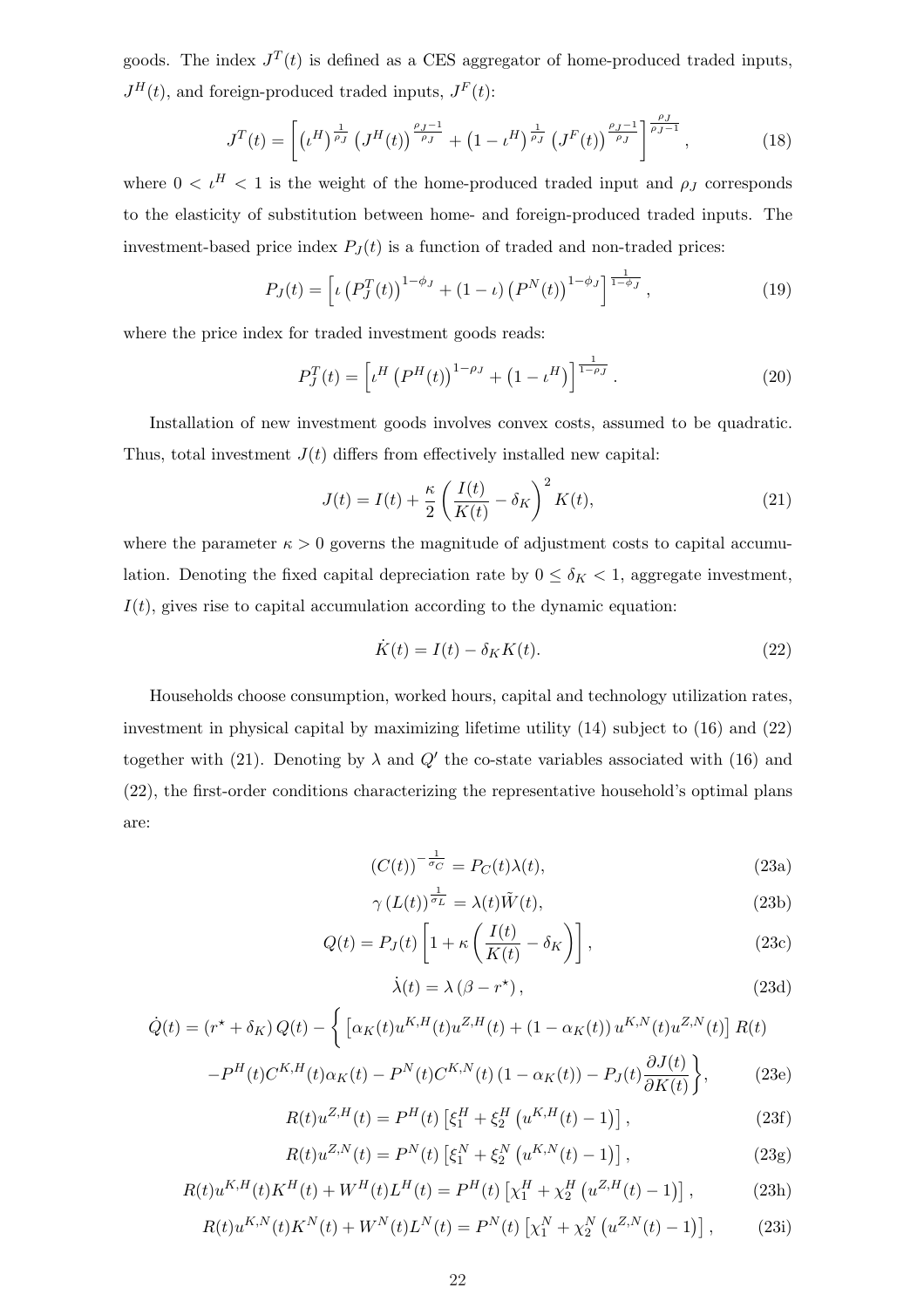and the transversality conditions  $\lim_{t\to\infty} \bar{\lambda}N(t)e^{-\beta t} = 0$  and  $\lim_{t\to\infty} Q(t)K(t)e^{-\beta t} = 0$ ; to derive the labor supply decision (23b), we use the fact that  $\left[\alpha_L(t)u^{Z,H}(t) + (1 - \alpha_L(t))u^{Z,N}(t)\right]$  $W(t)L(t) = \tilde{W}^{H}(t)L^{H}(t) + \tilde{W}^{N}(t)L^{N}(t)$  where we add a tilde when factor prices include technology utilization. To derive (23c) and (23e), we used the fact that  $Q(t) = Q'(t)/\lambda(t)$ . In an open economy model with a representative agent having perfect foresight, a constant rate of time preference and perfect access to world capital markets, we impose  $\beta = r^*$  in order to generate an interior solution. Setting  $\beta = r^*$  into (23d) implies that the shadow value of wealth is constant over time, i.e.,  $\lambda(t) = \lambda$ . When new information about the fiscal shock arrives,  $\lambda$  jumps (to fulfill the intertemporal solvency condition determined later) and remains constant afterwards.

Solving (23c) for investment, i.e.,  $\frac{I(t)}{K(t)} = \frac{1}{\kappa}$ κ  $\left(\frac{Q(t)}{P_J(t)}-1\right)$ ´  $+\delta_K$ , leads to a positive relationship between investment and Tobin's  $q$ , which is defined as the shadow value to the firm of installed capital,  $Q(t)$ , divided by its replacement cost,  $P<sub>J</sub>(t)$ . For the sake of clarity, we drop the time argument below provided this causes no confusion.

Applying Shephard's lemma (or the envelope theorem) yields the following demand for the home- and the foreign-produced traded good for consumption and investment:

$$
C^{H} = \varphi \left(\frac{P^{T}}{P_{C}}\right)^{-\phi} \varphi^{H} \left(\frac{P^{H}}{P^{T}}\right)^{-\rho} C, \qquad C^{F} = \varphi \left(\frac{P^{T}}{P_{C}}\right)^{-\phi} \left(1 - \varphi^{H}\right) \left(\frac{1}{P^{T}}\right)^{-\rho} C, \quad (24a)
$$

$$
J^H = \iota \left(\frac{P_J^T}{P_J}\right)^{-\phi_J} \iota^H \left(\frac{P^H}{P_J^T}\right)^{-\rho_J} J, \qquad J^F = \iota \left(\frac{P_J^T}{P_J}\right)^{-\phi_J} \left(1 - \iota^H\right) \left(\frac{1}{P_J^T}\right)^{-\rho_J} J, \quad (24b)
$$

and the demand for non-traded consumption and investment goods, respectively:

$$
C^{N} = (1 - \varphi) \left( P^{N} / P_{C} \right)^{-\phi} C, \qquad J^{N} = (1 - \iota) \left( P^{N} / P_{J} \right)^{-\phi_{J}} J. \tag{25}
$$

Given the aggregate wage index (13) and  $\tilde{W}^{j}(t) = u^{Z,j}(t)W^{j}(t)$ , the allocation of aggregate labor supply to the traded and the non-traded sector reads:

$$
L^H = \vartheta \left( \tilde{W}^H / \tilde{W} \right)^{\epsilon} L, \qquad L^N = (1 - \vartheta) \left( \tilde{W}^N / \tilde{W} \right)^{\epsilon} L, \tag{26}
$$

where  $\epsilon$  determines the percentage change in the share of hours worked in sector j,  $L^j/L$ , following a rise in the relative wage,  $\tilde{W}^j/\tilde{W}$ , by 1%. As the elasticity of labor supply across sectors,  $\epsilon$ , takes higher values, workers experience lower mobility costs and thus more labor shifts from one sector to another.

#### 3.2 Firms

We denote by  $\tilde{Y}^{j}(t)$  the value added of sector j inclusive of technology utilization, i.e.,  $\tilde{Y}^{j}(t) = u^{Z}(t)Y^{j}(t)$ . Both the traded and non-traded sectors use physical capital (inclusive of capital utilization), denoted by  $\tilde{K}^{j}(t) = u^{K,j}(t)K^{j}(t)$ , and labor,  $L^{j}$ , according to a constant returns-to-scale technology described by a CES production function:

$$
\tilde{Y}^{j}(t) = \left[\gamma^{j}\left(\tilde{A}^{j}(t)L^{j}(t)\right)^{\frac{\sigma^{j}-1}{\sigma^{j}}} + \left(1-\gamma^{j}\right)\left(\tilde{B}^{j}(t)\tilde{K}^{j}(t)\right)^{\frac{\sigma^{j}-1}{\sigma^{j}}} \right]^{\frac{\sigma^{j}}{\sigma^{j}-1}},\tag{27}
$$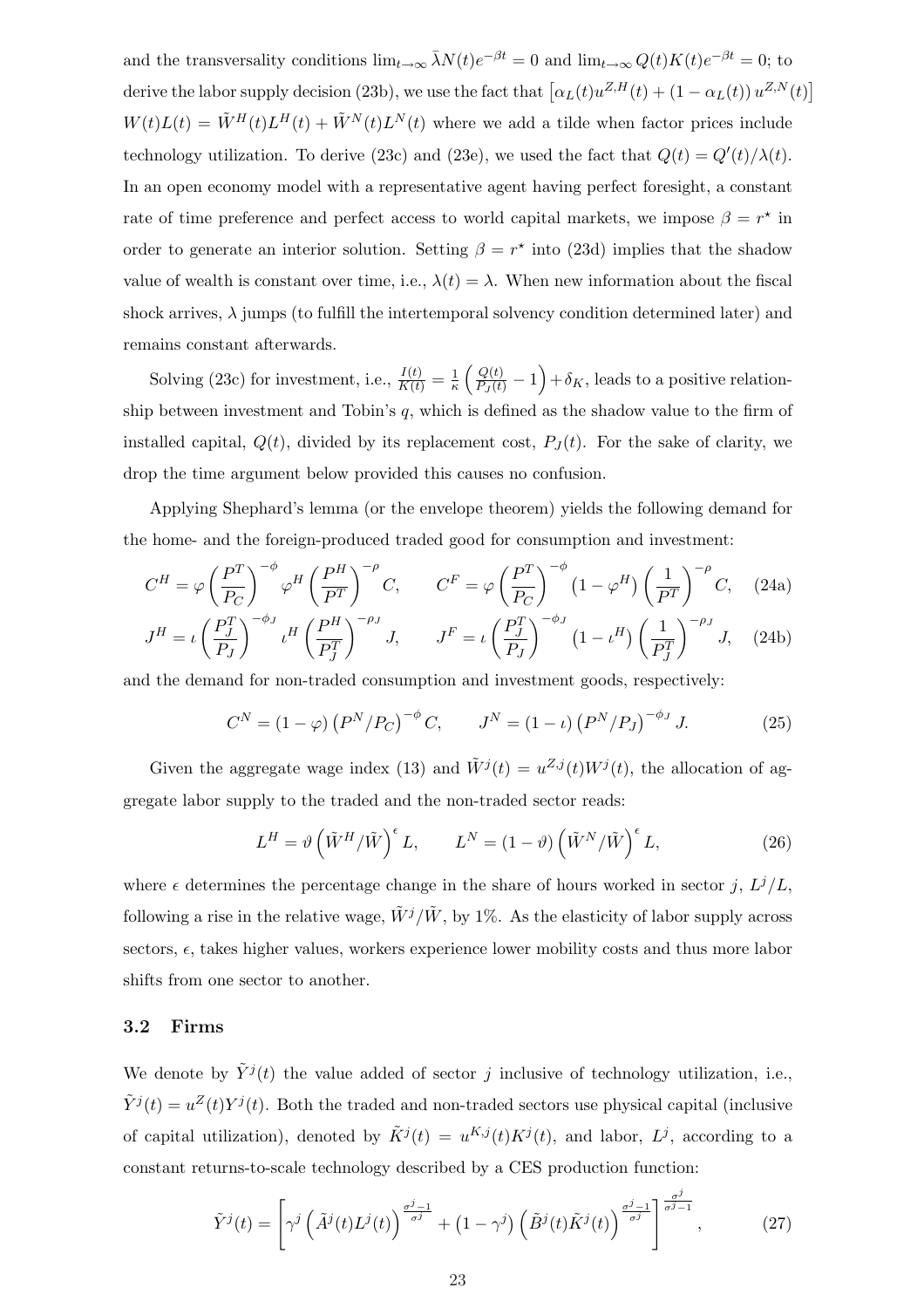where  $0 < \gamma^j < 1$  and  $0 < 1 - \gamma^j < 1$  are the weight of labor and capital in the production technology, respectively,  $\sigma^j$  is the elasticity of substitution between capital and labor in sector  $j = H, N$ . We allow for labor- and capital-augmenting efficiency denoted by  $\tilde{A}^{j}(t)$  and  $\tilde{B}^{j}(t)$ . We assume that factor-augmenting productivity has a symmetric time-varying component which collapses to  $u^{Z,j}(t)$ , such that  $\tilde{A}^j(t) = u^{Z,j}(t)A^j(t)$  and  $\tilde{B}^j(t) = u^{Z,j}(t)B^j(t)$ . For given Hicks-neutral technology improvement, the mix of labor and capital-augmenting efficiency can change at each point of time along the technology frontier described later.

Firms lease the capital from households and hire workers. They face two cost components: a capital rental cost equal to  $R(t)$ , and a labor cost equal to the wage rate  $W^{j}(t)$ . Both sectors are assumed to be perfectly competitive and thus choose capital services and labor by taking prices as given. While capital can move freely between the two sectors, costly labor mobility implies a wage differential across sectors:<sup>16</sup>

$$
P^{j}(t)\gamma^{j}\left(A^{j}(t)\right)^{\frac{\sigma^{j}-1}{\sigma^{j}}}\left(y^{j}(t)\right)^{\frac{1}{\sigma^{j}}} = W^{j}(t),\tag{28a}
$$

$$
P^{j}(t)\left(1-\gamma^{j}\right)\left(B^{j}(t)\right)^{\frac{\sigma^{j}-1}{\sigma^{j}}}\left(u^{K,j}(t)k^{j}(t)\right)^{-\frac{1}{\sigma^{j}}}\left(y^{j}(t)\right)^{\frac{1}{\sigma^{j}}} = R(t),\tag{28b}
$$

where we denote by  $k^{j}(t) \equiv K^{j}(t)/L^{j}(t)$  the capital-labor ratio for sector  $j = H, N$ , and  $y^{j}(t) \equiv Y^{j}(t)/L^{j}(t)$  refers to value added per hours worked.

Demand for inputs can be rewritten in terms of their respective cost in value added; for labor, we have  $s_I^j$  $L^{j}(t) = \gamma^{j} \left( A^{j}(t) / y^{j}(t) \right)$  $\int_{0}^{\frac{\sigma^j-1}{\sigma^j}}$ . Applying the same logic for capital and denoting the ratio of labor to capital income share by  $S^{j}(t) \equiv \frac{s_{L}^{j}(t)}{1-t_{L}^{j}(t)}$  $\frac{s_L(t)}{1-s_L^j(t)}$ , we have:

$$
S^{j}(t) \equiv \frac{s_{L}^{j}(t)}{1 - s_{L}^{j}(t)} = \frac{\gamma^{j}}{1 - \gamma^{j}} \left( \frac{B^{j}(t)u^{K,j}(t)K^{j}(t)}{A^{j}(t)L^{j}(t)} \right)^{\frac{1 - \sigma^{j}}{\sigma^{j}}}.
$$
\n(29)

When technological change is assumed to be Hicks-neutral, productivity increases uniformly across inputs, i.e.,  $\hat{A}^j(t) = \hat{B}^j(t)$ . Hence a change in  $B^j(t)/A^j(t)$  on the RHS of eq. (29) has no impact on sectoral LISs, which are only affected through changes in  $u^{K,j}(t)k^j(t)$ . Therefore, if sector j decides to use less capital, its LIS  $s_i^j$  $_{L}^{j}(t)$  declines because capital and labor are gross complements in production, i.e.,  $\sigma^{j}$  < 1, as evidence suggests (see e.g., Klump et al. [2007], Herrendorf et al. [2015], Oberfield and Raval [2014], Chirinko and Mallick [2017]). By contrast, when technological change is factor-biased, an increase in capital relative to labor efficiency (i.e., a rise in  $B^{j}(t)/A^{j}(t)$ ) impinges on the sectoral LIS directly and indirectly through changes in capital use  $\tilde{k}^{j}(t) = u^{K,j}(t)k^{j}(t)$ . The measure of capital-utilization-adjusted-FBTC in sector j is:  $FBTC_{adjK}^{j}(t) = (B^{j}(t)/A^{j}(t))$  $\frac{1-\sigma^j}{\sigma^j}$  $\overline{\sigma^j}$ . Utilization-adjusted technological change is biased toward labor when  $\text{FBTC}_{adjK}^{j}(t)$  increases.

Finally, aggregating over the two sectors gives us the resource constraint for capital:

$$
K^{H}(t) + K^{N}(t) = K(t).
$$
\n(30)

<sup>&</sup>lt;sup>16</sup>Since the profit function is a linear function of the technology utilization rate, i.e.,  $\tilde{\Pi}^j(t) = u^{Z,j}(t)\Pi^j(t)$ ,  $u^{Z,j}(t)$  does not show up in the first-order conditions shown in (28).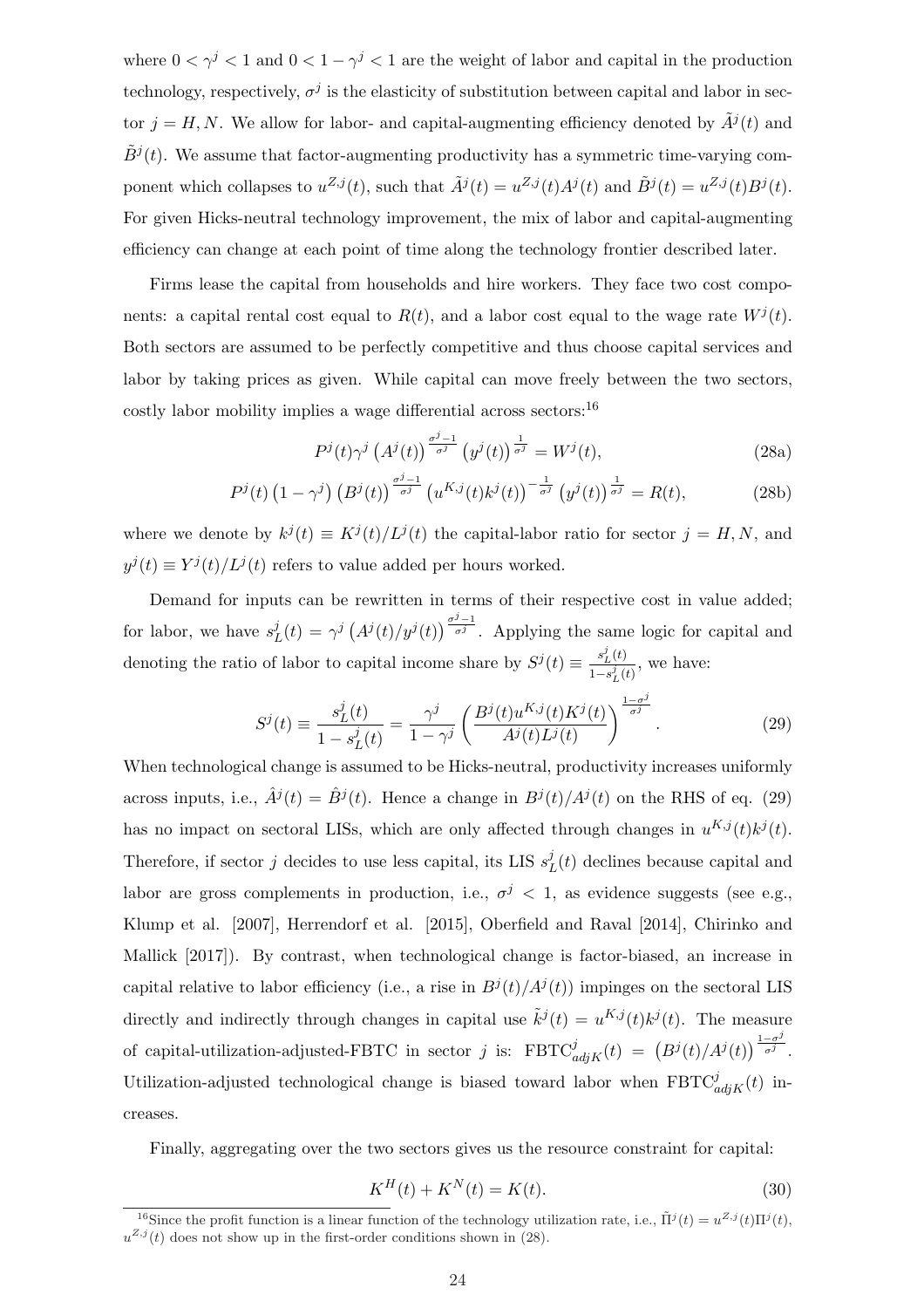#### 3.3 Technology Frontier

While households choose capital and technology utilization rates, firms within each sector  $j = H, N$  decide about the split of capital-utilization-adjusted-TFP, denoted by  $Z^{j}(t) =$  $u^{Z,j}(t)\bar{Z}^j$  where  $\bar{Z}^j$  is normalized to one, between labor- and capital-augmenting efficiency  $\tilde{A}^j(t)$  and  $\tilde{B}^j(t)$ . Following Caselli and Coleman [2006] and Caselli [2016], we assume that firms choose a mix of  $\tilde{A}^j(t)$  and  $\tilde{B}^j(t)$  along a technology frontier (which is assumed to take a CES form):

$$
\left[\gamma_Z^j\left(\tilde{A}^j(t)\right)^{\frac{\sigma_Z^j-1}{\sigma_Z^j}} + \left(1-\gamma_Z^j\right)\left(\tilde{B}^j(t)\right)^{\frac{\sigma_Z^j-1}{\sigma_Z^j}}\right]^{\frac{\sigma_Z^j}{\sigma_Z^j-1}} \le Z^j(t),\tag{31}
$$

where  $Z^{j}(t) > 0$  is the height of the technology frontier,  $0 < \gamma_{Z}^{j} < 1$  is the weight of labor efficiency in utilization-adjusted-TFP and  $\sigma_Z^j > 0$  corresponds to the elasticity of substitution between labor- and capital-augmenting productivity. Firms choose labor and capital efficiency,  $\tilde{A}^j$  and  $\tilde{B}^j$ , along the technology frontier described by eq. (31) that minimizes the unit cost function. The unit cost minimization requires that (see Online Appendix J):

$$
\frac{\gamma_Z^j}{1 - \gamma_Z^j} \left( \frac{\tilde{A}^j(t)}{\tilde{B}^j(t)} \right)^{\frac{\sigma_Z^j - 1}{\sigma_Z^j}} = \frac{s_L^j(t)}{1 - s_L^j(t)} \equiv S^j(t). \tag{32}
$$

Solving (32) for the LIS in sector j leads to  $s_L^j = \gamma_Z^j$ Z  $\overline{a}$  $\tilde{A}^j/Z^j$  $\frac{\sigma_Z^j - 1}{2}$  $\overline{\sigma_Z^j}$ . Inserting this equality into the log-linearized version of the technology frontier (31) shows that technological change in sector  $j$  is a factor-income-share-weighted sum of changes in factor-augmenting efficiency:

$$
\hat{Z}^j(t) = s_L^j \hat{\tilde{A}}^j(t) + \left(1 - s_L^j\right) \hat{\tilde{B}}^j(t). \tag{33}
$$

While the technological frontier imposes a structure on the mapping between the utilizationadjusted-TFP and factor-augmenting efficiency, as described by (33), it has the advantage of ensuring a consistency between the theoretical and the empirical approach where we used the utilization-adjusted-Solow residual to measure technological change. More specifically, we assume that technology improvement is Hicks-neutral within each sector j, i.e.,  $Z^{j}(t)$  =  $u^{Z,j}(t)$ , while the stock of knowledge is made up of a mix of labor- and capital-augmenting productivity which can be modified at each point in time, thus leading technological change to be factor-biased.

#### 3.4 Government

The final agent in the economy is the government. Government spending includes expenditure on non-traded goods,  $G^N$ , home- and foreign-produced traded goods,  $G^H$  and  $G^F$ , respectively. The government finances public spending,  $G$ , by raising lump-sum taxes,  $T$ . As a result, Ricardian equivalence obtains and the time path of taxes is irrelevant for the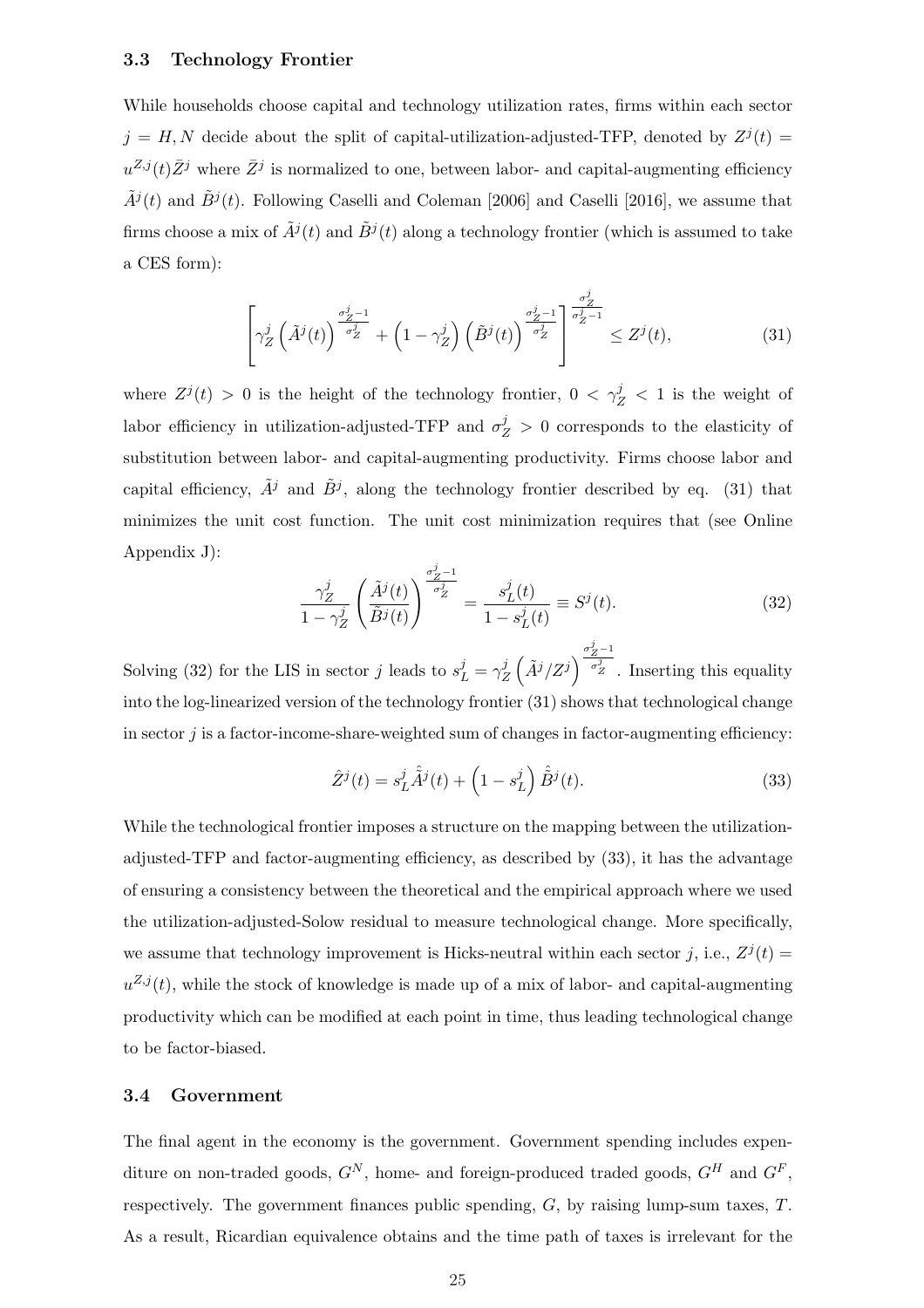real allocation. We may thus assume without loss of generality that government budget is balanced at each instant:

$$
G(t) \equiv P^{N}(t)G^{N}(t) + P^{H}(t)G^{H}(t) + G^{F}(t) = T(t).
$$
\n(34)

In Online Appendix U, we allow for distortionary labor and consumption taxation and consider a rise in government spending which is debt-financed. Quantitative results displayed in Online Appendix U.7 show that results are similar to those obtained when assuming a balanced-budget government spending shock.

#### 3.5 Model Closure and Equilibrium

To fully describe the equilibrium, we impose goods market clearing conditions for nontraded and home-produced traded goods:

$$
Y^{N}(t) = C^{N}(t) + J^{N}(t) + G^{N}(t) + C^{K,N}(t)K^{N}(t) + C^{Z,N}(t),
$$
\n(35a)

$$
Y^{H}(t) = C^{H}(t) + J^{H}(t) + G^{H}(t) + X^{H}(t) + C^{K,H}(t)K^{H}(t) + C^{Z,H}(t),
$$
 (35b)

where  $X^H$  stands for exports of home-produced goods; exports are assumed to be a decreasing function of terms of trade,  $P^{H.17}$ 

$$
X^{H}(t) = \varphi_X \left( P^{H}(t) \right)^{-\phi_X}, \qquad (36)
$$

where  $\varphi_X > 0$  is a scaling parameter, and  $\phi_X$  is the elasticity of exports w.r.t.  $P^H$ .

Setting the dynamics of government consumption and FBTC. We drop the time index below to denote steady-state values. In order to account for the dynamic adjustment of  $G(t)$  (see Fig. 2(a)), we assume that the deviation of government spending relative to its initial value, i.e.,  $dG(t) = G(t) - G$ , as a percentage of initial GDP is governed by the law of motion:

$$
dG(t)/Y = e^{-\xi t} - (1 - g) e^{-\chi t},
$$
\n(37)

where  $g > 0$  parametrizes the magnitude of the exogenous fiscal shock,  $\xi > 0$  and  $\chi > 0$ are (positive) parameters which are set in order to capture the hump-shaped endogenous response of  $G(t)$ . We assume that the rise in government consumption is split into nontraded,  $\omega_{G^N}$ , home-produced traded goods,  $\omega_{G^H} = \frac{P^H G^H}{G}$  $\frac{G}{G}$ , and foreign-produced traded goods,  $\omega_{G}$ . Formally, we have  $dG(t)/Y =$  $\overline{ }$  $_{g=F,H,N}\,\omega_{G^g}dG(t)/Y$ . In line with the evidence we document in Appendix G,  $\omega_{G^N}$  refers to the non-tradable content of government consumption, as well as the intensity of the government spending shock in non-traded goods.

To recover the dynamics of factor-augmenting productivity, we adopt a wedge analysis. As detailed in subsection 4.2, we estimate the shifts of  $A^{j}(t)$  and  $B^{j}(t)$  along the technology

<sup>&</sup>lt;sup>17</sup>Domestic exports are the sum of foreign demand for the domestically produced tradable consumption goods and investment inputs denoted by  $C^{F,\star}$  and  $J^{F,\star}$ , and we assume that the rest of the world have similar preferences with potentially different elasticities (i.e,  $\phi^* \neq \phi$  and  $\phi_J^* \neq \phi_J$ ) between foreign and domestic tradable goods. Since we abstract from trend labor-augmenting technological change, foreign prices remain fixed so that domestic exports are decreasing in the terms of trade,  $P^{H}(t)$ .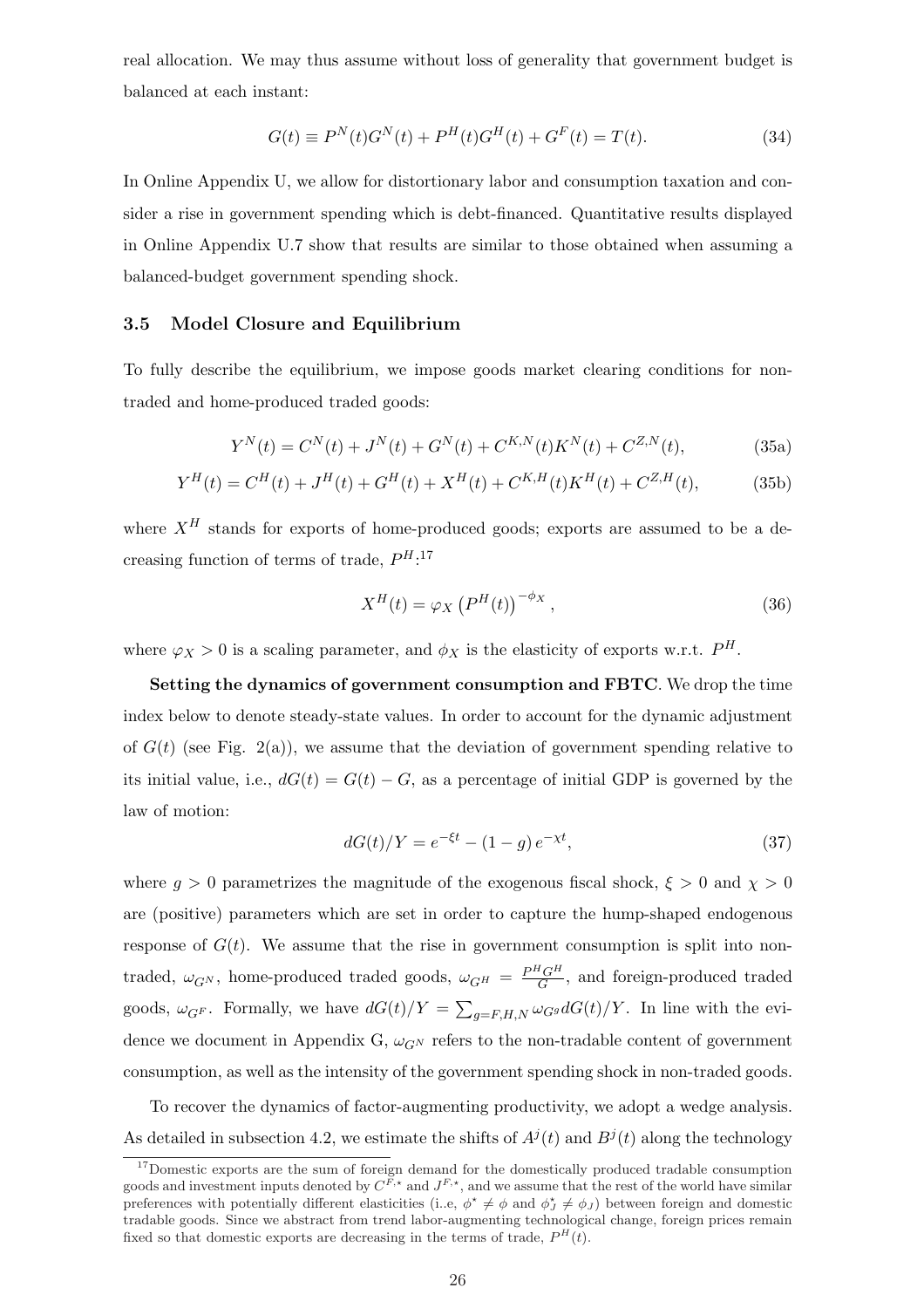frontier (31), which are consistent with the demand for labor relative to the demand for capital described by (29). To achieve a perfect match with the data, we specify the law of motion for labor- and capital-augmenting efficiency expressed as a percentage deviation relative to the initial steady-state:

$$
\hat{A}^{j}(t) = e^{-\xi_{A}^{j}t} - (1 - a^{j}) e^{-\chi_{A}^{j}t},
$$
\n(38a)

$$
\hat{B}^{j}(t) = e^{-\xi_{B}^{j}t} - (1 - b^{j}) e^{-\chi_{B}^{j}t},
$$
\n(38b)

and choose  $a^j$  ( $b^j$ ) to reproduce the impact response of labor- (capital-) augmenting technological change while  $\xi_A^j > 0$  ( $\xi_B^j > 0$ ) and  $\chi_A^j > 0$  ( $\chi_B^j > 0$ ) are chosen to reproduce the shape of factor-augmenting productivity together with their cumulative change following a shock to government consumption that we infer from (29) and (33).

Solving the model for a shock to government consumption. The adjustment of the open economy toward the steady state is described by a dynamic system which comprises two equations that are functions of  $K(t)$ ,  $Q(t)$ ,  $G(t)$ ,  $A^{j}(t)$ ,  $B^{j}(t)$ :

$$
\dot{K}(t) = \Upsilon \left( K(t), Q(t), G(t), A^{H}(t), B^{H}(t), A^{N}(t), B^{N}(t) \right),
$$
\n(39a)

$$
\dot{Q}(t) = \Sigma \left( K(t), Q(t), G(t), A^{H}(t), B^{H}(t), A^{N}(t), B^{N}(t) \right). \tag{39b}
$$

The first dynamic equation corresponds to the non-traded goods market clearing condition (35a) and the second dynamic equation corresponds to (23e), which equalizes the rates of return on domestic equities and foreign bonds,  $r^*$ , once we have substituted appropriate first-order conditions. Linearizing the dynamic equations (39a)-(39b) in the neighborhood of the steady-state, inserting the law of motion of government consumption (37) and factoraugmenting efficiency (38a)-(38b) leads to a system of first-order linear differential equations which can be solved by applying standard methods (see solution method by Buiter [1984] for continuous time models):

$$
K(t) - K = X_1(t) + X_2(t), \quad Q(t) - Q = \omega_2^1 X_1(t) + \omega_2^2 X_2(t), \tag{40}
$$

where we denote the negative eigenvalue by  $\nu_1$ , the positive eigenvalue by  $\nu_2$ , and  $\omega_2^i$  is the element of the eigenvector associated with the eigenvalue  $\nu_i$  (with  $i = 1, 2$ ) and  $X_1(t)$ and  $X_2(t)$  are solutions which characterize the trajectory of  $K(t)$  and  $Q(t)$ . See Online Appendix T which details the solution method.

Using the properties of constant returns to scale in production, identities  $P_C(t)C(t)$  =  $\overline{ }$  $g P<sup>g</sup>(t)C<sup>g</sup>(t)$  and  $P<sub>J</sub>(t)J(t) = \sum_g P<sup>g</sup>(t)J<sup>g</sup>(t)$  (with  $g = F, H, N$ ) along with market clearing conditions (35), the current account equation (16) can be rewritten as a function of the trade balance:

$$
\dot{N}(t) = r^* N(t) + P^H(t) X^H(t) - M^F(t),
$$
\n(41)

where  $M^{F}(t) = C^{F}(t) + G^{F}(t) + J^{F}(t)$  stands for imports of foreign-produced consumption and investment goods. Eq. (41) can be written as a function of state and control variables,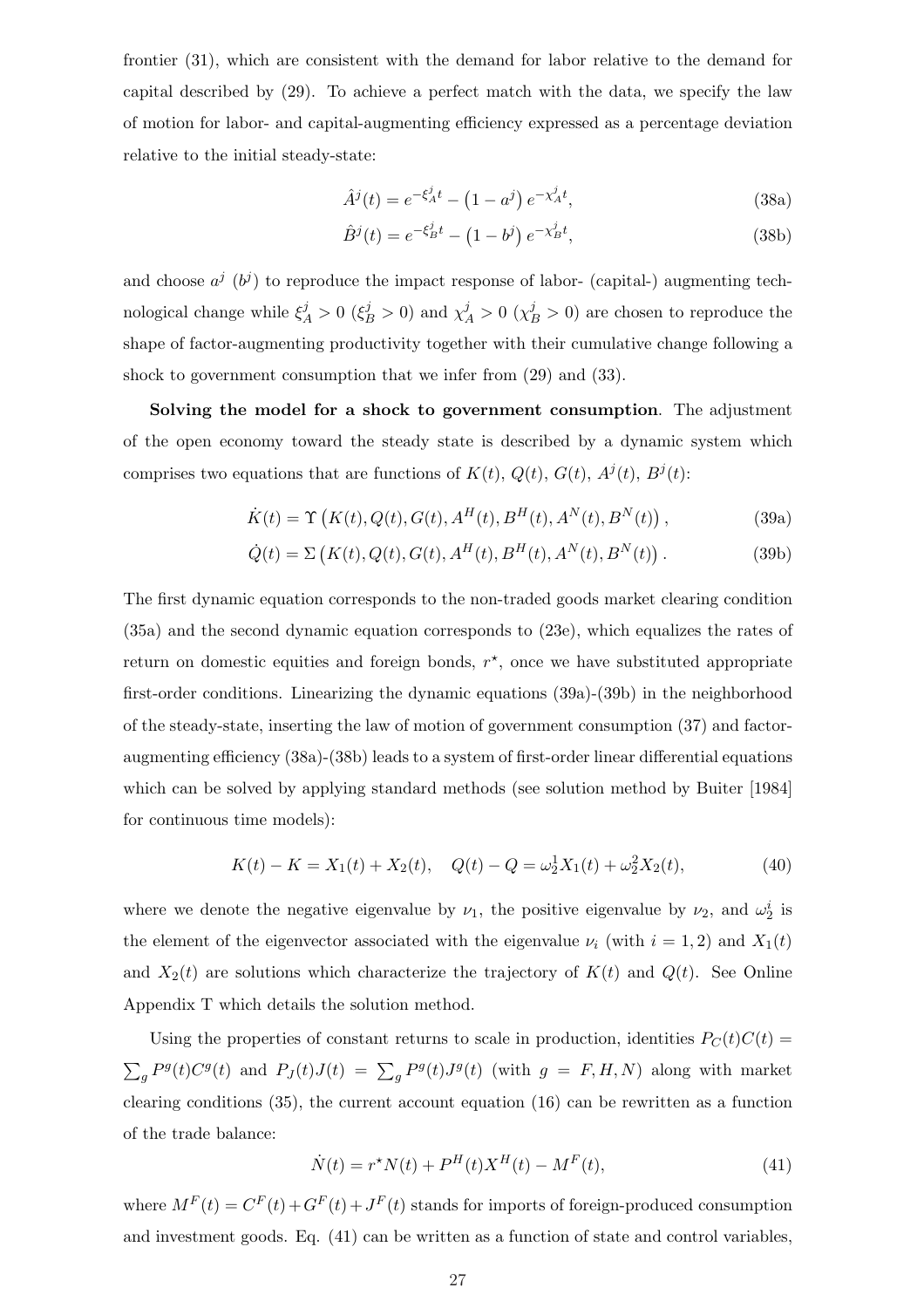i.e.,  $\dot{N}(t) \equiv r^* N(t) + \Xi \left( K(t), Q(t), G(t), A^H(t), B^H(t), A^N(t), B^N(t) \right)$ . Linearizing around the steady state, substituting the solutions for  $K(t)$  and  $Q(t)$  given by (40), solving and invoking the transversality condition leads to the intertemporal solvency condition:

$$
(N_0 - N) + \frac{\omega_N^1}{\nu_1 - r^*} + \frac{\omega_N^{2,G}}{\xi + r^*} + \sum_{X^j} \frac{\omega_N^{2,X^j}}{\xi_X^j + r^*} = 0,
$$
\n(42)

where  $N_0$  is the initial stock of traded bonds,  $X^j = A^j, B^j$  with  $j = H, N; \omega_N^1, \omega_N^{2, G}$  $\frac{2}{N}$ ,  $\omega_N^{2,X^j}$  $\frac{2, X^J}{N},$ are terms which are functions of parameters, eigenvalues and eigenvectors. The assumption  $\beta = r^*$  requires the joint determination of the transition and the steady-state since the constancy of the marginal utility of wealth implies that the intertemporal solvency condition (42) depends on eigenvalues' and eigenvectors' elements, see e.g., Turnovsky  $[1997].^{18}$ 

## 4 Quantitative Analysis

In this section, we take the model to the data. For this purpose we solve the model numerically. Therefore, first we discuss parameter values before turning to the effects of an exogenous temporary increase in government consumption.

#### 4.1 Calibration

**Calibration strategy**. At the steady-state, utilization rates for technology,  $u^{Z,j}$ , and capital,  $u^{K,j}$ , collapse to one so that  $\tilde{Y}^j = Y^j$  and  $\tilde{K}^j = K^j$ . We consider an initial steadystate with Hicks-neutral technological change and normalize  $A^{j} = B^{j} = Z^{j}$  to 1. To ensure that the initial steady-state with CES production functions is invariant when  $\sigma^j$  is changed, we normalize CES production functions by choosing the initial steady-state in a model with Cobb-Douglas production functions as the normalization point. To calibrate the reference model that we use to normalize the CES economy, we have estimated a set of ratios and parameters for the eighteen OECD economies in our dataset. Our reference period for the calibration corresponds to the period 1970-2015. Table 6 summarizes our estimates of the ratios and estimated parameters for all countries in our sample.

We first calibrate the model to a representative OECD country to assess the model's performance when we allow for time-varying technological change and contrast the model's predictions when we shut down technological change. Later, we move a step further and calibrate the model to country-specific data to quantify the contribution of technological change to international differences in sectoral government spending multipliers. To capture the key properties of a typical OECD economy, we take unweighted average values of ratios, which are shown in the last line of Table 6. Among the 32 parameters that the model contains, 22 have empirical counterparts while the remaining 10 parameters, i.e.,  $\varphi$ ,  $\iota$ ,  $\varphi^H$ ,  $\iota^H$ ,  $\vartheta$ ,  $\delta_K$ ,  $\xi_1^H$ ,  $\xi_1^N$ ,  $\chi_1^H$ ,  $\chi_1^N$  together with initial conditions  $(N_0, K_0)$ , must be

<sup>&</sup>lt;sup>18</sup>Eq. (42) determines the steady-state change in the net foreign asset position following a temporary fiscal expansion, as the assumption  $\beta = r^*$  implies that temporary policies have permanent effects.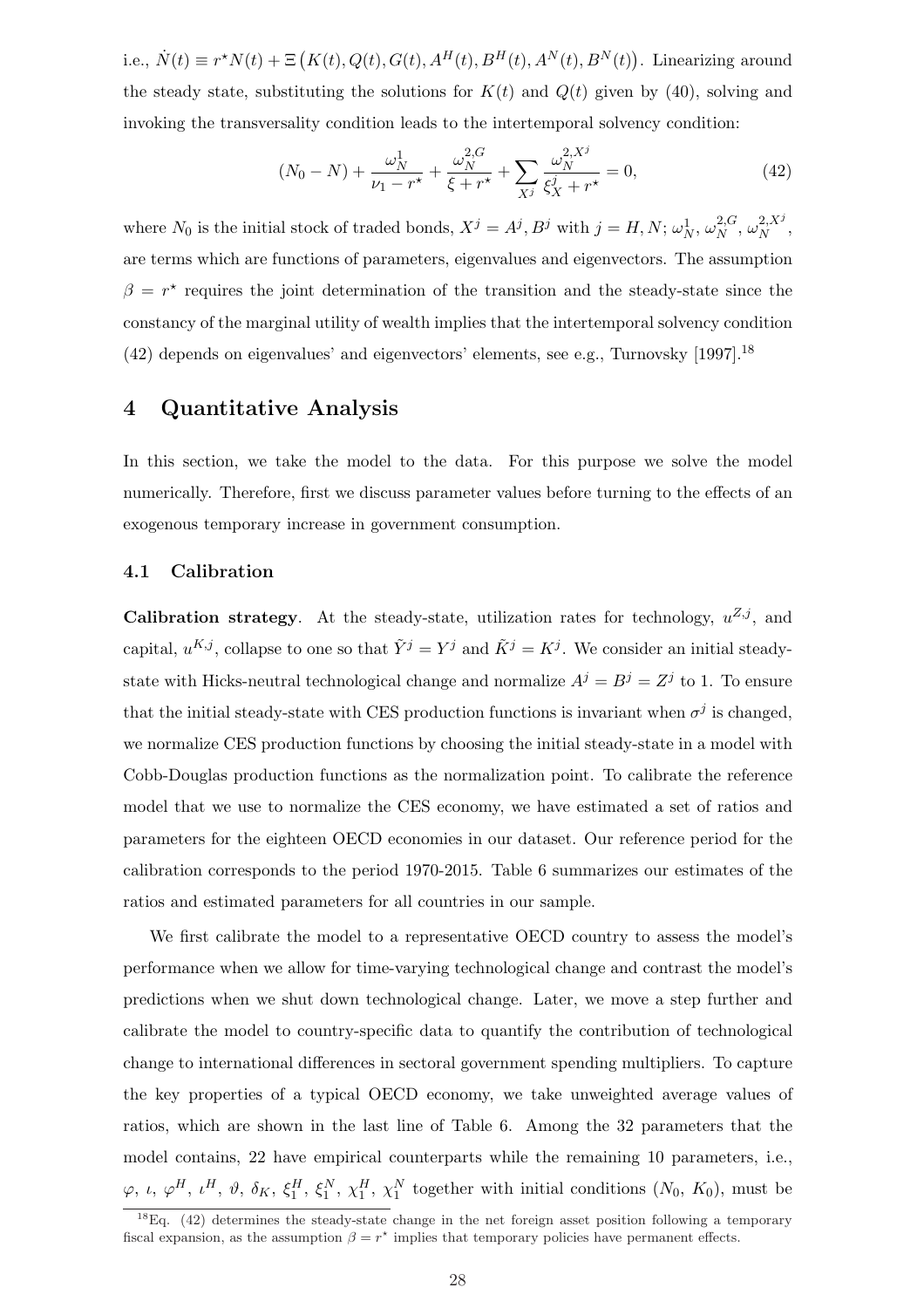endogenously calibrated to match ratios  $1 - \alpha_C$ ,  $1 - \alpha_J$ ,  $\alpha^H$ ,  $\alpha^H_J$ ,  $\frac{L^N}{L}$  $L^N$ ,  $\omega_J, R/P^H, R/P^N,$  $Y^H$ ,  $Y^N$ ,  $v_{NX} = \frac{NX}{P^H Y^H}$  with  $NX = P^H X^H - C^F - I^F - G^F$ , as summarized in Table 7, relegated to Online Appendix M.1. We choose the model period to be one year and set the world interest rate,  $r^*$ , which is equal to the subjective time discount rate,  $\beta$ , to 3%, in line with the average of our estimates, shown in the last line of Table 5.

**Preferences.** The degree of labor mobility captured by  $\epsilon$  is set to 0.83, in line with the average of our estimates, shown in the last line of column 17 of Table 6. Estimated values of  $\epsilon$  range from a low of about 0.1 for Ireland and Norway to a high of 2.3 for South Korea and 2.4 for the United States. See Online Appendix M.2, which details our empirical strategy and shows our panel data estimations of  $\epsilon$ .

Building on our panel data estimates, the elasticity of substitution  $\phi$  between traded and non-traded goods is set to 0.77 in the baseline calibration, since this value corresponds to the average of estimates shown in the last line of column 16 of Table 6. This value is close to the estimated elasticity by Mendoza [1995], who reports an estimate of 0.74. See Online Appendix M.2, which details our empirical strategy and shows our panel data estimations of  $\phi$ . The weight of consumption in non-tradables  $1 - \varphi$  is set to target a non-tradable content in total consumption expenditure (i.e.,  $1 - \alpha_C$ ) of 56%, in line with the average of our estimates (see the last line of column 2 of Table 6). Following Backus et al. [1994], we set the elasticity of substitution,  $\rho$ , in consumption between home- and foreign-produced traded goods (inputs) to 1.5. The weight of consumption in home-produced traded goods  $\varphi^H$  is set to target a home content of consumption expenditure in tradables (i.e.  $\alpha^H$ ) of 66%, in line with the average of our estimates shown in the last line of column 8 of Table 6.

We choose a value of one for the elasticity of intertemporal substitution for consumption,  $\sigma_C$ , which is a typical choice in the business cycle literature. We set the Frisch elasticity of labor supply to 1 which is halfway between the large values of  $\sigma_L$  reported by Peterman [2016] and low values reported by Fiorito and Zanella [2012]. The weight of labor supply to the non-traded sector,  $1 - \vartheta$ , is set to target a share of non-tradables in total hours worked of 62% (see the last line of column 5 of Table 6).

Production and investment. We now describe the calibration of production-side parameters. We assume that physical capital depreciates at a rate  $\delta_K = 7.8\%$  to target an investment-to-GDP ratio of 24% (see column 14 of Table 6). In line with mean values shown in columns 11 and 12 of Table 6, the shares of labor income in traded and non-traded value added,  $s_L^H$  and  $s_L^N$ , are set to 0.63 and 0.69, respectively, which leads to an aggregate LIS of 66% (see the last line of column 13 of Table 6). We set the elasticity of substitution,  $\phi_J$ , between  $J<sup>T</sup>$  and  $J<sup>N</sup>$  to 1, in line with the empirical findings documented by Bems [2008] for OECD countries. Further, the weight of non-traded investment  $(1 - \varphi_I)$  is set to target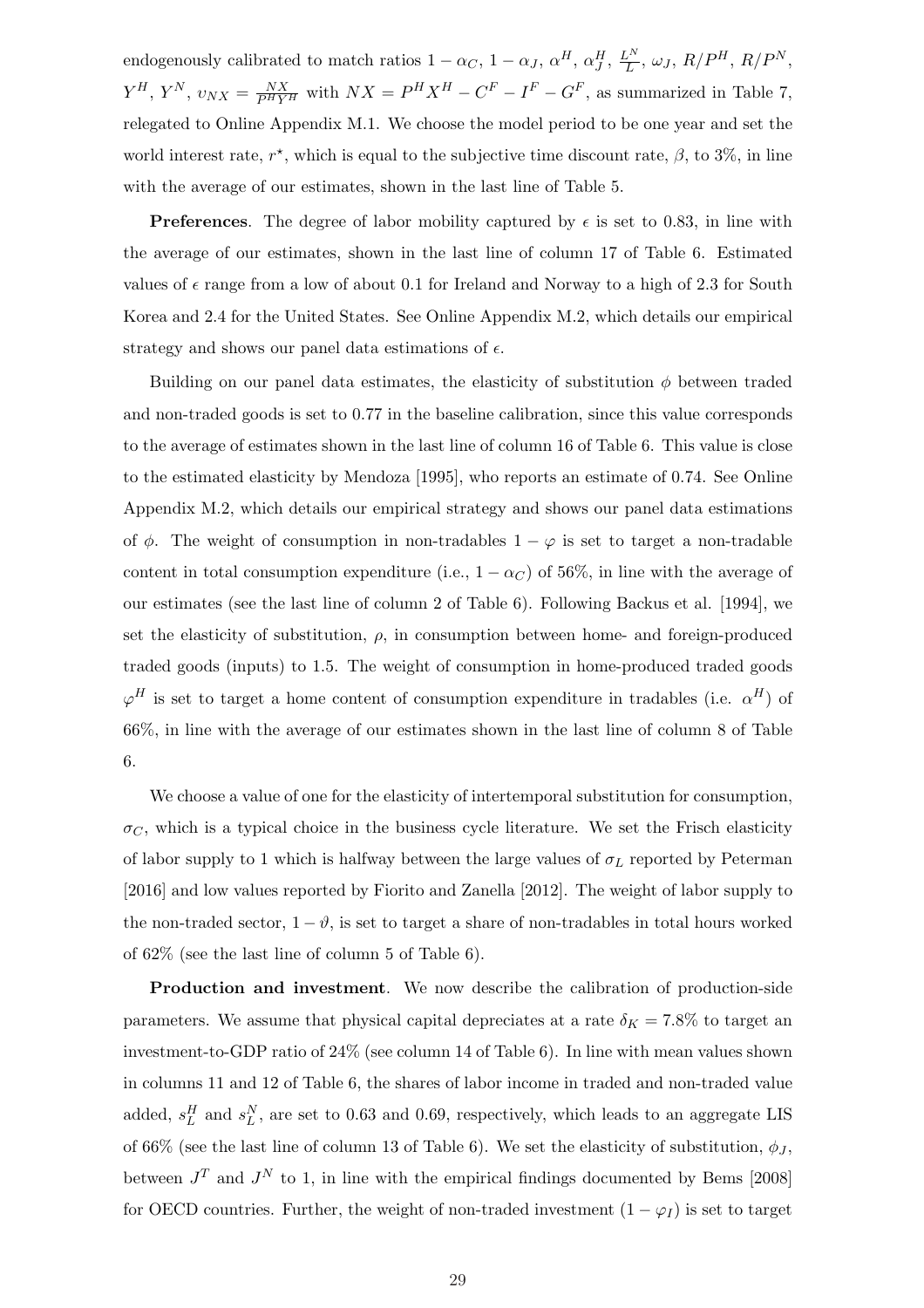a non-tradable content of investment expenditure of 69% (see the last line of column 3 of Table 6). Like for consumption goods, following Backus et al. [1994], we set the elasticity of substitution,  $\rho_J$ , in investment between home- and foreign-produced traded inputs to 1.5. The weight of home-produced traded investment  $\iota^H$  is set to target a home content of investment expenditure in tradables (i.e.  $\alpha_J^H$ ) of 43% (see column 9 of Table 6). We choose the value of parameter  $\kappa$  so that the elasticity of  $I/K$  with respect to Tobin's q, i.e.,  $Q/P_J$ , is equal to the value implied by estimates in Eberly, Rebelo, and Vincent [2008]. The resulting value of  $\kappa$  is equal to 17.

Demand components. As shown in columns 4 and 10 of Table 6, the non-tradable,  $\omega_{G^N}$ , and the home-produced tradable content,  $\omega_{G^H}$ , of government spending averages 80% and 18%, respectively. The import content of government spending is lower at  $\omega_{G^F}$  = 2%. We set government consumption on non-traded goods and home-produced traded goods, i.e.,  $G^N$  and  $G^H$ , so as to target both the non-tradable and home-tradable share of government spending, together with government spending as a share of GDP of 19% (see column 15 of Table 6).

We choose initial conditions so that trade is initially balanced. Since net exports are nil, the investment-to-GDP ratio,  $\omega_J$ , and government spending as a share of GDP,  $\omega_G$ , imply a consumption-to-GDP ratio of  $\omega_C = 57\%$ . It is worth mentioning that the tradable content of GDP is endogenously determined by the market clearing condition for traded goods, i.e.,  $P^H Y^H / Y = \omega_C \alpha_C + \omega_J \alpha_J + \omega_G T \omega_G = 36\%$  where  $\omega_{G}T = \omega_{G}T + \omega_{G}F$ . Building on structural estimates of the price elasticities of aggregate exports documented by Imbs and Mejean [2015], we set the export price elasticity,  $\phi_X$ , to 1.7 in the baseline calibration (see the last line of the last column of Table 6). Because trade is balanced, export as a share of GDP,  $\omega_X = P^H X^H/Y$ , is endogenously determined by the import content of consumption,  $1 - \alpha^H$ , government spending,  $\omega_{G}$ , and investment expenditure,  $1 - \alpha^H_J$ , along with  $\omega_C$ ,  $\omega_G$ , and  $\omega_J$ .

CES production functions. Since the model with Cobb-Douglas production functions is the normalization point, when we calibrate the model with CES production functions,  $\varphi$ ,  $\iota$ ,  $\varphi^H$ ,  $\iota^H$ ,  $\vartheta$ ,  $\delta_K$ ,  $N_0$ ,  $K_0$ ,  $Z^j$ ,  $\gamma^j$  are endogenously set to target  $1 - \bar{\alpha}_C$ ,  $1 - \bar{\alpha}_J$ ,  $\bar{\alpha}^{H},\;\bar{\alpha}^{H}_{J},\;\bar{L}^{N}/\bar{L},\;\bar{\omega}_{J},\;\bar{v}_{NX},\;\bar{K},\;\bar{y}^{j},\;\bar{s}^{j}_{I}$  $L<sup>j</sup>$ , respectively, where a bar indicates that the ratio is obtained from the Cobb-Douglas economy. Drawing on Antràs [2004], we estimate the elasticity of substitution between capital and labor for tradables and non-tradables and set  $\sigma^H$  and  $\sigma^N$ , to 0.64 and 0.80 (see the last line of columns 18 and 19 of Table 6).

#### 4.2 Government Spending Shock and Technology: Calibration

Endogenous response of government consumption to exogenous fiscal shock. In order to capture the endogenous response of government spending to an exogenous fiscal shock, we assume that the dynamic adjustment of government consumption is governed by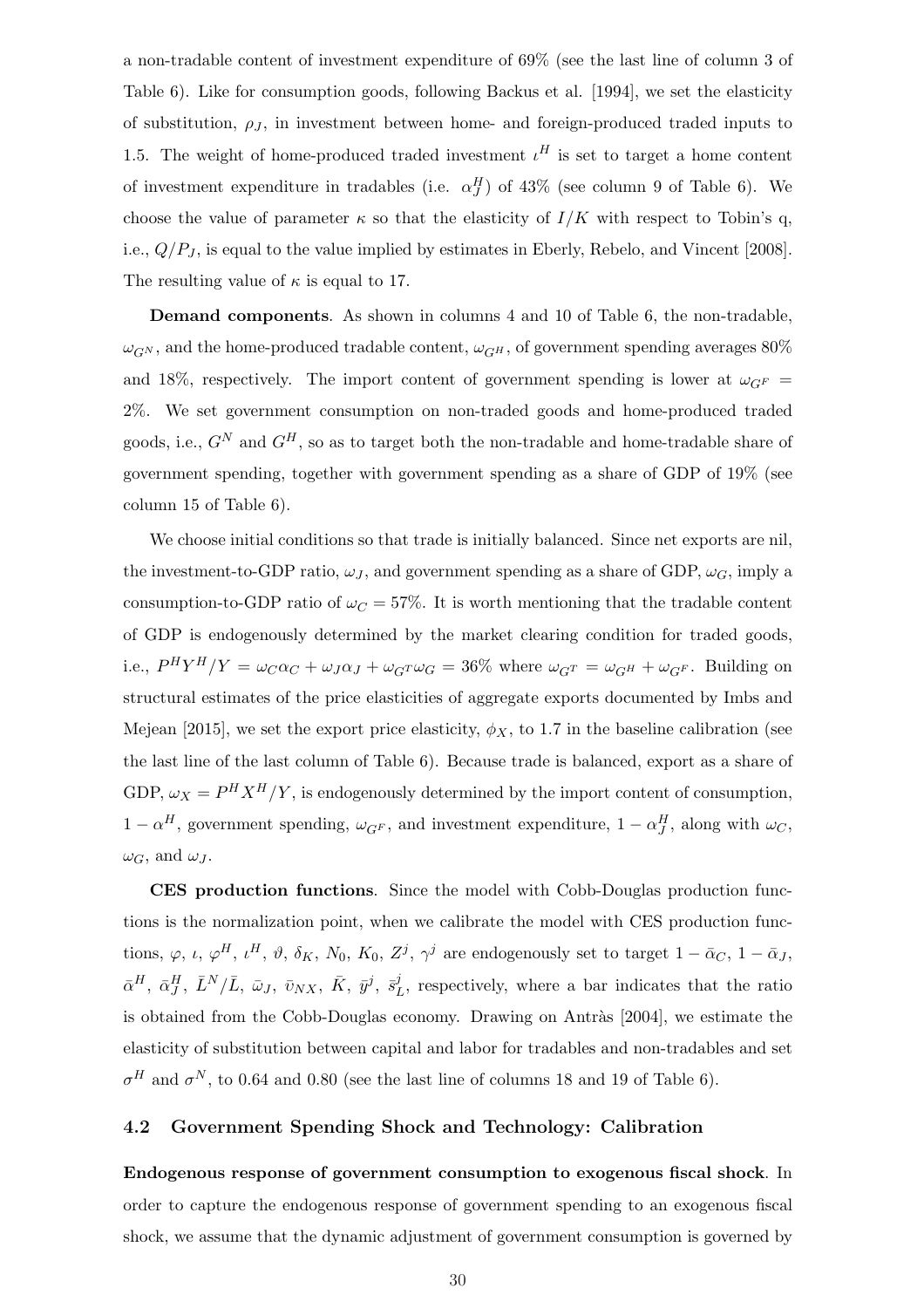eq. (37). In the quantitative analysis, we set  $q = 0.01$  so that government consumption increases by 1% of initial GDP. To calibrate  $\xi$  and  $\chi$  which parametrize the shape of the dynamic adjustment of government consumption along with its persistence, we proceed as follows. Because  $G(t)$  peaks after one year, we have  $\dot{G}(1)/Y = -\left[\xi e^{-\xi} - \chi(1-g)e^{-\chi}\right]$  $= 0.$ In addition, the cumulative response of government consumption over a six-year horizon is  $r<sub>5</sub>$  $\int_0^5 [dG(\tau)/Y] e^{-r^* \tau} d\tau = g'$  with  $g' = 5.5$  percentage point of GDP. We choose  $\xi = 0.430$ and  $\chi = 0.439$ . Left-multiplying eq. (37) by  $\omega_{G}$  (with  $g = F, H, N$ ) gives the dynamic adjustment of sectoral government consumption to an exogenous fiscal shock:

$$
\omega_{G^g} \left( dG(t)/Y \right) = \omega_{G^g} \left[ e^{-\xi t} - (1 - g) e^{-\chi t} \right],\tag{43}
$$

where  $\omega_{G}$  is the fraction of government consumption in good g. To determine (43), we assume that the parameters that govern the persistence and shape of the response of sectoral government consumption are identical across sectors, while the sectoral intensity of the government spending shock is constant over time and thus collapses to the share of government final consumption expenditure on good  $j$ <sup>19</sup>

Capital and technology utilization adjustment costs. We turn to the calibration of parameters which govern the capital and technology adjustment cost functions described by (15a) and (15b), respectively. Evaluating first-order conditions (23f)-(23g) at the steadystate leads to  $\xi_1^j = \frac{R}{P^j}$ , and thus  $\xi_1^j$  $j<sub>1</sub>$  is endogenously pinned down by the initial steady-state value of the ratio of the capital rental rate to the value added deflator,  $P^j$ . It gives us  $\xi_1^H = 0.11$  and  $\xi_1^N = 0.09$ . Denoting  $R^j(t) = R(t)u^{Z,j}(t)$  and log-linearizing (23f)-(23g) leads to:

$$
\hat{u}^{K,j}(t) = \frac{\xi_1^j}{\xi_2^j} \left( \hat{R}^j(t) - \hat{P}^j(t) \right). \tag{44}
$$

According to eq. (44), it is profitable to increase the capital utilization rate when the real capital cost goes up, while the parameter  $\xi_2^j$  $\frac{1}{2}$  determines the magnitude of the adjustment in  $u^{K,j}(t)$ . We choose a value for the parameter  $\xi_2^j$  $2<sub>2</sub>$  so as to account for the empirical response of the capital utilization rate following a government spending shock, see Fig. 7 in Online Appendix  $F^{20}$  The same logic applies to pinning down the parameters governing the endogenous response of the technology utilization rate in sector  $j$  to a shock to government consumption. Evaluating first-order conditions (23h)-(23i) at the steady-state leads to  $\chi_1^j = Y^j$ . We obtain  $\chi_1^H = 0.84$  and  $\chi_1^N = 1.19$ . Log-linearizing (23h)-(23i) leads to:

$$
\hat{u}^{Z,j}(t) = \frac{\chi_1^j}{\chi_2^j} \hat{Y}^j(t).
$$
\n(45)

<sup>&</sup>lt;sup>19</sup>Assuming that the intensity of the non-traded sector in the government spending shock collapses to the non-tradable content of government consumption is in line with the evidence documented in Online Appendix G, especially in the short-run.

<sup>&</sup>lt;sup>20</sup>As reported in Table 7, we choose a value for  $\xi_2^H$  of 0.27 and a value for  $\xi_2^N$  of 0.03. Alternatively, eq. (44) can be solved for  $\xi_2^j = \frac{\xi_1^j}{\hat{u}^{K,j}(t)}$ value for  $\zeta_2$  (<br>  $(\hat{R}^j(t) - \hat{P}^j(t))$ )1<br>\ . Plugging empirical IRF from local projection estimations and calculating the mean returns a value of 0.22 for  $\xi_2^H$  and 0.05 for  $\xi_2^N$  which are close to the values we choose.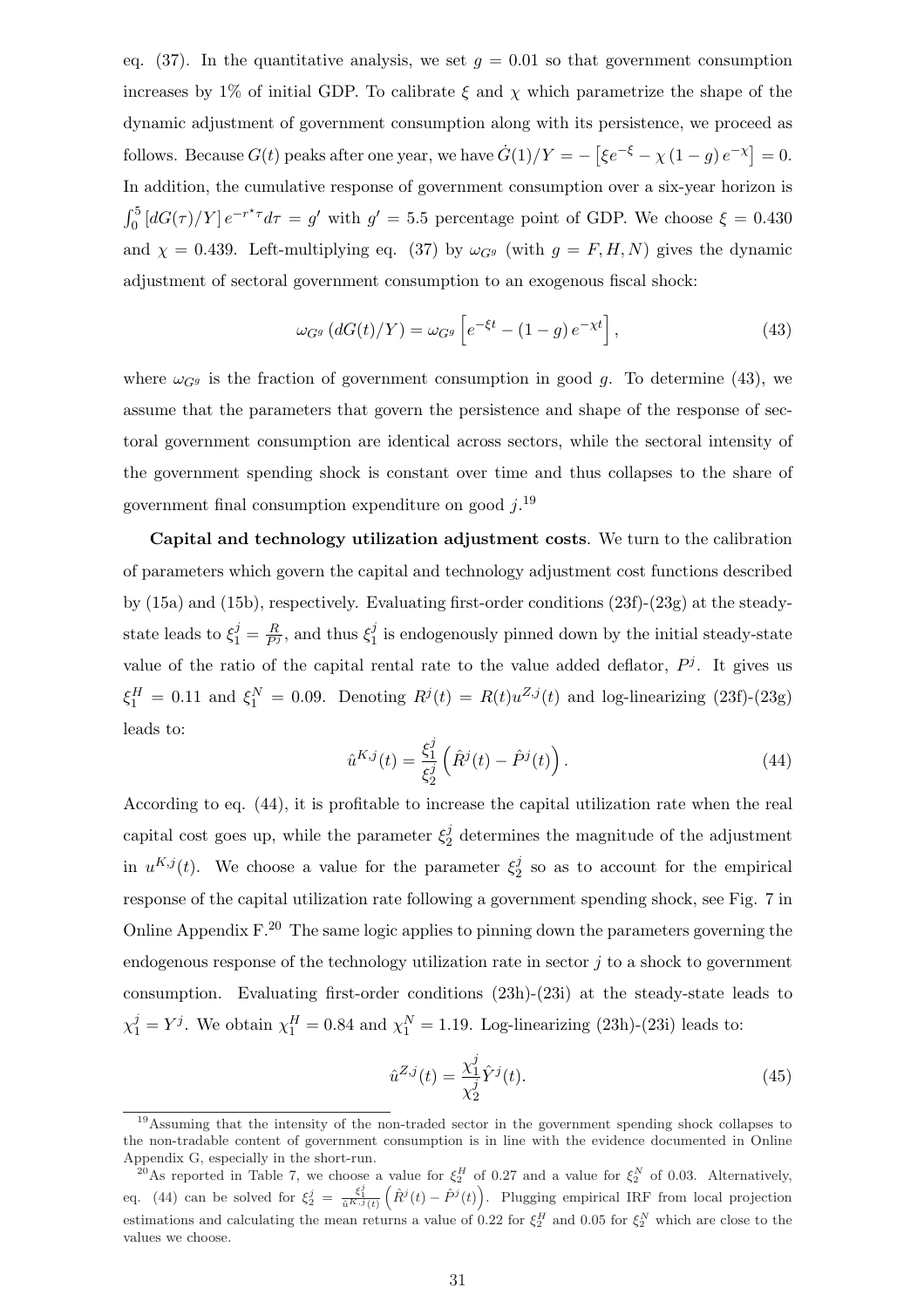According to eq. (45), the technology utilization rate is pro-cyclical; intuitively, since  $Y^{j}(t) = \frac{W^{j}(t)L^{j}(t) + R(t)\tilde{K}^{j}(t)}{P^{j}(t)}$  $\frac{(t)+R(t)R^{\gamma}(t)}{P^j(t)}$ , it is profitable to increase the technology rate when the real cost of producing goes up. The parameter  $\chi_2^j$  $\frac{1}{2}$  determines the magnitude of the response of the technology utilization rate  $u^{Z,j}(t)$ . We choose a value for  $\chi_2^j$  $\frac{J}{2}$  in order to reproduce the empirical response of the capital-utilization-adjusted-TFP,  $Z^{j}(t)$ , see Table 7.

Factor-augmenting efficiency. To set the adjustment of factor-augmenting efficiency,  $B^{j}(t)$  and  $A^{j}(t)$ , we first recover they dynamics in the data. Using the fact that factoraugmenting productivity has a symmetric time-varying component denoted by  $u^{Z,j}(t)$  such that  $\tilde{A}^j(t) = u^{Z,j}(t)A^j(t)$  and  $\tilde{B}^j(t) = u^{Z,j}(t)B^j(t)$ , log-linearizing the demand for labor relative to the demand for capital (29) and using the log-linearized version of the technology frontier (33), we can solve for changes in labor- and capital-augmenting productivity:

$$
\hat{A}^{j}(t) = -\left(1 - s_{L}^{j}\right) \left[ \left(\frac{\sigma^{j}}{1 - \sigma^{j}}\right) \hat{S}^{j}(t) - \hat{k}^{j}(t) - \hat{u}^{K,j}(t)\right],
$$
\n(46a)

$$
\hat{B}^{j}(t) = s_{L}^{j} \left[ \left( \frac{\sigma^{j}}{1 - \sigma^{j}} \right) \hat{S}^{j}(t) - \hat{k}^{j}(t) - \hat{u}^{K,j}(t) \right].
$$
\n(46b)

Plugging estimated values for  $\sigma^j$  and empirically estimated responses for  $s^j$  $_{L}^{j}(t),$   $k^{j}(t),$   $u^{K,j}(t)$ into above equations enables us to recover the dynamics for  $A^{j}(t)$  and  $B^{j}(t)$  consistent with the demand for factors of production (29) and the technology frontier (33).

Once we have determined the underlying dynamic process for labor and capital efficiency by using (46a)-(46b), we have to choose values for exogenous parameters  $x^j$  (for  $x =$ a, b),  $\xi_X^j$  and  $\chi_X^j$  (for  $X = A, B$ ) within sector  $j = H, N$ , which are consistent with the continuous time paths (38). Setting  $t = 0$  into (38a)-(38b) yields  $a^j = \hat{A}^j(0)$ , and  $b^j = \hat{B}^j(0)$ and we choose  $a^j$  and  $b^j$  so as to reproduce the impact responses of factor-augmenting productivity in sector j. Next, we choose values for  $\xi_X^j$  and  $\chi_X^j$  so as to reproduce the shape of the dynamic adjustment of sectoral factor-augmenting efficiency recovered by using (46) together with its cumulative change over a six-year period.

#### 4.3 Government Spending Shock and Technology: Model Performance

In this subsection, we analyze the role of technology in shaping the size of sectoral fiscal multipliers in an open economy following an exogenous temporary increase in government consumption by  $1\%$  of GDP. In our baseline calibration, we assume that capital and technology utilization rates,  $u^{K,j}(t)$  and  $u^{Z,j}(t)$ , respond endogenously to the government spending shock, and allow for time-varying FBTC in sector  $j$  driven by the dynamic adjustment of labor- and capital-augmenting efficiency, while sectoral goods are produced from CES production functions. To gauge the quantitative implications of technology for fiscal transmission, we contrast our results with those obtained in a restricted model with Cobb-Douglas production functions where we shut down the endogenous response of capital and technology utilization by letting  $\xi_2^j$  $_2^j$  and  $\chi_2^j$  $\zeta_A^j$  tend towards infinity and impose  $\xi_A^j = \xi_B^j = \chi_A^j = \chi_B^j = 0$ so that  $u^{K,j}(t) = u^{Z,j}(t) = A^j(t) = B^j(t) = 1$ .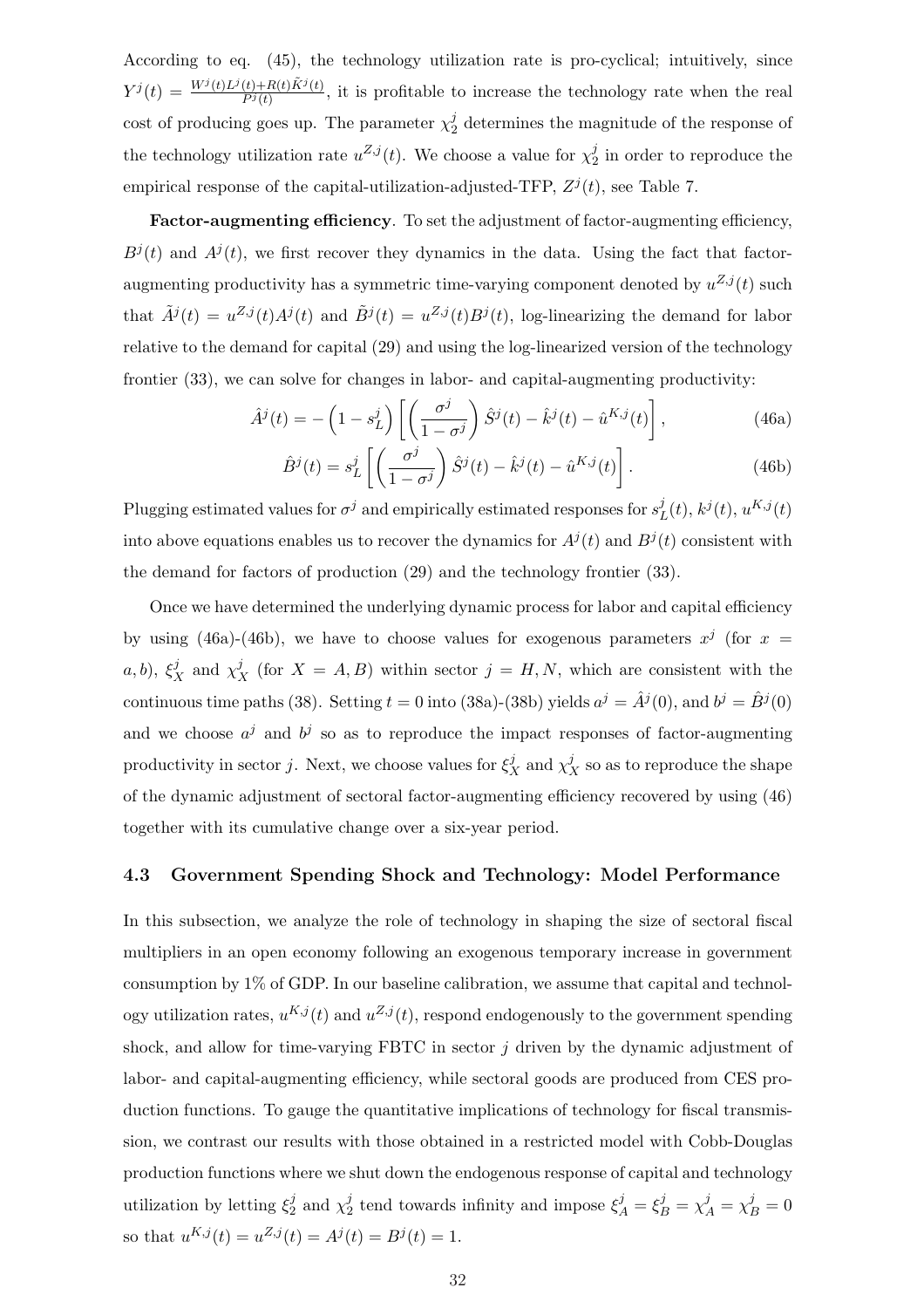In Table 1, we report the simulated impact (i.e., at  $t = 0$ ) and six-year cumulative (i.e., at  $t = 0, ..., 5$ ) effects. Cumulative effects are expressed in present discounted value terms.<sup>21</sup> While columns 1 and 4 show impact and (present discounted value of) cumulative responses from local projection for comparison purposes, columns 2 and 5 show results for the baseline model. We contrast the benchmark results with those shown in columns 3 and 6 for impact and cumulative effects, respectively, which are obtained in the restricted model where technology is shut down. While in Table 1, we focus on sectoral government spending multipliers, numerical results for sectoral TFPs, utilization-adjusted-TFPs, and sectoral LISs are displayed in Table 11, relegated to Online Appendix N for reasons of space.

Adjustment in government consumption. As can be seen in the first row of panel A of Table 1, the baseline (and the restricted) model generates a present discounted value of the cumulative change in government consumption of 5.46 ppt of GDP (see columns 5-6), close to our estimation of 5.51 ppt (see column 4). As shown in Fig. 4(a), the black line with squares lies within the confidence bounds, and therefore the endogenous response of government spending to an exogenous fiscal shock that we generate theoretically by specifying the law of motion (37) reproduces well the dynamic adjustment of  $G(t)/Y$ estimated from the local projection shown in the blue line.

Restricted model. We first consider the scenario with Cobb-Douglas production functions, i.e.,  $\sigma^j = 1$ , we let  $\xi_2^j$  $i_2^j$  and  $\chi_2^j$  $j_2^j$  tend toward infinity, and impose  $\xi_A^j = \xi_B^j =$  $\chi_A^j = \chi_B^j = 0$ . Results for the restricted model are reported in columns 3 and 6 of Table 1. Because the capital and technology utilization rates remain fixed, sectoral TFPs are unchanged (see panel D of Table 11 in Online Appendix N). Because the elasticity of value added w.r.t. inputs is fixed, the fraction of value added paid to workers, i.e., the LIS, does not change over time (see panel E of Table 11).

We start with the aggregate effects. By producing a negative wealth effect, a balancedbudget government spending shock leads agents to supply more labor, which in turn increases real GDP. As shown in panel A of Table 1, a rise in government consumption by 1% of GDP generates an increase in total hours worked by 0.63% and a rise in real GDP by 0.42% on impact, the latter value being almost three times smaller than what we estimate empirically (i.e., 1.18%, see column 1).

Panel B of Table 1 shows that hours worked increase by 0.54 ppt of total hours worked in the non-traded sector and by 0.09 ppt only in the traded sector. Formally, the rise in non-traded hours worked can be broken into two components, i.e.,  $\alpha_L^N \hat{L}^N(t) = \alpha_L^N \hat{L}(t)$  +  $d\nu^{L,N}(t)$ . The government spending multiplier on non-traded labor is larger than that for tradables, since the non-traded sector accounts for a greater fraction of labor (as captured

<sup>&</sup>lt;sup>21</sup>The percentage deviation of each macroeconomic variable  $X(t)$  relative to its initial steady-state is denoted with a hat, i.e.,  $\hat{X}(t) = dX(t)/X$ . We calculate the present discounted value of the percentage deviation relative to the initial steady-state as follows:  $\int_0^t \hat{X}(\tau) e^{-\tau^* \tau} d\tau$ .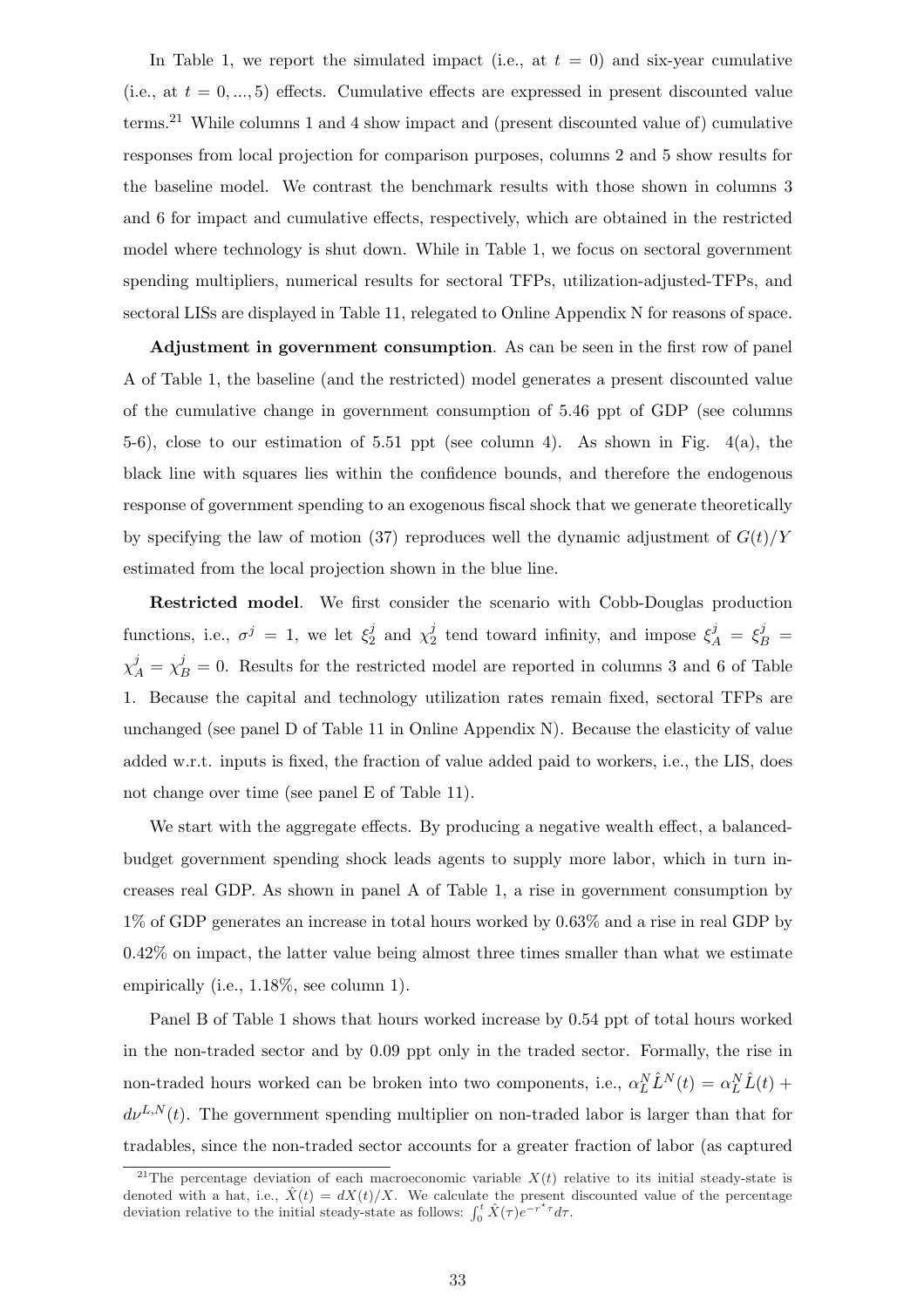by  $\alpha_L^N$  which averages 63% in the data) and because labor shifts towards the non-traded sector, as captured by  $d\nu^{L,N}(t) > 0$ , as a result of the biasedness of the government spending shock towards non-tradables.

As shown in the third row of panel B, the demand shock raises the labor share of nontradables,  $\nu^{L,N}(t)$ , by 0.14 ppt of total hours worked on impact, close to what we estimate empirically. In this regard, it is worth mentioning that barriers to mobility included in the restricted (and baseline) setup avoid the model overestimating the reallocation of labor. If we had imposed perfect mobility of labor and exogenous terms of trade, the labor share of non-tradables would have increased by 0.77 ppt of total hours worked, while traded hours worked would have declined dramatically (by  $\alpha_L^H \hat{L}^H(0) = -0.71$  ppt of total hours worked), see Online Appendix  $P^{22}$  Conversely, by increasing the demand for labor in the traded sector and hampering the reallocation of labor toward the non-traded sector, both the appreciation in the terms of trade and workers' mobility costs mitigate the rise in  $\nu^{L,N}(t)$ and thus allow the model to generate an increase in  $L^H$  instead of a decline.

Contrasting the sectoral labor cumulative effects (shown in panel B) estimated empirically (column 3) with those estimated numerically (column 6) reveals that the restricted model substantially understates the government spending multiplier on non-traded labor by understating both the rise in labor supply and the cumulative change in  $\nu^{L,N}(t)$  (0.71) ppt against 1.68 ppt of total hours worked).

We turn to the distribution of the rise in real GDP across sectors displayed by panel C of Table 1. The first row of panel C reveals that  $\tilde{Y}^H$  falls by 0.04 ppt of GDP and non-traded value added rises by 0.46 ppt of GDP. The decline in traded value added caused by the capital outflow experienced by this sector is at odds with the evidence, as we find empirically that  $\tilde{Y}^H$  rises by 0.33 ppt of GDP on impact (see column 1). The restricted model also understates the rise in  $\tilde{Y}^{N}$  both on impact (0.46 ppt against 0.85 ppt in the data) and along the transitional path (2.41 ppt against 4.88 ppt in the data). While the restricted model underpredicts  $\hat{\tilde{Y}}^{N}(t)$ , it produces a cumulative change in  $\nu^{Y,N}(t)$  by 1.07 ppt of GDP, in contradiction with our empirical findings indicating that the value added share of nontradables is essentially unchanged (see the third row of column 4). The underestimation of the increase in  $\tilde{Y}^{N}(t)$  is the result of the underestimation of real GDP growth (2.14%) against 7.74% in the data) caused by fixed TFP.

Baseline model. The performance of the model increases when capital and technology utilization rate are allowed to respond endogenously to the government spending shock and firms bias technological change toward production factors. Quantitative results are shown in column 2 for impact effects and column 5 for (the present discounted value of the)

 $22$ Columns 3 and 6 of Table 14 in Online Appendix P show numerical results for a model assuming Cobb-Douglas production functions, abstracting from technological change, imposing perfect mobility of labor across sectors (i.e., we let  $\epsilon$  tend toward infinity) and exogenous terms of trade (i.e., we let  $\rho$  and  $\rho_J$  tend toward infinity).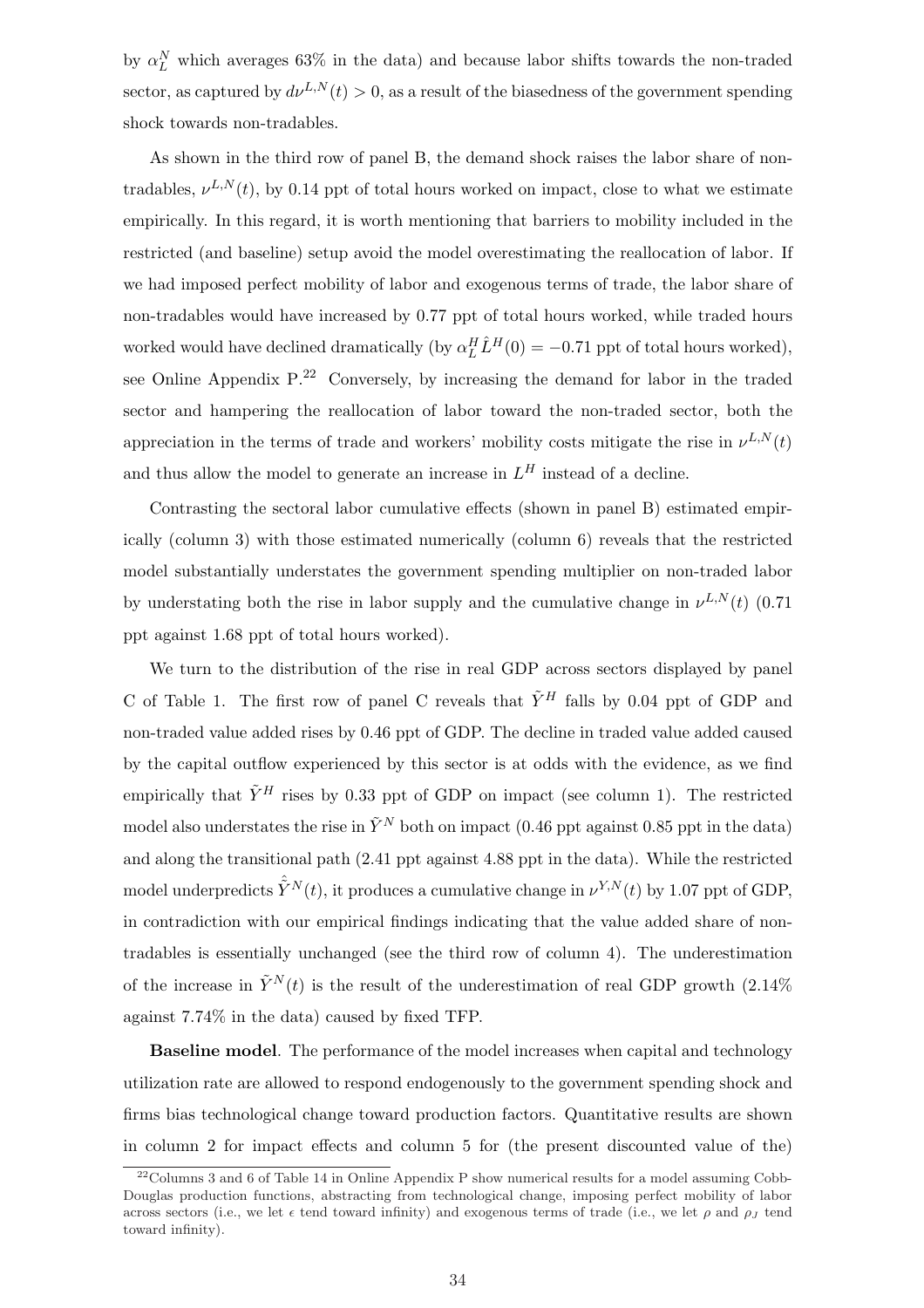| CES-TECH<br>CES-TECH<br>CD<br>CD<br>Data<br>Data<br>(3)<br>$\left( 2\right)$<br>(5)<br>(6)<br>(1)<br>(4) |  |
|----------------------------------------------------------------------------------------------------------|--|
|                                                                                                          |  |
|                                                                                                          |  |
| A.Aggregate Multipliers                                                                                  |  |
| Gov. spending, $dG(t)$<br>1.00<br>1.00<br>5.51<br>1.00<br>5.46<br>5.46                                   |  |
| Total hours worked, $dL(t)$<br>0.63<br>6.37<br>5.61<br>0.91<br>0.97<br>3.34                              |  |
| Real GDP, $dY_R(t)$<br>7.74<br>7.36<br>1.18<br>1.07<br>0.42<br>2.14                                      |  |
| <b>B.Sectoral Labor</b>                                                                                  |  |
| Traded labor, $dL^H(t)$<br>0.21<br>0.09<br>0.73<br>0.47<br>0.18<br>0.69                                  |  |
| Non-traded labor, $dL^N(t)$<br>5.64<br>0.71<br>0.78<br>0.54<br>4.92<br>2.87                              |  |
| Labor share of non-tradables, $d\nu^{L,N}(t)$<br>0.13<br>0.16<br>0.14<br>1.68<br>1.26<br>0.71            |  |
| Decomposition                                                                                            |  |
| Caused by $d\omega^{Y,N}(t)$<br>0.31<br>0.14<br>0.71<br>0.14                                             |  |
| Caused by cap. deep. differential<br>0.00<br>$-0.24$<br>0.01<br>0.00                                     |  |
| Caused by FBTC differential<br>0.01<br>0.00<br>1.20<br>0.00                                              |  |
| C.Sectoral Value Added                                                                                   |  |
| Traded VA, $dY^H(t)$<br>0.20<br>$-0.04$<br>2.86<br>$-0.28$<br>0.33<br>3.12                               |  |
| Non-traded VA, $dY^N(t)$<br>4.88<br>0.85<br>0.88<br>0.46<br>4.24<br>2.41                                 |  |
| Non-traded VA share, $d\nu^{Y,N}(t)$<br>0.16<br>$-0.01$<br>0.20<br>0.20<br>$-0.41$<br>1.07               |  |
| Decomposition                                                                                            |  |
| Caused by TFP differential<br>0.03<br>$-0.47$<br>0.00<br>0.00                                            |  |
| Caused by labor reallocation<br>0.16<br>1.30<br>0.14<br>0.72                                             |  |
| Caused by capital reallocation<br>0.01<br>0.06<br>$-1.23$<br>0.35                                        |  |

Table 1: Impact and Cumulative Effects of an Increase in Government Consumption by 1% of GDP

Notes: Impact  $(t = 0)$  and cumulative  $(t = 0...5)$  effects of an exogenous temporary increase in government consumption by 1% of GDP. Panels A,B,C show the deviation in percentage relative to the steady-state for aggregate and sectoral variables. Sectoral value added and value added share are expressed as a percentage of initial GDP, while sectoral labor and labor shares are expressed as a percentage of initial total hours worked. Columns 2 and 5, labelled 'CES-TECH', show predictions of the baseline model while columns 3 and 6, labelled 'CD', shows predictions of the restricted version of the model. In the restricted model, we impose  $\sigma^j = 1$  so that production functions are Cobb-Douglas, let  $\xi_2^j$ ,  $\chi_2^j$  tend toward infinity so that the capital and technology utilization rate collapses to one, and set  $\xi_A^j$ ,  $\chi_A^j$ ,  $\xi_B^j$ ,  $\chi_B^j$  to zero so that the labor- and capital-augmenting technological rate remain fixed. In columns 1 and 4, we report point estimates from local projections. Since there is a (slight) discrepancy between the response of aggregate real GDP (total hours worked) and the sum of the responses of traded and non-traded value added (hours worked), columns 1 and 4 report the sum of responses of  $Y^H$  and  $Y^N$  ( $L^H$  and  $L^N$ , resp.) to ensure consistency between aggregate and sectoral responses.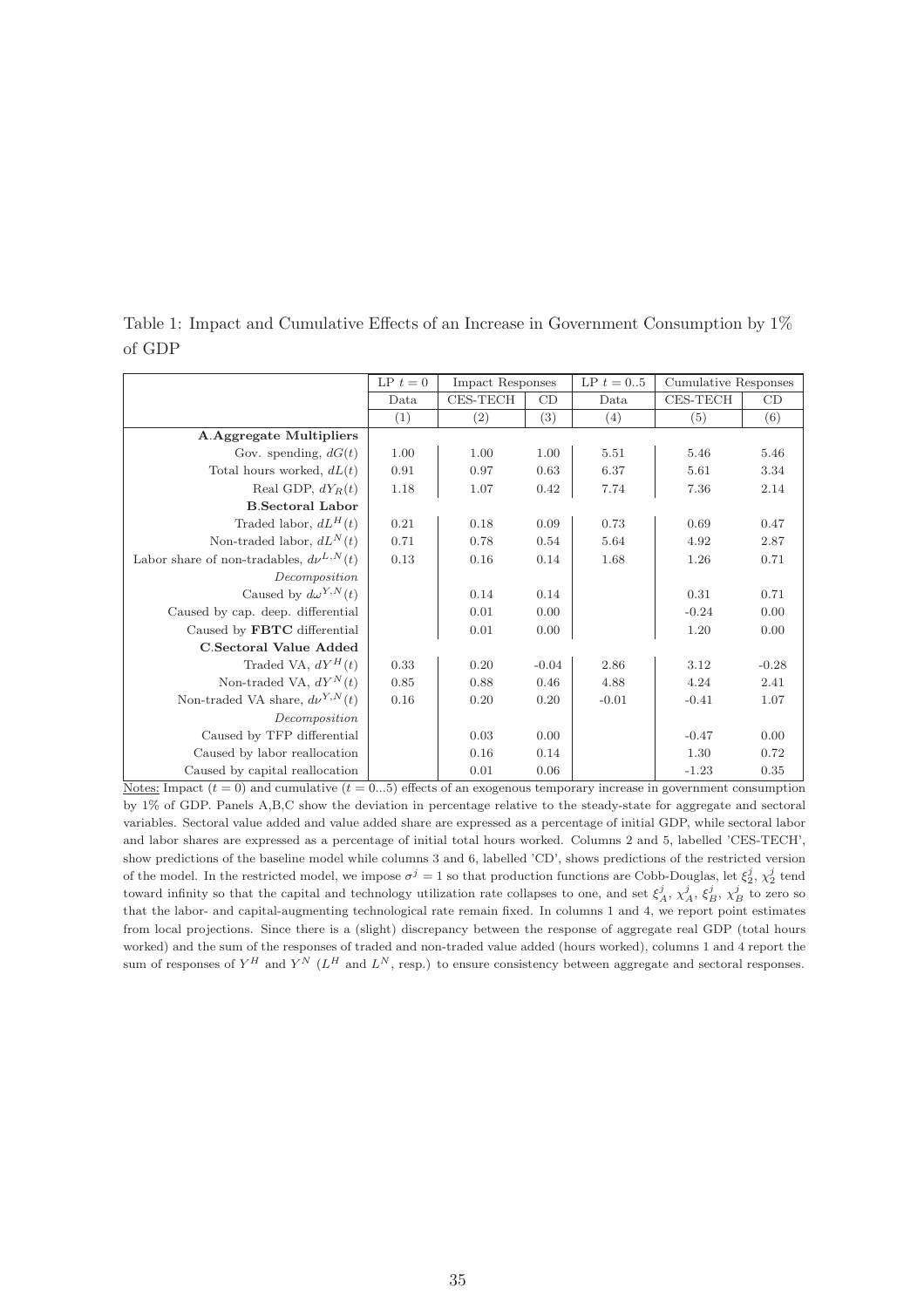cumulative effects over a six-year horizon.

As can be seen in panel A of Table 1, the baseline model does a good job in reproducing the aggregate effects of a shock to government consumption. More specifically, total hours worked increase by 0.97%, close to the rise by 0.91% we estimate empirically. Like in the data, we find a government spending multiplier above one, as real GDP increases by 1.07% on impact against 1.18% in the data. Along the transitional path, the baseline model produces a cumulative change in  $L(t)$  and real GDP of 5.61% and 7.36% (vs. 6.37%) and 7.74% in the data), respectively, thus generating a government spending multiplier on labor and real GDP of 1.03 and 1.35 on average over the first six years close to the multipliers of 1.16 and 1.40 that we estimate empirically. Three factors amplify the rise in total hours worked and in real GDP compared with the restricted model. First, in the face of a higher real capital cost, both sectors, especially traded firms, increase the capital utilization rate,  $u^{K,j}(t)$ . By raising the demand for labor and the use of capital input, higher capital utilization amplifies the rise in  $L(t)$  and  $\tilde{Y}_R(t)$ . Second, because the rise in government spending puts upward pressure on the unit cost for producing, it is optimal to increase the technology utilization rate in both sectors.<sup>23</sup> Whilst the rise in aggregate TFP directly increases real GDP, it also raises  $\tilde{Y}_R(t)$  by increasing the wage rate, which encourages agents to supply more labor. Third, as discussed below, the rise in  $L(t)$  is amplified because the production technology becomes more labor-intensive in the non-traded sector, which accounts for two-thirds of total hours worked.

Panel B of Table 1 reveals that the baseline model with endogenous technology reproduces well the adjustment in traded and non-traded hours worked, both on impact (column 2 vs. column 1) and over a six-year horizon (column 5 vs. column 4). As mentioned above, the restricted model understates the expansionary effect of a government spending shock on sectoral hours worked by shutting down the capital and technology utilization rates together with FBTC. Conversely, as shown in column 5, the baseline model can reproduce the cumulative rise in traded and non-traded hours worked which amounts to 0.69 ppt and 4.92 ppt of total hours worked. The reason is twofold. First, the model allowing for technological change can account for the increase in total hours worked, each sector receiving a share (equal to their labor compensation share,  $\alpha_l^j$  $(L)$  of  $\hat{L}(t)$ . Second, because non-traded firms bias technological change toward labor and traded firms bias technological change toward capital, technology further tilts the demand of labor toward non-tradables which amplifies the shift of labor toward the non-traded sector, as detailed below.

The reallocation of labor toward the non-traded sector is measured by the change in the labor share of non-tradables,  $d\nu^{L,N}(t)$ . When  $d\nu^{L,N}(t) = 0$ , the rise in total hours worked is uniformly distributed across sectors, while  $d\nu^{L,N}(t) > 0$  implies that labor growth is concentrated in the non-traded sector. To get a better understanding of the factors leading

<sup>&</sup>lt;sup>23</sup>Aggregate TFP increases by 0.43%, a value close to what we estimate empirically (i.e., 0.5%) on impact.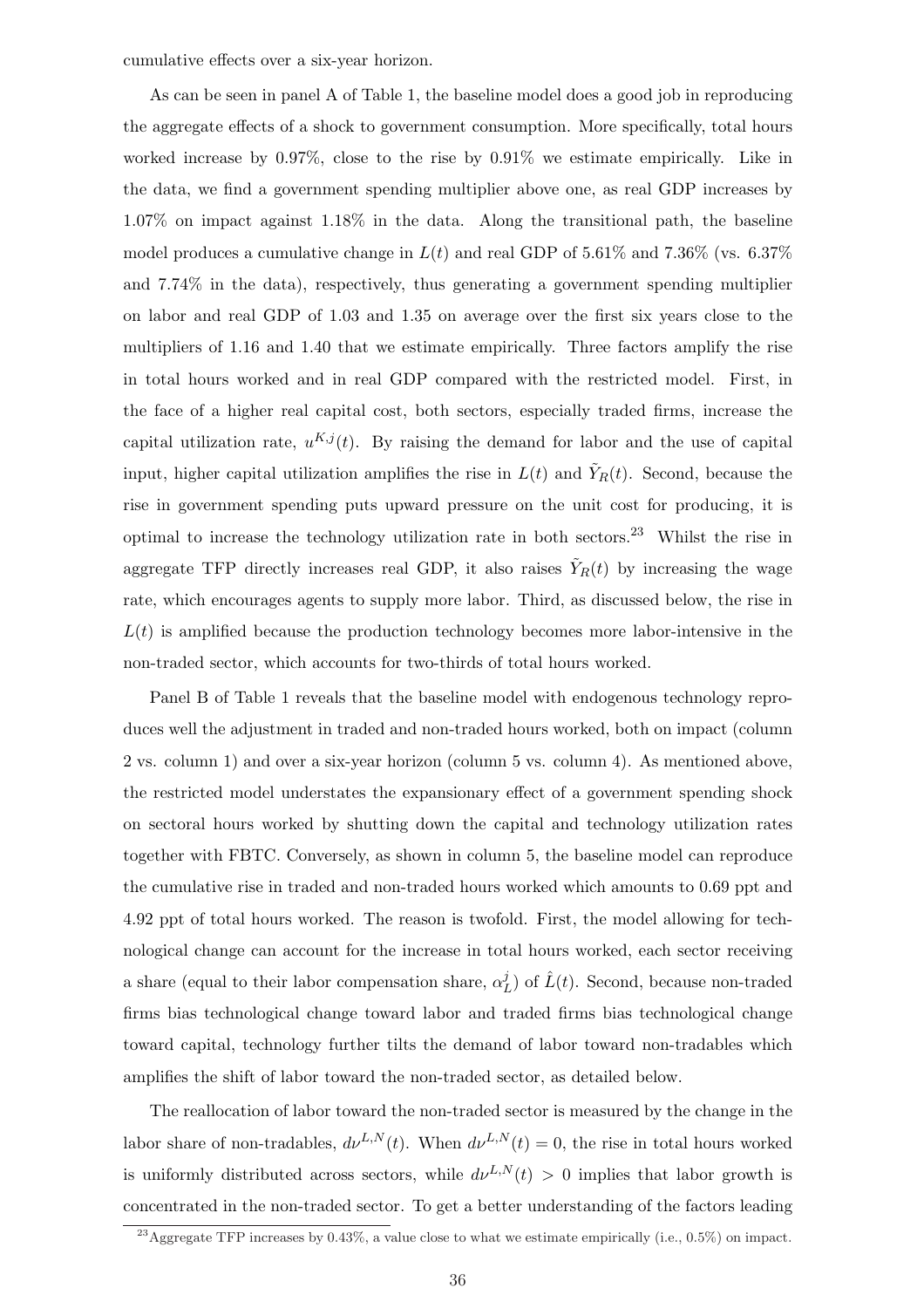labor to shift toward the non-traded sector, the last three rows of panel B of Table 1 breaks down the change in the labor share of non-tradables into three components, see Online Appendix D which details the steps for breaking down  $d\nu^{L,N}(t)$  analytically. Focusing on cumulative changes, the decomposition shown in column 6 of panel B for the restricted model reveals that the rise in  $\nu^{L,N}(t)$  by 0.71 ppt of total hours worked is only driven by the biasedness of the demand shock toward non-tradables. When we turn to the decomposition of  $d\nu^{L,N}(t)$  for the baseline model shown in column 5, our findings show that the bulk of  $d\nu^{L,N}(t)$  is driven by the FBTC differential between non-tradables and tradables. The combined effect of technological change biased toward labor in the non-traded sector and biased toward capital in the traded sector generates on its own a cumulative reallocation of labor of 1.2 ppt of total hours worked toward the non-traded sector. The biasedness of the demand shock toward non-tradables further increases  $\nu^{L,N}(t)$  by 0.31 ppt of total hours worked. Conversely, capital deepening in the traded sector increases labor demand in this sector, which lowers  $\nu^{L,N}(t)$  by -0.24 ppt of total hours worked. The sum of these three effects results in a cumulative increase in the labor share of non-tradables by 1.26 ppt of total hours worked (1.68 ppt in the data). Importantly, FBTC contributes 69% on its own to the change in  $\nu^{L,N}(t)$  over a six-year horizon.

We turn to the adjustment in sectoral value added at constant prices, shown in panel C of Table 1. While FBTC influences labor reallocation and the responses of sectoral hours worked, the variations in sectoral value added are mostly influenced by changes in sectoral TFPs. As can be seen in the first row of panel C, the restricted model abstracting from endogenous technological change predicts a fall in  $Y^H$ , both on impact and over a sixyear horizon, which is in sharp contradiction with our estimates shown in columns 1 and 4. In contrast, by letting traded firms use installed capital and existing technology more intensively, the baseline model generates an increase in  $\tilde{Y}^{H}(t)$  by 0.20 ppt of GDP on impact (0.33 ppt in the data) and 3.12 ppt of GDP over a six-year horizon (2.86 ppt in the data), as can be seen in columns 2 and 5. As discussed below, by allowing for sectoral differences in technology improvement, the baseline model can account for the distribution of the government spending multiplier on real GDP across sectors. More specifically, we estimate empirically a government spending multiplier of  $0.52$  (= 2.86/5.51) for tradables and 0.89  $(=4.88/5.51)$  for non-tradables on average over a six-year horizon, while the baseline model generates a multiplier of  $0.57$  (= 3.12/5.46) for tradables and  $0.78$  (= 4.24/5.46) for nontradables, respectively.

Like labor, the change in the value added share of non-tradables,  $d\nu^{Y,N}(t)$ , indicates whether real GDP growth is symmetrically (i.e.,  $d\nu^{Y,j}(t) = 0$ ) or asymmetrically distributed across sectors. As shown in the third row of column 4,  $d\nu^{Y,N}(t)$  remains almost unchanged and thus real GDP growth is distributed across sectors in accordance with their value added share. The last three rows of panel C of Table 1 provide a quantitative decomposition of the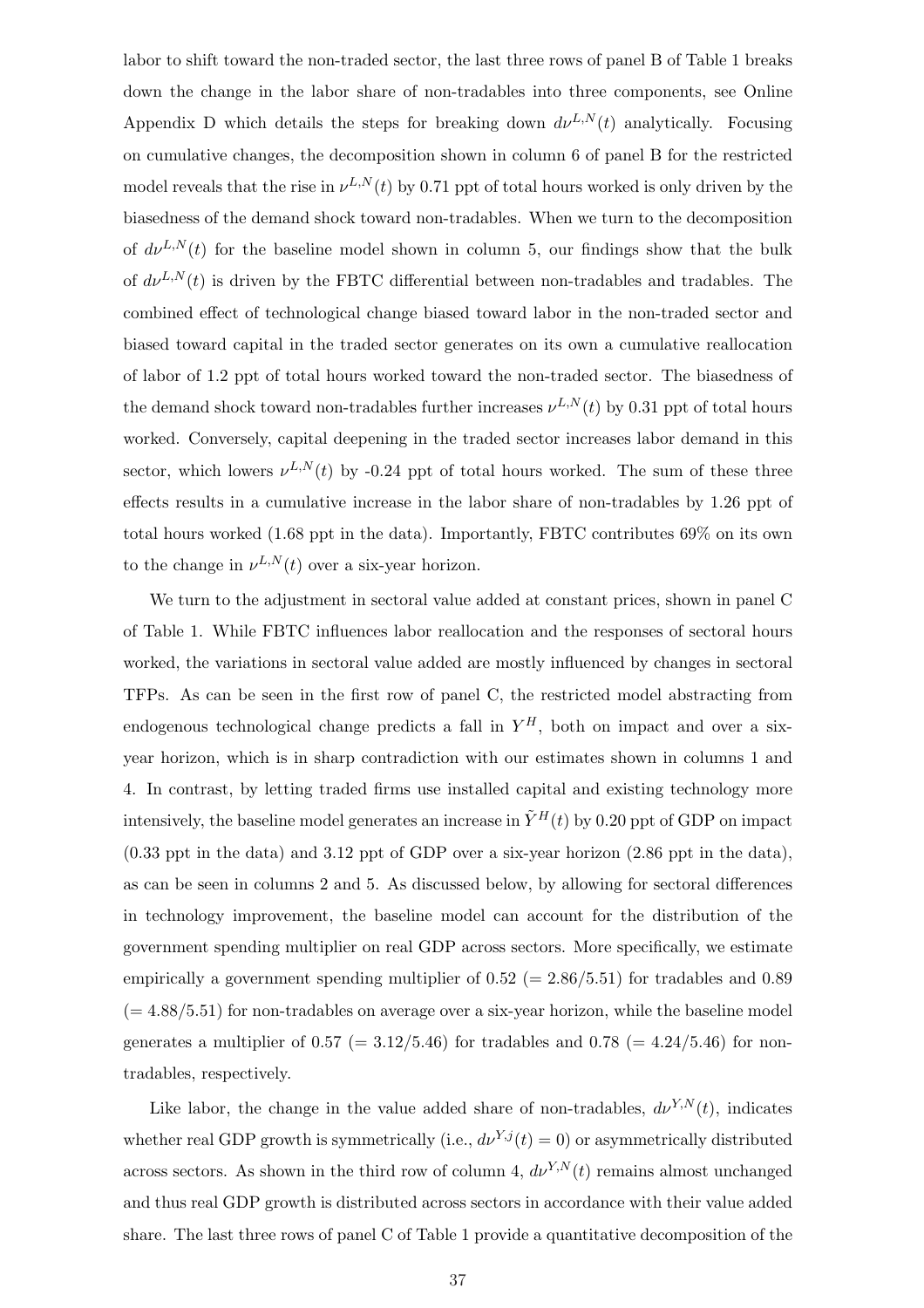

Figure 3: Theoretical vs. Empirical Responses Following Unanticipated Government Spending Shock: Technology Effects. Notes: Solid blue line displays point estimate from local projection with shaded areas indicating 90% confidence bounds; in the dotted blue line, we reconstruct the empirical response of  $TFP<sup>N</sup>(t)$  and  $Z<sup>N</sup>(t)$  because we found a substantial discrepancy between the empirically estimated and reconstructed responses. In the latter case, we use empirical responses of aggregate and traded TFP, which are both statistically significant, to reconstruct the dynamic responses of  $\hat{TFP}^N(t)$  (by using eq. (56)), and we plug the latter together with the response of  $\hat{u}^{K,N}(t)$  to recover  $\hat{Z}^{N}(t)$ . The thick solid black line with squares displays model predictions in the baseline scenario with capital and technology utilization together with FBTC, while the dashed red line shows predictions of a model with Cobb-Douglas production functions and abstracting from capital and technology utilization.

cumulative change in the value added share of non-tradables, see Online Appendix D for a formal derivation. As can be seen in column 6, when technological change is shut down, both labor and capital shift toward the non-traded sector, increasing  $\nu^{Y,N}(t)$  by 1.07 ppt of GDP, in contradiction with our evidence. In contrast, in the baseline scenario displayed by column 5, the labor inflow amplified by technological change biased toward labor in the non-traded sector is almost fully offset by the capital outflow caused by technological change biased toward capital in the traded sector. Because TFP increases are concentrated in the traded sector,  $\nu^{Y,N}(t)$  slightly declines by 0.41 ppt, which in turn prevents traded value added from decreasing, in line with our evidence.

Dynamics: Empirical vs. theoretical responses. While in Table 1, we restrict our attention to impact and cumulative responses, in Fig. 3 and Fig. 4, we contrast theoretical (displayed by solid black lines with squares) with empirical (displayed by solid blue lines) dynamic responses. Empirical responses display the point estimate obtained from local projections, with the shaded area indicating the 90% confidence bounds. We also contrast theoretical responses from the baseline model with the predictions of the restricted model, where we shut down the response of technology as shown in the dashed red lines.

We start with the adjustment of technology displayed by Fig. 3. Unsurprisingly, the restricted model shown in dashed red lines cannot account for technology change. Conversely,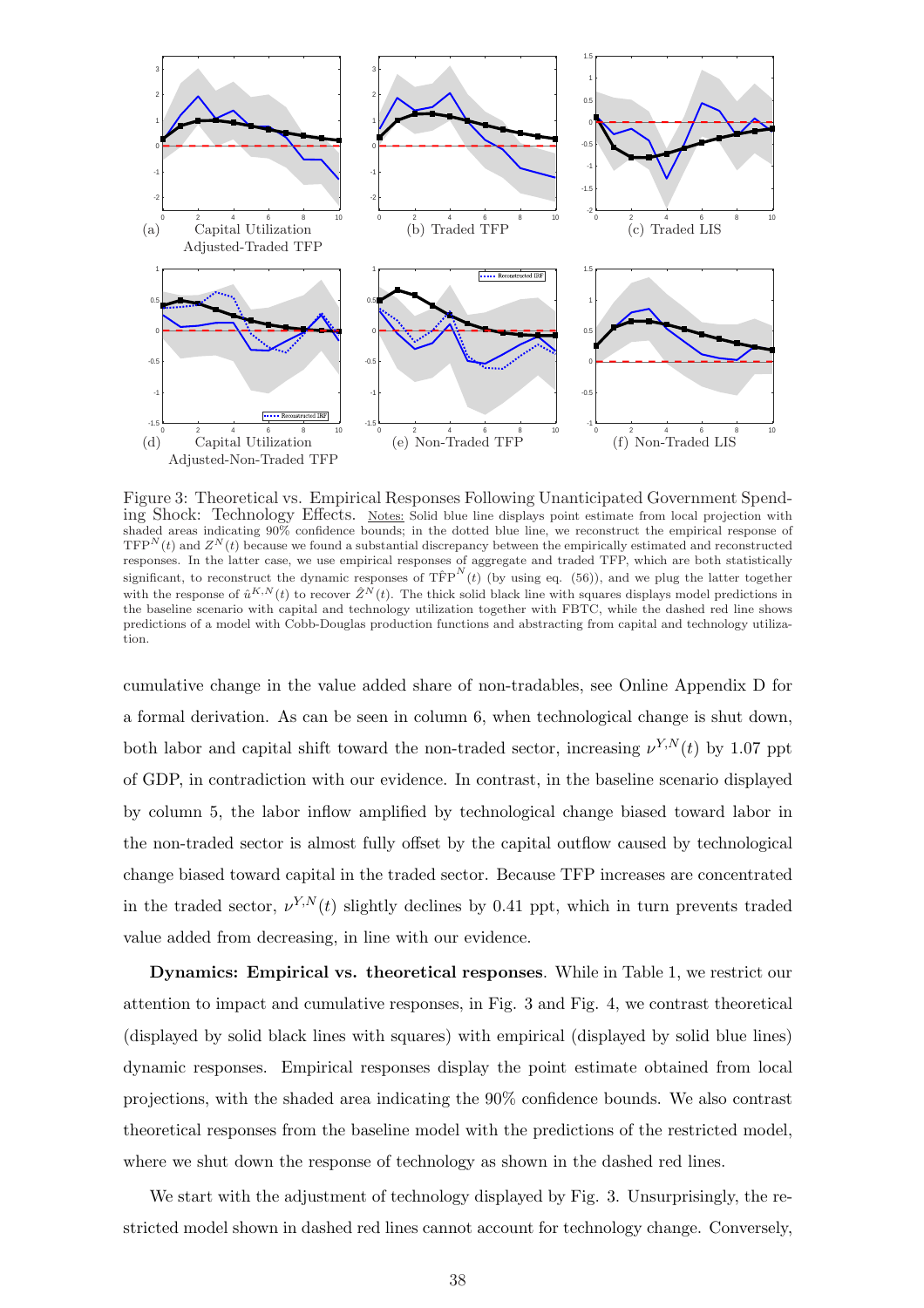

Figure 4: Theoretical vs. Empirical Responses Following Unanticipated Government Spending Shock: Labor and Output Effects. Notes: Solid blue line displays point estimate from local projections with shaded areas indicating  $90\%$  confidence bounds; the thick solid black line with squares displays model predictions in the baseline scenario with capital and technology utilization together with FBTC, while the dashed red line shows predictions of a model with Cobb-Douglas production functions and abstracting from capital and technology utilization.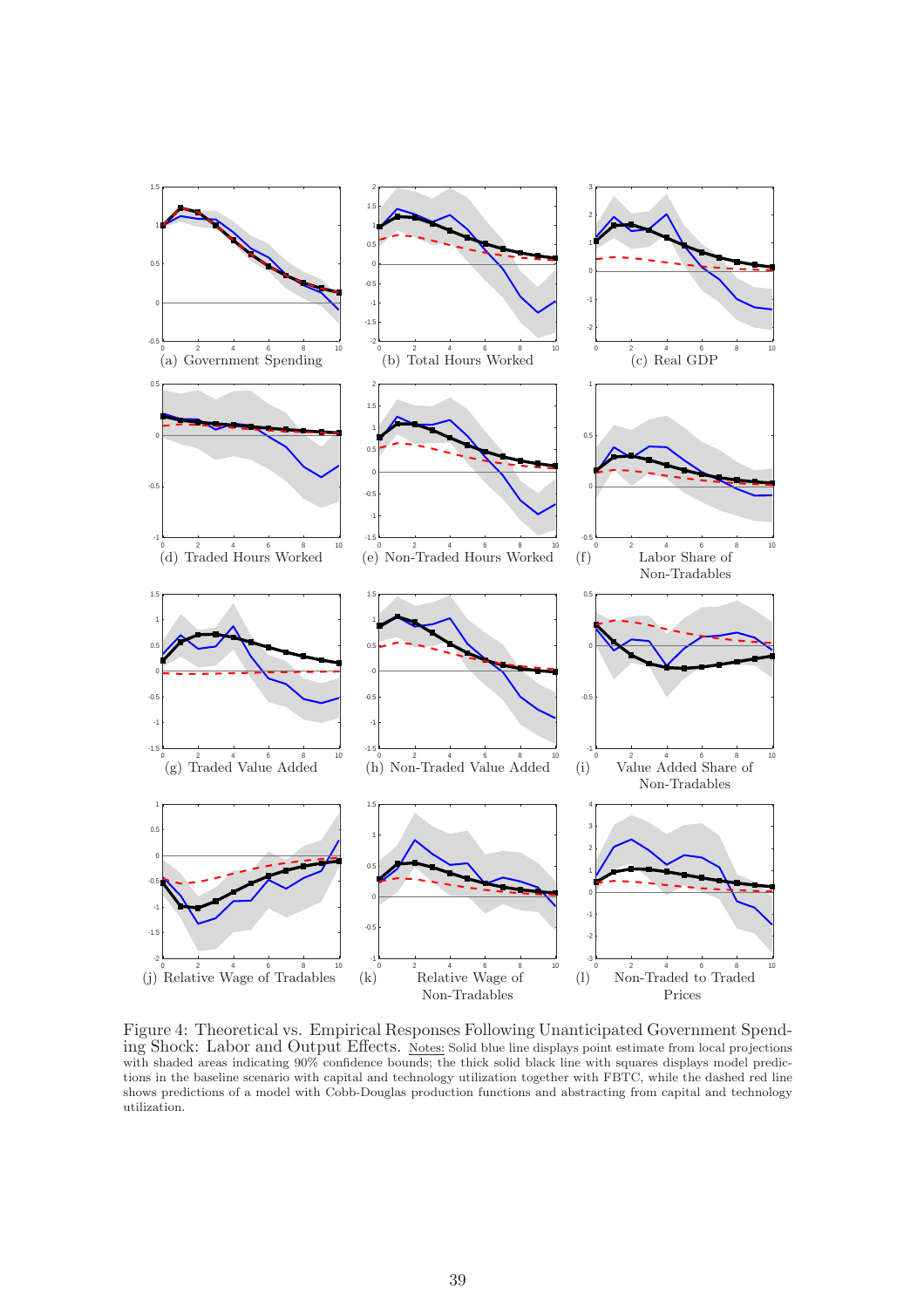by allowing for endogenous technology utilization and time-varying FBTC, the baseline model can reproduce the adjustment of technology to the government spending shock. Because higher government consumption increases demand for traded and non-traded goods, both sectors find it profitable to raise their efficiency in the use of inputs to meet higher demand for sectoral goods. While the demand shock is biased toward non-traded goods, Fig. 3(a) and Fig. 3(d) show that technology improvements along the transitional path (i.e.,  $\hat{Z}^{j}(t) > 0$ ) are much more pronounced in the traded than in the non-traded sector because the former sector experiences a lower adjustment cost of technology. Since the demand for capital rises in both sectors, which puts upward pressure on the real capital rental rates, it is profitable to use the stock of capital more intensively (i.e.,  $u^{K,j}(t)$  rises) which results in higher sectoral TFPs (since  $\text{Tr}\text{P}^j(t) = \hat{Z}^j(t) + \left(1 - s_j^j\right)$ L ´  $\hat{u}^{K,j}(t) > 0$ , as displayed by Fig. 3(b) and Fig. 3(e). Besides technology improvements, firms change the mix of labor- and capital-augmenting efficiency. Because traded firms bias technological change toward capital, the traded LIS falls below trend, as shown in Fig. 3(c). Conversely, non-traded firms bias technological change toward labor which increases the non-traded LIS, as displayed by Fig. 3(f).

As shown in Fig. 4, both the shift in the technology frontier and the change in the mix of labor- and capital-augmenting efficiency along the technology frontier increase the ability of the two-sector open economy model to account for the VAR evidence. Following a rise in government consumption, as shown in Fig.  $4(a)$ , the baseline model is able to capture the dynamics of total hours worked and real GDP once we allow for an endogenous response of sectoral TFP, as can be seen in Fig.  $4(b)$  and Fig.  $4(c)$ . Intuitively, technology improvements and a higher labor intensity of production result in a higher wage rate which encourages agents to supply more labor. The combined effect of the rise in aggregate TFP and higher labor supply amplifies the increase in real GDP.

As is clear from the second row of Fig. 4, the model can account for the dynamics of traded and non-traded hours worked (see Fig.  $4(d)$  and  $4(e)$ ) once we allow non-traded firms to bias technological change toward labor and let traded technology become more capital-intensive, as shown in the black lines with squares. As displayed by Fig.  $4(f)$ , the ability of the baseline model to reproduce the distribution of the rise in total hours worked between sectors lies in its ability to account for the rise in the labor share of non-tradables because non-traded (traded) firms use labor (capital) more intensively, which amplifies the reallocation of hours worked toward this sector.

The third row of Fig. 4 shows the distribution of the rise in real GDP across sectors. As displayed by the dashed red lines in Fig. 4(i), because the restricted model overstates the shift of productive resources toward the non-traded sector and generates an increase in the value added share of non-tradables, it produces a decline in  $\tilde{Y}^H(t)$  in contradiction with our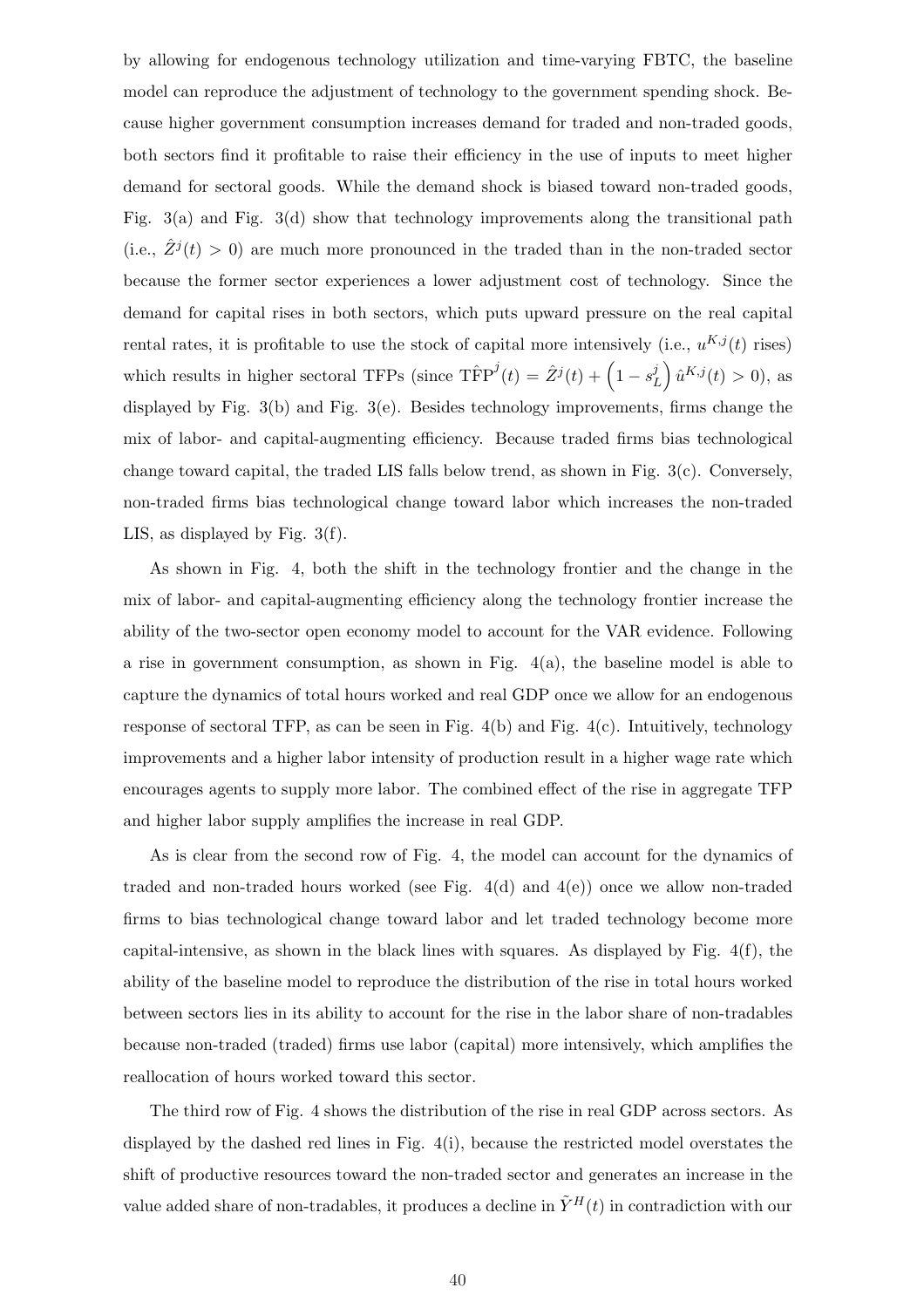evidence, see Fig.  $4(g)$ . Conversely, by letting both capital and technology utilization rates increase endogenously, the baseline model is able to generate the hump-shaped dynamics of traded value added. While the baseline model somewhat overstates the decline in  $\nu^{Y,N}(t)$ , Fig. 4(h) shows that it can reproduce the dynamics of  $\tilde{Y}^{N}(t)$ .

In section 2, we have focused our attention on the fiscal multipliers by stressing the role of technology. To gain a better understanding of fiscal transmission, in the fourth row of Fig. 4, we assess the ability of our model to account for the behavior of relative wages  $\tilde{W}^{j}(t)/\tilde{W}(t)$  and the relative price of non-tradables. As shown in Fig. 4(j) and Fig. 4(k), non-traded firms pay higher wages relative to traded firms to encourage workers to shift hours worked toward the non-traded sector. Because technological change is biased toward capital in the traded sector and biased toward labor in the non-traded sector, the adjustment in relative wages is more pronounced in the baseline model, in line with the evidence. As can be seen in Fig. 4(l), because the demand shock is biased toward non-tradables, the relative price of non-tradables appreciates. The appreciation in  $P^{N}(t)/P^{H}(t)$  is more pronounced in the baseline model because the TFP differential mitigates the increase in non-traded relative to traded value added.

Distortionary labor and consumption taxation. Overall, the baseline model's predictions displayed by the solid black line with squares in Fig. 3 and Fig. 4 reveal that the model with time-varying technological change can account for the VAR evidence, especially until  $t = 6$ ; however, it cannot account for the persistent decline in value added and in hours worked below trend after  $t = 7$ . Since the endogenous response of government consumption does not display any reversal, we conjecture that distortionary taxation significantly increases from  $t = 6$ . Estimates from local projections in Online Appendix U.7 corroborate our assumption, as we find that the labor tax rate increases gradually over time while consumption taxation falls over the first six years and increases afterwards. In Online Appendix U, we relax the assumption of lump-sum taxes and allow for labor and consumption taxation. We find that in the first six years, the performance of the model is essentially identical to that of the baseline model, while allowing for distortionary taxation allows the model to account for the persistent decline in hours worked and value added below trend after  $t = 7$ , in line with our evidence.

## 4.4 Government Spending Shock and Technology: Cross-Country Differences

We now move a step further and calibrate our model to country-specific data. Our objective is to assess the impact of international differences in the adjustment of technology following a fiscal shock on sectoral fiscal multipliers. To isolate the pure role of technological change, we control for international differences in the biasedness of the demand shock toward non-tradables by assuming that the intensity of the non-traded sector in the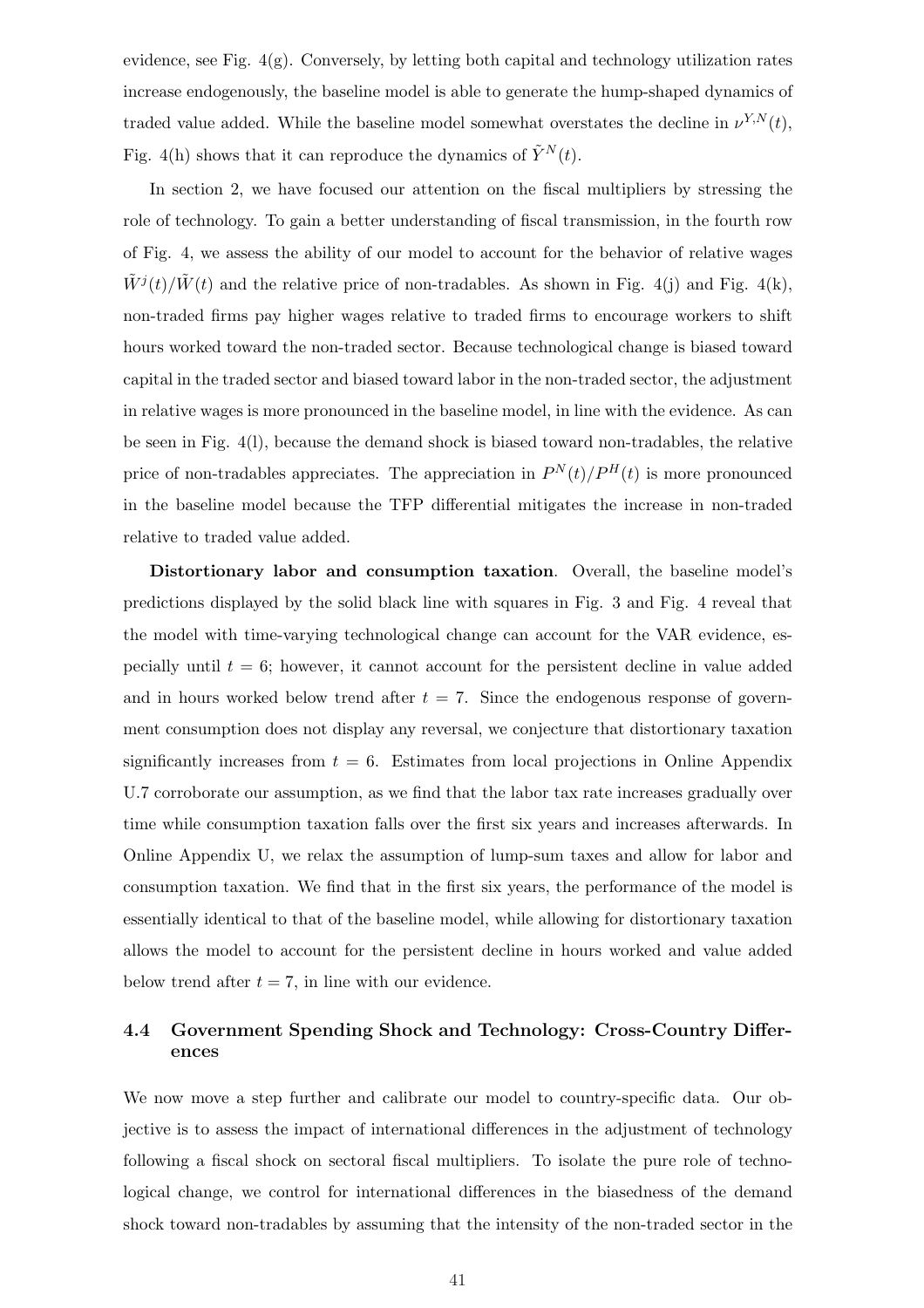government spending shock,  $\omega_{G^N}$ , is symmetric across countries.

Calibration to country-specific data. To conduct our cross-country analysis, we calibrate our model to match the key ratios of the 18 OECD economies in our sample, as summarized in Table 6, while  $\epsilon, \phi, \sigma^j, \phi_X$  are set in accordance with the estimates shown in the last five columns of the table. We also set  $\beta = r^*$  in line with our estimates for each OECD country shown in the first column of Table 5. As for a representative OECD economy, we consider the initial steady-state with Cobb-Douglas production functions as the normalization point and calibrate the reference model to the data, see Online Appendix O.1. All parameters and ratios vary across countries except for  $\sigma_L$ ,  $\sigma_C$ ,  $\rho$ ,  $\phi_J$ ,  $\rho_J$ ,  $\kappa$ , which take the same values as those summarized in Table 7. We also let the government spending shock, sectoral technology improvement and sectoral FBTC vary across countries, in line with our estimates. The high uncertainty surrounding the estimates of responses of sectoral capital utilization rates at a country level led us to abstract from capital utilization in the cross-country exercise. Once the model is calibrated, we numerically estimate the effects of an exogenous temporary increase in government consumption by 1% of GDP for one country at a time.

Columns 1-3 of Table 2 show numerical results when we simulate the baseline model with CES production functions and technological change. Panel A shows results for value added, while panel B shows results for hours worked. Each figure (in the first row of panel A and B) is calculated as an unweighted average of eighteen-OECD-countries. For each country, we compute the ratio of the present discounted value of the cumulative change in the corresponding quantity divided by the present discounted value of the cumulative change in government consumption, both calculated over a six-year period. Therefore, each figure gives the average annual rise in value added or hours worked following a rise in government spending by 1% of GDP in the first six years after the shock. Table 12 and Table 13 in Online Appendix O.2 show the government spending multiplier on value added and labor over a six-year horizon per country.

Column 4 of Table 2 shows the TFP differential between tradables and non-tradables in panel A, and the FBTC differential between non-tradables and tradables (where  $FBTC<sup>j</sup>(t)$ is scaled by the capital income share  $1-s_I^j$  $L<sup>j</sup>$ ) in panel B. Each figure in columns 5-7 of Table 2 shows the excess of the government spending multiplier driven by technological change. The excess (or reduction) is computed as the difference between the government spending multiplier in the baseline model and the government spending multiplier in the restricted model with no technological change.

Cross-country differences in government spending multiplier on non-traded value added. How do international differences in the response of technology to a government spending shock modify the government spending multiplier on sectoral value added?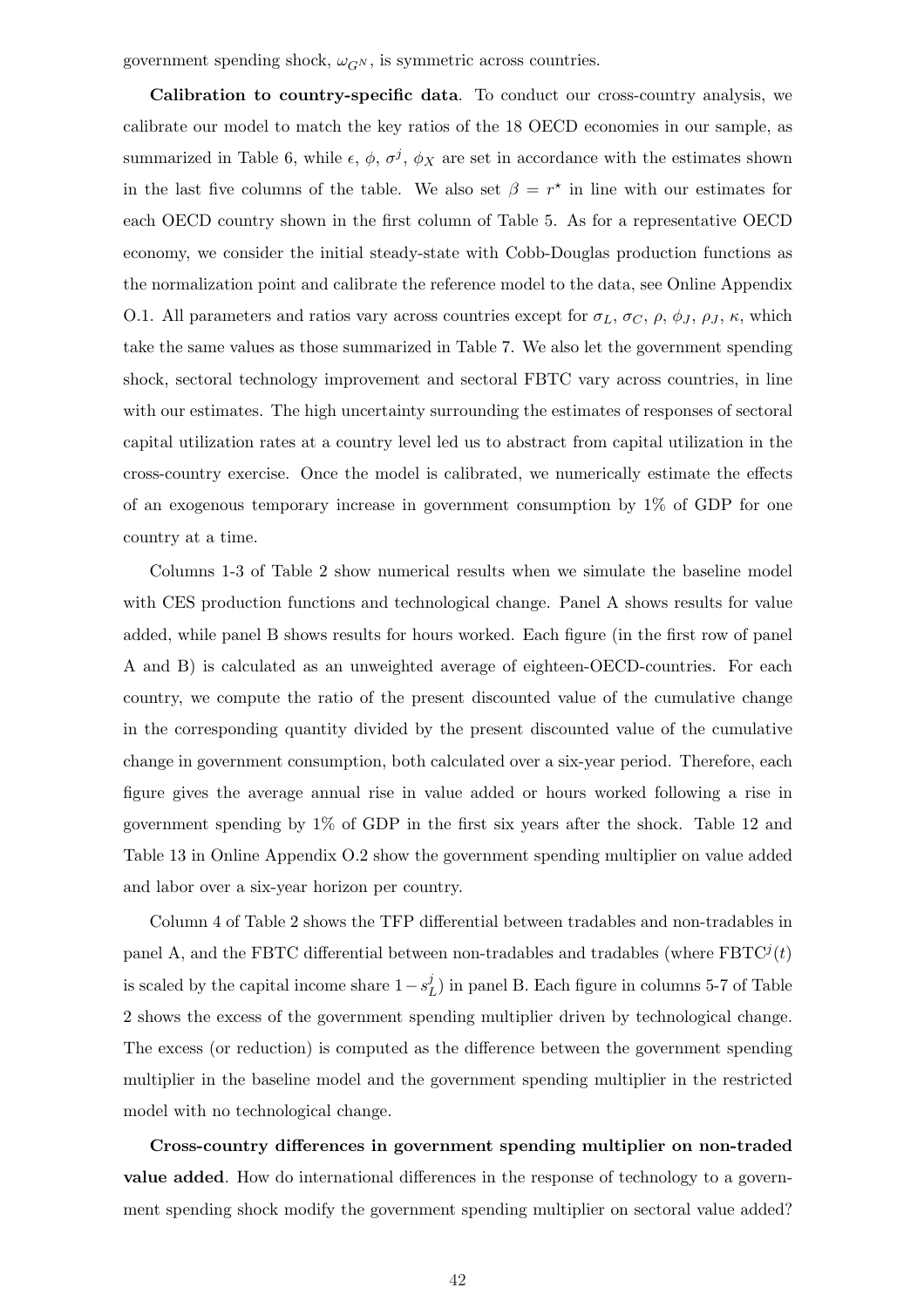For the sake of convenience, we repeat the decomposition of the government spending multiplier on non-traded value added, which is a function of real GDP growth,  $\hat{Y}_R(t)$ , and the change in the value added share of non-tradadables,  $d\nu^{Y,N}(t)$ , i.e.,  $\nu^{Y,N} \hat{Y}^N(t) =$  $\nu^{Y,N} \hat{Y}_R(t) + d\nu^{Y,N}(t)$ . Column 1 of panel A of Table 2 shows that the government spending multiplier on real GDP averages about one over the first six years. As shown in column 2 of Table 2, the government spending multiplier on non-traded value added is equal to 0.6 ppt of GDP while the value added share of non-tradables declines very slightly, by 0.05 ppt of GDP, as can be seen in column 3. The rationale behind the insignificant change in  $\nu^{Y,N}(t)$  lies in the TFP differential between tradables and non-tradables of 0.12%, as shown in column 4, which offsets the positive impact of the biasedness of the government spending shock toward non-tradables on  $d\nu^{Y,N}(t)$ .

Column 5 of Table 2 shows the excess of the government spending multiplier on real GDP caused by technological change. On average, technological change increases the aggregate government spending multiplier by 0.64 ppt of GDP. Fig. 5(a) plots the excess (or the reduction) of the government spending multiplier driven by technological change over a six-year horizon against the excess of traded over non-traded TFP. One-third of OECD countries which are positioned in the south-west of the figure experience a decline in traded relative to non-traded TFP (averaging 0.92%, see column 4 of Table 2). For these economies, technological change lowers the government spending multiplier by -1 ppt of GDP (see the second row of panel A in column 5) because these economies experience a decline in aggregate TFP. Conversely, countries positioned in the north-east of Fig. 5(a) experience a positive TFP differential which averages 0.64%, and these economies also have a government spending multiplier which is 1.5 ppt of GDP larger (see the last row of column 5). This is because when technological change is concentrated in traded industries, aggregate TFP rises, while when technological change is concentrated in non-traded industries, aggregate TFP declines as a result of the dramatic fall in traded TFP.

Interestingly, column 6 of Table 2 reveals that the excess of the government spending multiplier on non-traded value added does not vary much, whether the technology improvement is concentrated in traded or non-traded industries. According to our estimates, countries where technology improvement is concentrated in the non-traded sector experience a reduction in real GDP growth due to a decline in aggregate TFP (see column 5). However, because these countries experience a significant increase in  $\nu^{Y,N}(t)$ , as shown in the north-west part of Fig.  $5(c)$ , technological change increases the non-traded government spending multiplier by 0.15 ppt of GDP. The corollary is that technology drives down the multiplier for traded value added, by 1.20 ppt of GDP. Conversely, in countries where  $TFP<sup>H</sup>(t)/TFP<sup>N</sup>(t)$  increases, as shown in the south-east of Fig. 5(c), the fall in  $\nu^{Y,N}(t)$ by -0.73 ppt of GDP is offset by the positive impact of higher real GDP growth, so that the government spending multiplier on non-traded value added remains almost unchanged.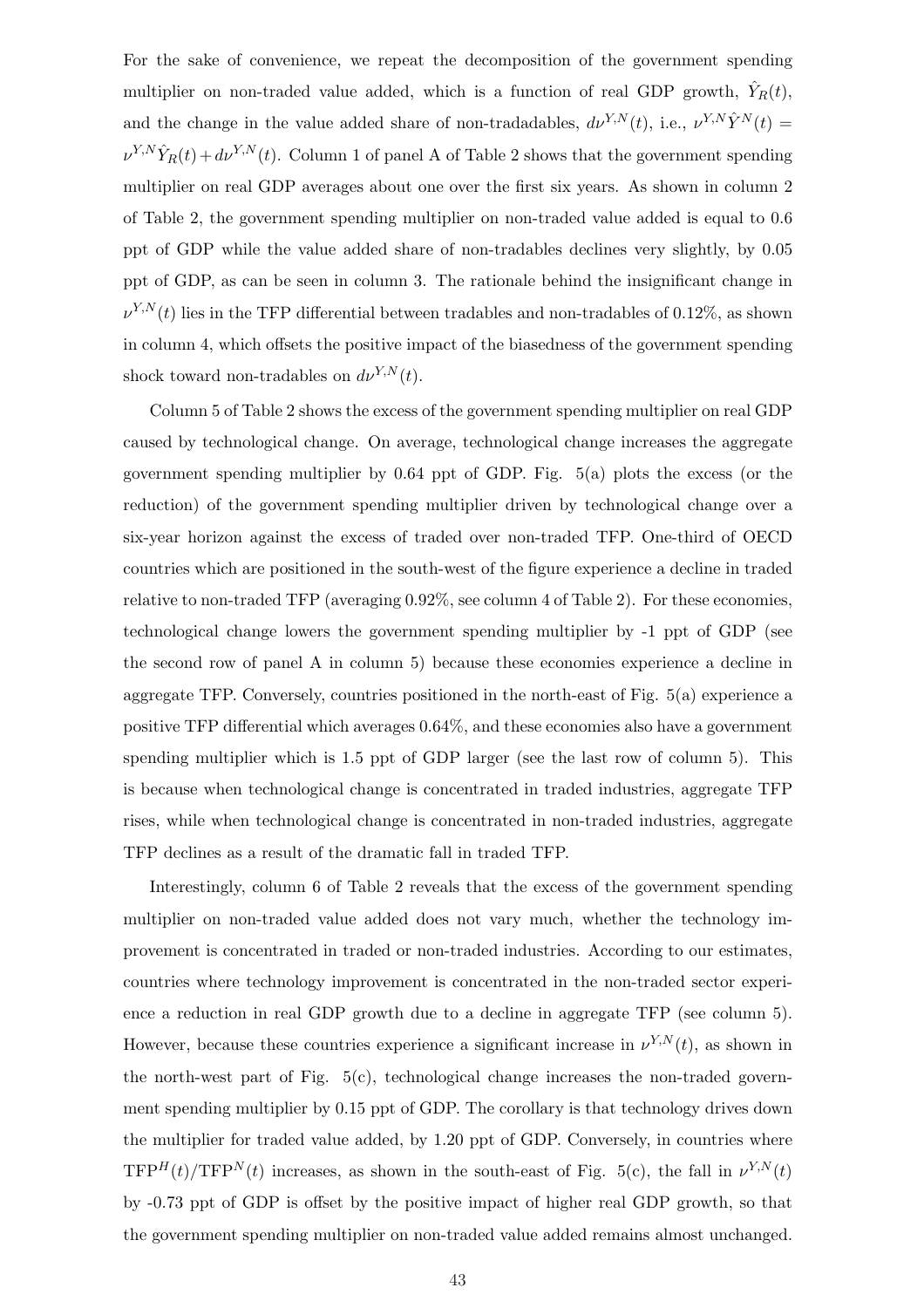| A-Value Added   | Baseline Model   |                                     |                                   | Excess Baseline Model over Restricted model |                 |                                               |                 |
|-----------------|------------------|-------------------------------------|-----------------------------------|---------------------------------------------|-----------------|-----------------------------------------------|-----------------|
|                 | $\hat{Y}_R(t)$   | $\overline{\nu^{Y,N} \hat{Y}^N(t)}$ | $d\nu^{Y,N}$<br>(t`               | TFP diff                                    | $\ddot{Y}_R(t)$ | $\nu^{Y,N} \hat{Y}^N$<br>(t)                  | $d\nu^{Y,N}(t)$ |
|                 | $\left(1\right)$ | $\left( 2\right)$                   | 3)                                | (4)                                         | (5)             | (6)                                           | 7               |
| Mean            | 1.03             | 0.60                                | $-0.05$                           | 0.12                                        | 0.64            | 0.18                                          | $-0.22$         |
| TFP diff $< 0$  |                  |                                     |                                   | $-0.92$                                     | $-1.01$         | 0.15                                          | 0.79            |
| TFP diff $> 0$  |                  |                                     |                                   | 0.64                                        | 1.47            | 0.19                                          | $-0.73$         |
| <b>B-Hours</b>  | Baseline Model   |                                     |                                   | Excess Baseline Model over Restricted model |                 |                                               |                 |
|                 | L(t)             | $\alpha^{L,N} L^N$<br>(t)           | $d\nu^{L,N}$<br>$\scriptstyle(t)$ | FBTC diff                                   | L(t)            | $\alpha^{L,N} \hat{L}^N$<br>$\left( t\right)$ | $d\nu^{L,N}(t)$ |
|                 | $\left(1\right)$ | $^{(2)}$                            | 3)                                | $\left(4\right)$                            | (5)             | (6)                                           | 7               |
| Mean            | 0.68             | 0.55                                | 0.10                              | 0.08                                        | 0.02            | 0.05                                          | 0.03            |
| FBTC diff $< 0$ |                  |                                     |                                   | $-0.54$                                     | $-0.19$         | $-0.27$                                       | $-0.13$         |
| FBTC diff $> 0$ |                  |                                     |                                   | 0.69                                        | 0.24            | 0.36                                          | 0.19            |

Table 2: Numerically Computed Values of Government Spending Multiplier on Non-Tradables

Notes: Columns 1-4 show numerical results when we simulate the baseline model with CES production functions and technological change. Columns 1-2 show the government spending multiplier on real GDP and non-traded value added (panel A), on total hours worked and non-traded hours worked (panel B). Column 3 shows the change in the value added (panel A) and labor share (panel B) of non-tradables. Column 4 shows the response of the TFP differential between tradables and non-tradables (panel A) and the FBTC differential between non-tradables and tradables (panel B) to a shock to government consumption. We scale the TFP differential between tradables and non-tradables and the FBTC differential between non-tradables and tradables, so that the figure gives their contribution in ppt of real GDP FBTC differential between non-tradables and tradables, so that the figure gives their contribution in ppt of real GDP<br>and in ppt of total hours worked, respectively. We scale the TFP differential by  $(1 - \nu^{Y,H}) \nu^{Y,H}$  whil FBTC differential reads  $\alpha_L^H \alpha_L^N$  $\int (1 - s_L^N)$  $\big)$  FBTC<sup>N</sup>(t) –  $\big(1-s_L^H\big)$  $\widehat{\mathrm{FBTC}}^H(t)$ ic<br>ד . We numerically compute the responses of real GDP/hours worked, non-traded value added/hours worked, value added/labor share of non-tradables to a 1% temporary increase in government consumption and calculate the government spending multiplier as the ratio of the present discounted value of the cumulative change in the corresponding quantity to the present discounted value of the cumulative change in government consumption over a six-year horizon. To ensure consistency, the TFP/FBTC differential is expressed as present discounted cumulative change divided by the present discounted cumulative change in government consumption. Columns 5-6 show the excess of the government spending multiplier in the baseline model over a model with Cobb-Douglas production functions abstracting from technological change (panel A) or shutting down only FBTC (panel B). Column 7 shows the excess of the change in the value added (panel A) and labor share (panel B) of non-tradables in the baseline model over the restricted model.

Conversely, the multiplier on traded value added is increased by 1.28 ppt of GDP through the technology channel.

Cross-country differences in government spending multipliers on non-traded hours worked. We now explore the role of international differences in technology in driving cross-country differences in the government spending multiplier on non-traded hours worked, which can be broken down into two components:  $\alpha_L^N \hat{L}^N(t) = \alpha_L^N \hat{L}(t) + d\nu^{L,N}(t)$ where  $\alpha_L^N$  is the labor compensation share of non-tradables. When  $d\nu^{L,N}(t) > 0$ , nontraded hours worked increase disproportionately relative to traded hours worked, as labor shifts toward the non-traded sector.

As can be seen in column 1 of panel B of Table 2, the government spending multiplier on total hours worked averages 0.68 over a six-year horizon. Column 2 reveals that non-traded hours worked increase by 0.55 ppt of total hours worked, which account for more than  $80\%$ of the rise in  $L(t)$ . The bulk of labor growth is concentrated in the non-traded sector, because this sector accounts for almost two-third of total hours worked and also benefits from a shift of labor as captured by a rise in  $\nu^{L,N}(t)$  by 0.10 ppt of total hours worked (see column 3). The reallocation of hours worked toward the non-traded sector is driven by the biasedness of the demand shock toward non-tradables, together with the biasedness of technological change toward labor in the non-traded sector.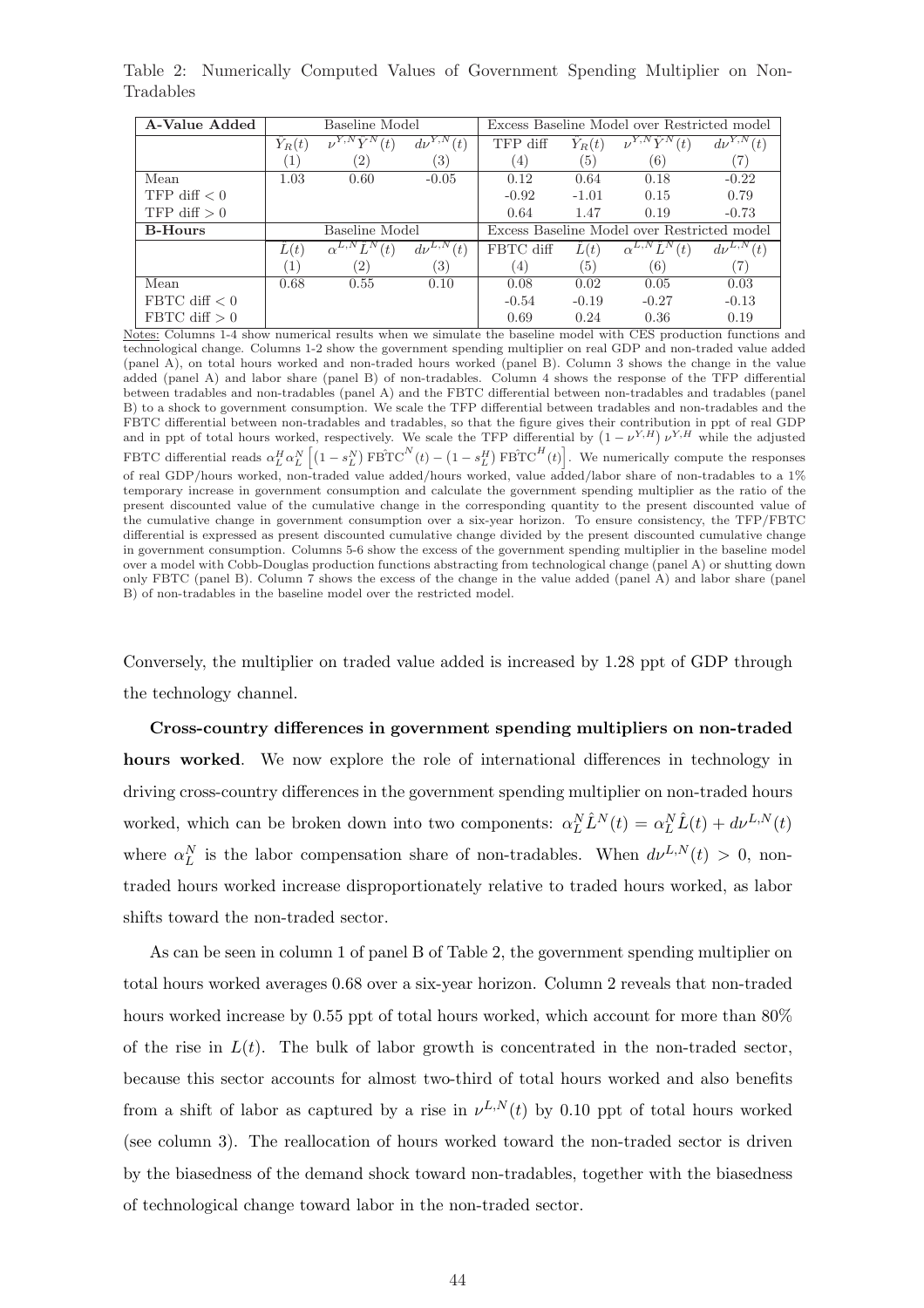

Figure 5: Government Spending Multiplier and Technology: Cross-Country Analysis. Notes: Fig. 5(a) plots the excess of the government spending multiplier on real GDP (vertical axis) in the baseline model over a model with Cobb-Douglas production functions shutting down technological change against the (scaled) excess over a model with Cobb-Douglas production functions shutting down technological change agains<br>of traded over non-traded TFP (horizontal axis), i.e.,  $\nu^{Y,H} (1 - \nu^{Y,H}) (\text{TrP}^H(t) - \text{TrP}^N(t)$ it<br>` . Fig. 5(b) plots the excess of the government spending multiplier on total hours worked in the baseline model over a model with Cobb-Douglas production functions with time-varying sectoral TFPs while shutting down sectoral FBTC against the ³ ´ weighted sum of sectoral FBTC adjusted with the capital income share, i.e.,  $\sum_{j=H,N} \alpha_L^j \left(1 - s_L^j\right) \text{FBTC}^j(t)$ . Fig. 5(c) plots the excess of the change in the value added share of non-tradables,  $d\nu^{Y,N}(t)$ , in the baseline model over a model shutting down technological change (vertical axis), against the (scaled) excess of traded TFP relative to nonmodel shutting down technological change (vertical axis), against the (scannocle traded TFP (horizontal axis), i.e.,  $\nu^{Y,H} (1 - \nu^{Y,H}) (\text{TrP}^{H}(t) - \text{TrP}^{N}(t))$ ′.<br>′ . Fig. 5(d) plots the excess of the change in the labor share of non-tradables,  $d\nu^{L,N}(t)$ , in the baseline model over a model imposing Hicks-neutral technological change (vertical axis) against the differential in the utilization-adjusted FBTC scaled by the capital income share between non-tradables and tradables (horizontal axis), i.e.,  $\alpha_L^N$  $(1-s_L^N)$  $\sum_{i=1}^{N} \text{FBTC}^{N}(t) - \alpha_L^H$  $(1-s_L^H)$  $\widehat{\text{FBTC}^H(t)}$ .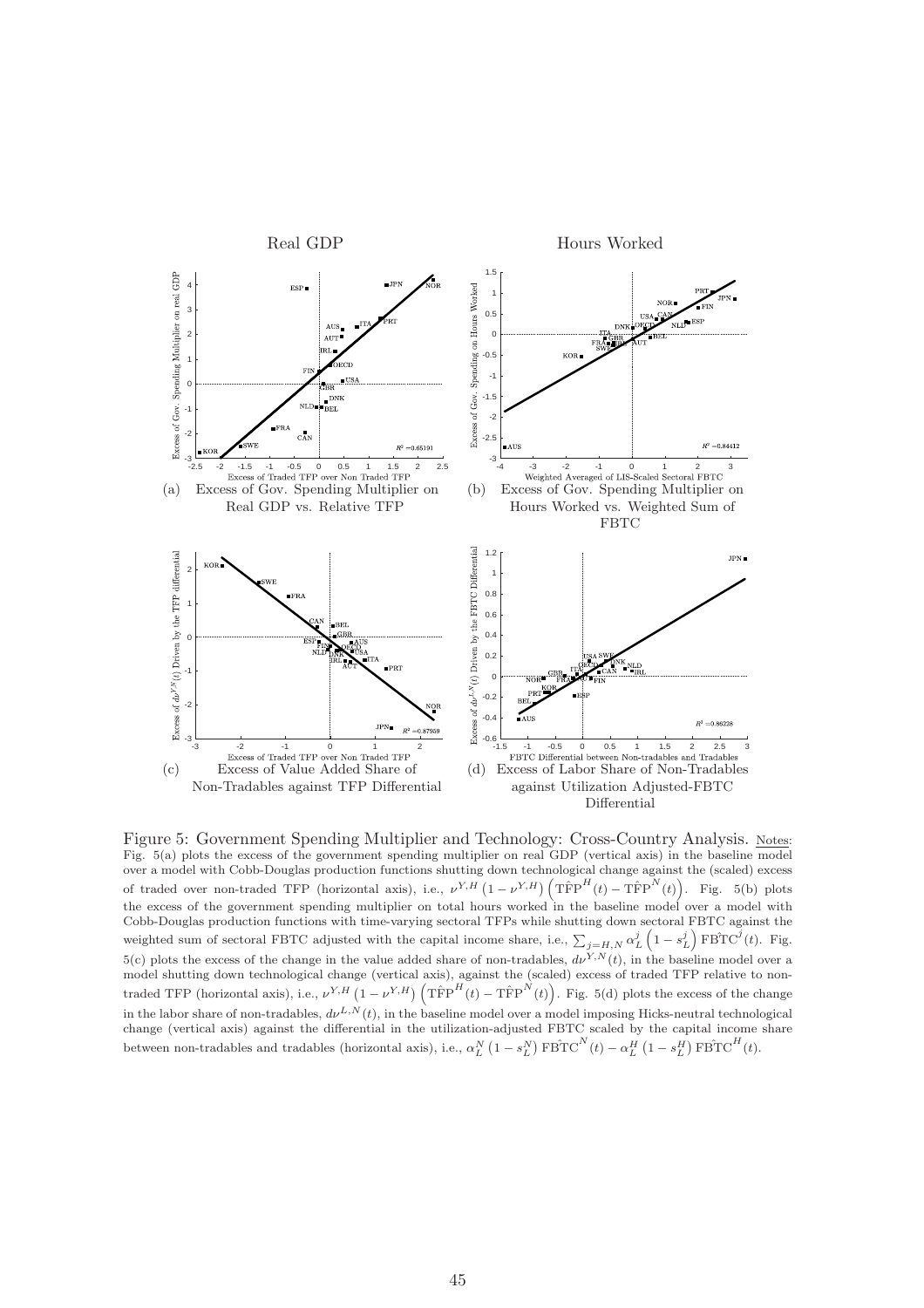Column 4 displays the adjusted differential in FBTC (scaled by the capital income share) between non-tradables and tradables. Column 5 shows that the excess of the rise in total hours worked in a model which allows for FBTC compared with a model which imposes Hicks-neutral technological change is negligible, as it averages 0.02 ppt of total hours worked. As can be seen in column 6, FBTC amplifies the rise in non-traded hours worked by 0.05 ppt of total hours worked, mostly due to the reallocation of labor toward the non-traded sector, which amounts to 0.03 ppt of total hours worked. These low figures mask a wide cross-country dispersion, however. In Fig. 5(b), we plot the excess of total hours worked caused by FBTC (on the vertical axis) against the weighted sum of FBTC in the traded and the non-traded sector (on the horizontal axis), i.e.,  $\sum_{j=H,N} \alpha_l^j$ L  $\ddot{\phantom{0}}$  $1-s_I^j$ L ´  $\widehat{\mathrm{FBTC}}^{j}(t).^{24}$ The scatter-plot shows that there exists a strong and positive cross-country relationship between the weighted sum of sectoral FBTC and the rise in total hours worked following a government spending shock. More specifically, in (the seven OECD) countries where technological change is biased toward capital, i.e.,  $\sum_{j=H,N} \alpha_l^j$  $\frac{j}{L}\left(1-s_{I}^{j}\right)$  $\frac{1}{2}$  $\left(\frac{d}{dt}\right)$  FBTC<sup> $j'(t)$ </sup> < 0, the rise in total hours worked is 0.6 ppt lower than the increase in  $L(t)$  in a model abstracting from FBTC. Conversely, in countries positioned in the north-east part of Fig. 5(b), where technological change is biased toward labor, the rise in total hours worked is amplified by 0.4 ppt on average.

As can be seen in the last two rows of column 4 of panel B of Table 2, the FBTC differential between non-tradables and tradables varies widely across countries.<sup>25</sup> Fig.  $5(d)$  plots the excess of the change (over a six-year horizon) in the labor share of non-tradables caused by FBTC (vertical axis) against the adjusted differential in FBTC between non-tradables and tradables (horizontal axis). An inspection of Fig. 5(d) reveals that technological change is more biased toward labor in the non-traded than in the traded sector in half of the countries, which shifts labor toward the non-traded sector. The combined effect of  $d\nu^{L,N}(t) = 0.19$  ppt of total hours worked (see column 7 of panel B of Table 2) and higher labor growth (see column 5 of panel B) further increases the government spending multiplier on non-traded hours worked, by 0.36 ppt of total hours worked (see column 6 of panel  $B$ ).

Conversely, in the remaining nine OECD countries positioned in the south-west of Fig. 5(d), a shock to government consumption leads non-traded firms to bias technological change toward capital, which shifts labor toward the traded sector. Because  $\nu^{L,N}(t)$  is reduced by 0.13 ppt of total hours worked (compared with a model shutting down FBTC), as shown in column 7 of panel B, and since these countries also experience lower labor

<sup>&</sup>lt;sup>24</sup>It is worth mentioning that the weighted sum of FBTC in the traded and the non-traded sector is strongly correlated with the FBTC differential between non-tradables and tradables.<br>  $\frac{1}{25}$ 

<sup>&</sup>lt;sup>25</sup>While in Fig. 5(b), we consider aggregate FBTC, i.e.,  $\sum_{j=H,N} \alpha_L^j (1-s_L^j) FBTC^j(t)$ , to measure its impact on the rise in total hours worked, in Fig. 5(d), we consider the FBTC differential, as we are interested in determining its impact on the difference in the government spending multiplier as captured by  $d\nu^{L,N}(t)$ .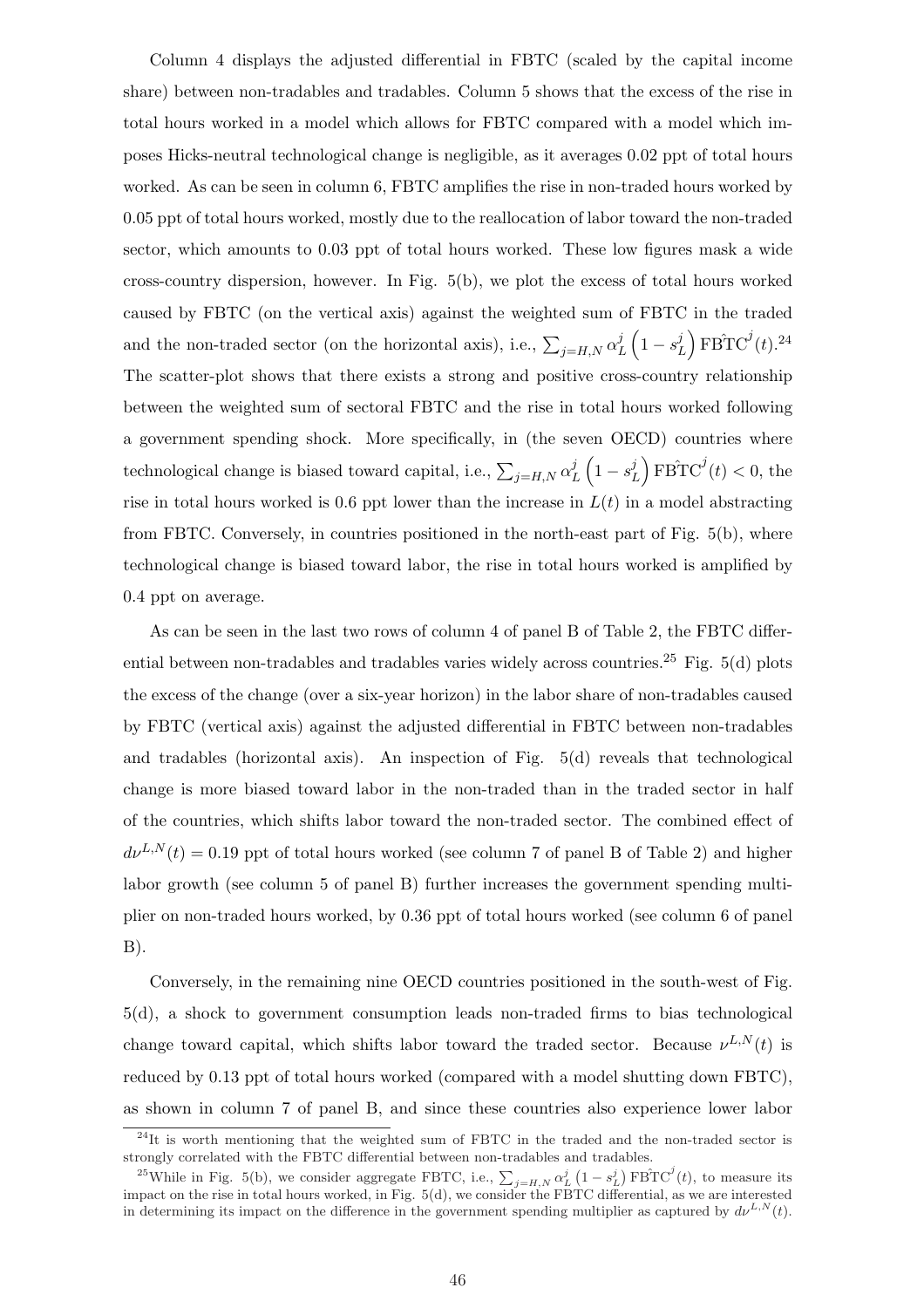growth (the rise in  $L(t)$  is lowered by 0.19%), FBTC reduces the government spending multiplier on non-traded hours worked by 0.27 ppt, as can be seen in column 6 of panel B of Table 2.

## 5 Conclusion

This paper contributes to the literature investigating the effects of a government spending shock both empirically and theoretically. From an empirical point of view, we use a panel of eighteen OECD countries over the period 1970-2015 and document evidence pointing to the key role of technological change in determining the size of sectoral fiscal multipliers. First, we find empirically that the government spending multiplier is higher than one over a six-year horizon, and that 39% of the rise in real GDP is driven by the endogenous increase in aggregate TFP. Second, we find that real GDP growth is distributed uniformly across sectors at any horizon because technology improvement is concentrated in traded industries, which neutralizes the impact of the biasedness of the spending shock toward non-tradables on the value added share of non-tradables. Third, 88% of the rise in total hours worked is concentrated in the non-traded sector. Our empirical findings reveal that the disproportionate increase in non-traded hours worked is driven by FBTC, as non-traded firms bias technological change toward labor and traded firms bias technological change toward capital. Fourth, our hypothesis of FBTC concurs with the redistributive effects that we document empirically, as our estimates reveal that the non-traded LIS increases while the traded LIS declines.

To rationalize our evidence, we develop a semi-small open economy with tradables and non-tradables, along the lines of Kehoe and Ruhl [2009], where we allow for labor mobility costs and endogenous terms of trade to account for the frictions on factor movements between the traded and non-traded sectors. We extend the model along two dimensions. First, to account for real GDP growth and its distribution across sectors, drawing on Bianchi et al. [2019], we assume that each sector can choose to use the capital stock and existing technology more intensively. Second, we also allow for FBTC at a sectoral level. Adapting the methodology of Caselli and Coleman [2006] to our model with capital and labor, we allow firms to change the mix of labor- and capital-augmenting technological change at each point in time.

To quantify the role of technology in determining the size of government spending multipliers and their distribution across sectors, we contrast the predictions of the baseline model with those of a restricted model where technological change is shut down and sectoral goods are produced from Cobb-Douglas production functions. Our quantitative analysis shows that a model abstracting from technological change cannot generate the rise in real GDP and in total hours worked that we estimate empirically, generates a disproportionate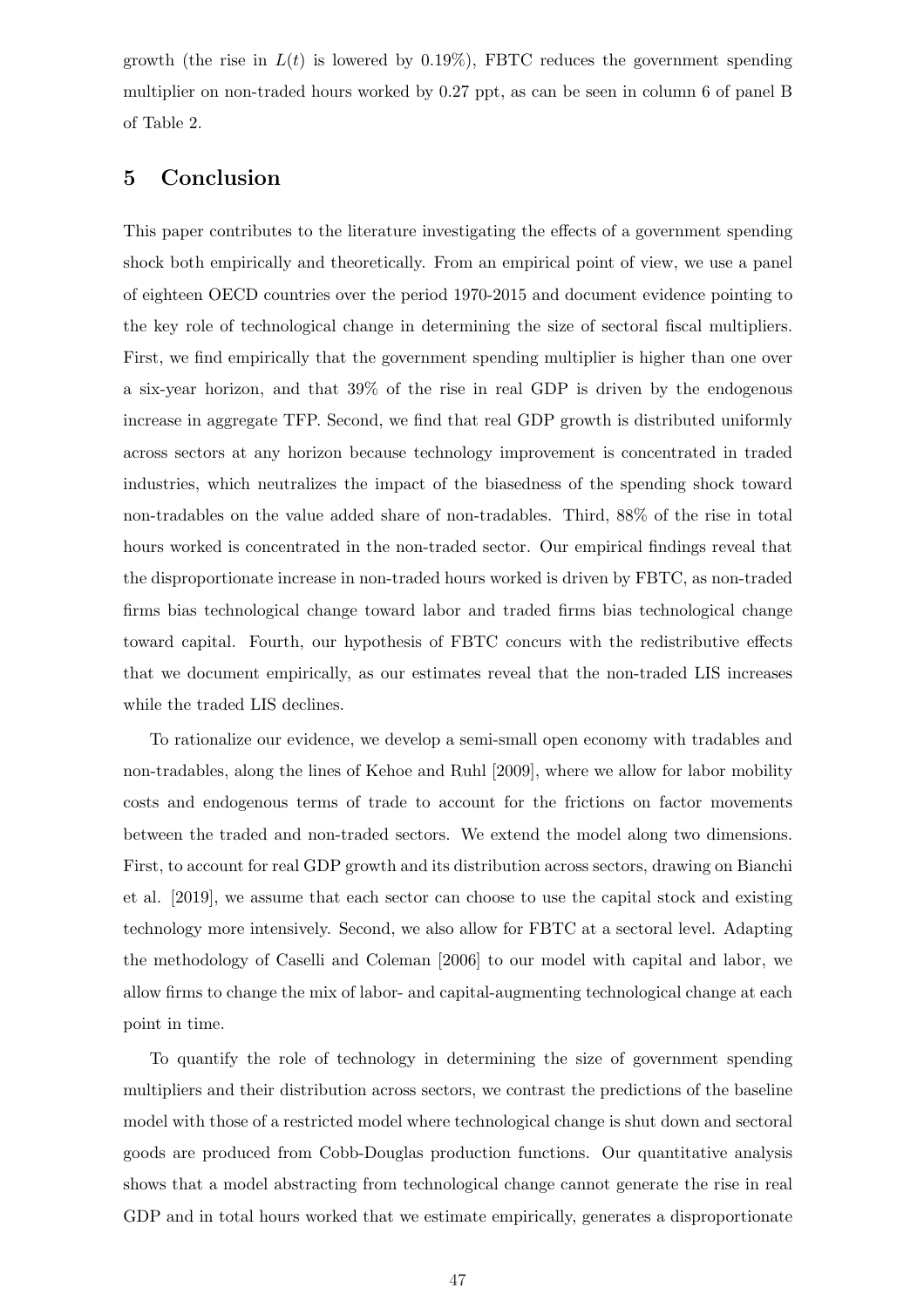increase in non-traded relative to traded value added in contradiction with our evidence, understates the rise in non-traded hours worked, and cannot account for the dynamics of sectoral LISs. Conversely, the model can account for the evidence once we let the decision on technology improvement vary across sectors and allow firms to change the factor intensity of production over time.

We also take advantage of the panel data dimension of our sample to quantify the role of technology in driving international differences in government spending multipliers. We calibrate the semi-small open economy to country-specific data and isolate the pure effect of technology by assuming that the intensity of the non-traded sector in the government spending shock is symmetric across countries. We compute the aggregate and sectoral government spending multipliers over a six-year horizon in the baseline and the restricted model where technological change is shut down which allows us to calculate the excess of or the reduction in value added growth through the technology channel. While traded relative to non-traded TFP increases in two-thirds of the OECD economies in response to a government spending shock, non-traded relative to traded TFP rises in one-third of the countries. Technological change amplifies real GDP growth which disproportionately benefits the traded sector in the first group of countries, while the decline in aggregate TFP reduces real GDP growth in the second group of countries where non-traded value added increases disproportionately. Importantly, because government spending is strongly biased toward non-tradables, the increase in the government spending multiplier on non-traded value added driven by technological change remains moderate and stable in both groups of countries. In contrast, the multiplier on traded value added displays a wide dispersion, exceeding one in the first group and moving into negative values in the second group.

Turning to labor, we compute the aggregate and sectoral government spending multipliers on hours worked over a six-year horizon in the baseline (with FBTC) and the restricted model where technological change is assumed to be Hicks-neutral which allows us to calculate the excess of or the reduction in labor growth caused by FBTC. We find that a government spending shock leads firms to bias technological toward labor in two-thirds of OECD countries, which increases labor growth by 0.4 ppt. Conversely, in the remaining countries where technological change is biased toward capital, the rise in total hours worked is reduced by 0.6 ppt. FBTC also varies between sectors, which affects the distribution of labor growth between the traded and non-traded sector. In half of the countries, technological change is more biased toward labor in the non-traded than in the traded sector, which increases the government spending multiplier on non-traded hours worked by 0.36 ppt of total hours worked. Conversely, in the remaining half of OECD countries, technological change is more biased toward capital in the non-traded than in the traded sector which lowers the government spending multiplier on non-traded hours worked by 0.27 ppt of total hours worked. In both cases, half of the excess of or reduction in the multiplier on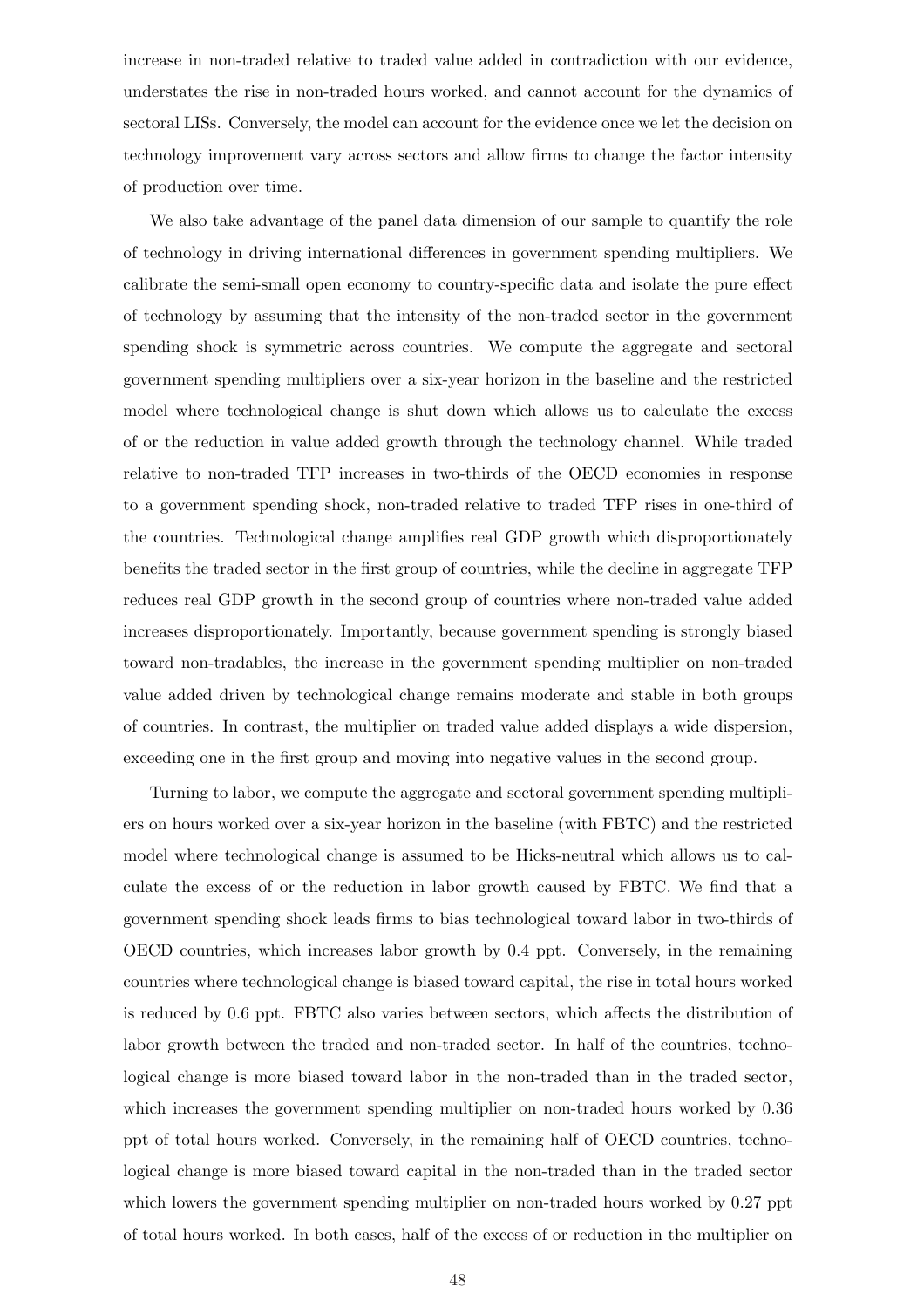non-traded hours worked is caused by the reallocation of labor toward or away from the

non-traded sector.

## References

Antràs, Pol (2004) Is the U.S. Aggregate Production Function Cobb-Douglas? New Estimates of the Elasticity of Substitution. The B.E. Journal of Macroeconomics, vol. 4(1), pages 1-36.

Auerbach, Alan J. and Yuriy Gorodnichenko (2012) Measuring the Output Responses to Ffiscal Policy. American Economic Journal: Economic Policy 4, pp. 1-27.

Backus, David K, Patrick J, Kehoe, Finn E. Kydland (1994) Dynamics of the Trade Balance and the Terms of Trade: The J-Curve? American Economic Review, 84(1), pp. 84-103.

Baqaee, David, Emmanuel Farhi and Kunal Sangani (2021) The Supply-Side Effects of Monetary Policy. NBER Working Papers 28345.

Basu, Susanto, Miles S. Kimball, John G. Fernald (2006) Are Technology Improvements Contractionary? American Economic Review, 96(5), pages 1418-1448.

Bems, Rudolfs (2008) Aggregate Investment Expenditures on Tradable and Nontradable Goods. Review of Economic Dynamics, 4, pp. 852-883.

Benati, Luca (2008) The "Great Moderation" in the United Kingdom. Journal of Money, Credit and Banking, 40(1), pp. 121-147.

Benetrix, Agustin and Philip R. Lane (2010) Fiscal Shocks and the Sectoral Composition of Output. Open Economies Review, 21(3), pp. 335-350.

Benigno, Gianluca, Luca Fornaro, and Martin Wolf (2020) The Global Financial Resource Curse. Staff Reports 915, Federal Reserve Bank of New York.

Bianchi, Francesco, Howard Kung, and Gonzalo Morales (2019) Growth, Slowdowns, and Recoveries. Journal of Monetary Economics, 101, pp; 47-63.

Blanchard, Olivier J., and Roberto Perotti (2002) An Empirical Characterization of the Dynamic Effects of Changes in Government Spending and Taxes on Output. Quarterly Journal of Economcis 177, pp. 1329-1368.

Boehm, Christoph E. (2020) Government Consumption and Investment: Does the Composition of Purchases Affect the Multiplier? Journal of Monetary Economics, 115(C), pages 80-93.

Born, Benjamin, and Gernot Müller (2012) Government Spending Shocks in Quarterly and Annual Time Series. Journal of Money, Credit, and Banking 44(2), pp. 507-517.

Bouakez, Hafedh, Omar Rachedi, and Emiliano Santoro (2022) The Government Spending Multiplier in a Multi-Sector Economy. American Economic Journal: Macroeconomics, forthcoming.

Buiter, Willem H. (1984) Saddlepoint Problems in Continuous Time Rational Expectations Models: A General Method and some Macroeconomic Examples. Econometrica, 52, pp. 665-80.

Bussière, Matthieu, Giovanni Callegari, Fabio Ghironi, Giulia Sestieri, and Norihiko Yamano (2013) Estimating Trade Elasticities: Demand Composition and the Trade Collapse of 2008-2009. American Economic Journal: Macroeconomics, 5(3), pp. 118-151.

Cardi, Olivier, Romain Restout, and Peter Claeys (2020) Imperfect Mobility of Labor across Sectors and Fiscal Transmission in Open Economy. Journal of Economic Dynamics and Control, forthcoming.

Caselli, Francesco (2016) Technology Differences over Time and Space. Princeton University Press.

Caselli, Francesco, and Wilbur John Coleman II (2006) The World Technology Frontier. American Economic Review, 96(3), pp. 499-522.

Chirinko, Robert S., and Debdulal Mallick (2017) The Substitution Elasticity, Factor Shares, and the Low-Frequency Panel Model. American Economic Journal: Macroeconomics, 9(4), pp 225-253.

Cox, Lydia, Gernot Müller, Ernesto Pastén, Raphael Schoenle, and Michael Weber (2020) Big G. NBER Working Papers 27034.

D'Alessandro, Antonello, Giulio Fella and Leonardo Melosi (2019) Fiscal Stimulus With Learning-By-Doing. International Economic Review, 60(3), pp. 1413-1432.

De Ferra, Sergio (2018) Sovereign Debt Crises, Fiscal Austerity and Corporate Default. Mimeo.

Delong, Brad, and Lawrence H. Summers (2012) Fiscal Policy in a Depressed Economy Brookings Papers on Economic Activity, Spring, pp. 233-274.

Eberly, Janice Sergio Rebelo, and Nicolas Vincent (2008) Investment and Value: A Neoclassical Benchmark. NBER Working Papers 13866.

European Union KLEMS, 2017. Growth and productivity accounts.

Fernández de Córdoba, Gonzalo and Timothy J. Kehoe (2000) Capital Flows and Real Exchange Rate Fluctuations Following Spain's Entry into the European Community. Journal of International Economics, 51(1), 49-78.

Fiorito, Ricardo and Giulio Zanella (2012) The Anatomy of the Aggregate Labor Supply Elasticity Review of Economic Dynamics, 15(2), pp. 171-187.

Garofalo, Gasper A., and Steven Yamarik (2002) Regional Convergence: Evidence From A New State-By-State Capital Stock Series. Review of Economics and Statistics, 84(2), pp. 316-323.

Gollin, D. (2002) Getting Income Shares Right. Journal of Political Economy, 110, 458-474.

Gonz´alez Cabanillas, Laura, and Eric Ruscher (2016) The Great Moderation in the Euro Area: What Role have Macroeconomic Policies played? European Economy Discussion Papers, n◦331.

Hlatshwayo, Sandile, and Michael Spence (2014) Demand and Defective Growth Patterns: The Role of the Tradable and Non-tradable Sectors in an Open Economy. American Economic Review, 104(5), pp. 272-277.